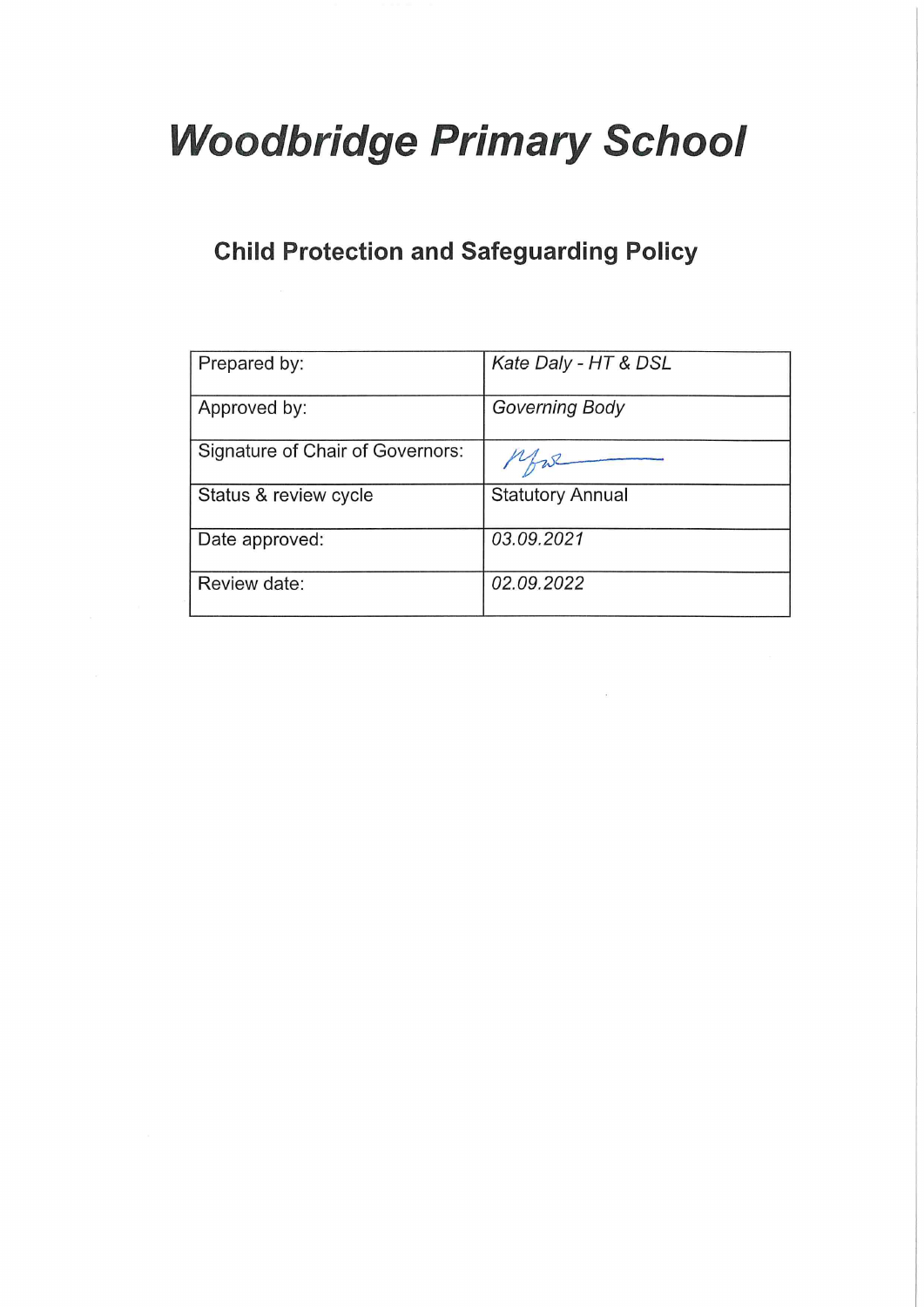# **Table of Contents**

- 1. **Ethos statement**
- 2. **Introduction**
- 3. **Statutory framework**
- 4. **Key roles and responsibilities**
- 5. **Training**
- 6. **Recognising concerns – signs and indicators of abuse**
- 7. **Specific safeguarding issues**
- 8. **Children potentially at greater risk of harm**
- 9. **Curriculum**
- 10.**Online safety**
- 11.**Peer on peer abuse**
- 12.**Procedures**
- 13.**Information sharing, record keeping and confidentiality**
- 14.**Managing allegations made against teachers, including supply teachers, other staff, volunteers and contractors.**
- 15.**Use of school premises for non-school activities**
- 16.**Whistleblowing**
- 17.**Useful contacts and links**
- 18.**Appendix A – further information on specific safeguarding issues**
- 19.**Appendix B – recording form for safeguarding concerns**
- 20.**Appendix C – body map**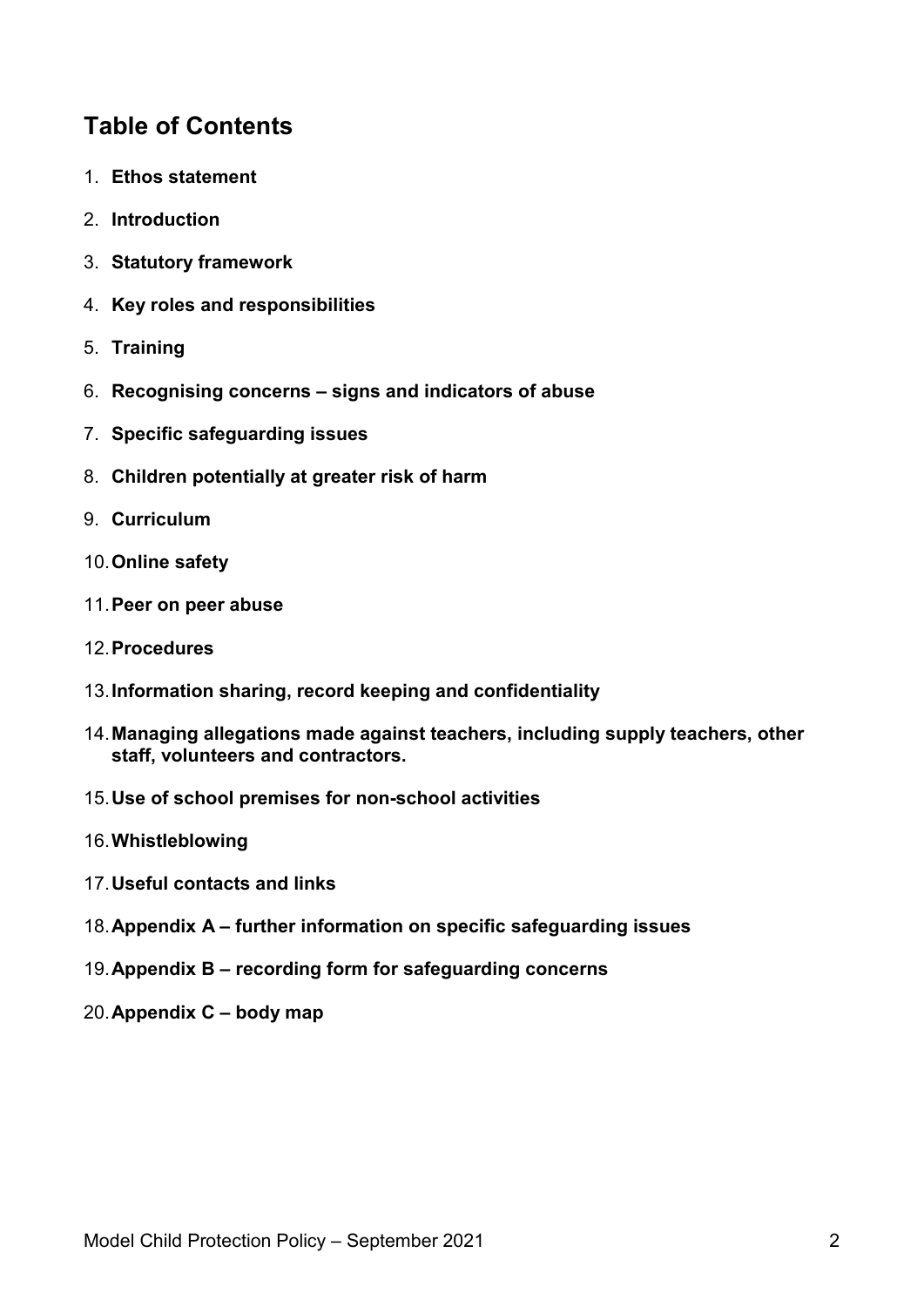# **School Child Protection and Safeguarding Policy Framework**

Safeguarding and promoting the welfare of children is **everyone's** responsibility. **Everyone** who comes into contact with children and their families has a role to play. In order to fulfil this responsibility effectively, all practitioners should make sure their approach is child-centred. This means that they should consider, at all times, what is in the **best interests** of the child.

(Keeping Children Safe in Education)

#### **1. Ethos statement**

We recognise the moral and statutory responsibility placed on all staff to safeguard and promote the welfare of all children. We aim to provide a safe and welcoming environment, underpinned by a culture of openness where both children and adults feel secure, are able to raise concerns and believe they are being listened to, and that appropriate action will be taken to keep them safe.

### **2. Introduction**

The governing body/proprietor<sup>[1](#page-2-0)</sup> recognises the need to ensure that it complies with its duties under legislation and this policy has regard to statutory guidance, Keeping Children Safe in Education (KCSiE), Working Together to Safeguard Children and locally agreed inter-agency procedures put in place by Suffolk Safeguarding Partnership Board.

This policy will be reviewed annually, as a minimum, and will be made available publicly via the school website or on request.

Safeguarding and promoting the welfare of children is defined as: protecting children from maltreatment; preventing impairment of children's mental and physical health or development; ensuring that children grow up in circumstances consistent with the provision of safe and effective care; and taking action to enable all children to have the best outcomes.

This policy is for all staff, parents, governors, volunteers and the wider school community. It forms part of the child protection and safeguarding arrangements for our school and is one of a suite of policies and procedures which encompass the safeguarding responsibilities of the school *(school to include an appendix detailing school specific linked policies and procedures)*. In particular, this policy should be read in conjunction with the school's Code of Conduct/Staff Behaviour Policy (including Acceptable Use of ICT), Safer Recruitment Policy, E-Safety Policy, Anti-Bullying Policy, and Department for Education (DfE) guidance Sexual Violence and Sexual Harassment Between Children in Schools and Colleges.

The aims of this policy are to:

<span id="page-2-0"></span> $1$  In maintained schools the governing body is responsible for ensuring their functions are exercised with a view to safeguarding and promoting the welfare of children in accordance with section 175 of the Education Act 2002, for pupil referral units it is the management committee, in independent schools, including academies and free schools, and 16-19 academies, this duty sits with the proprietor. References to the governing body throughout this policy framework includes management committees.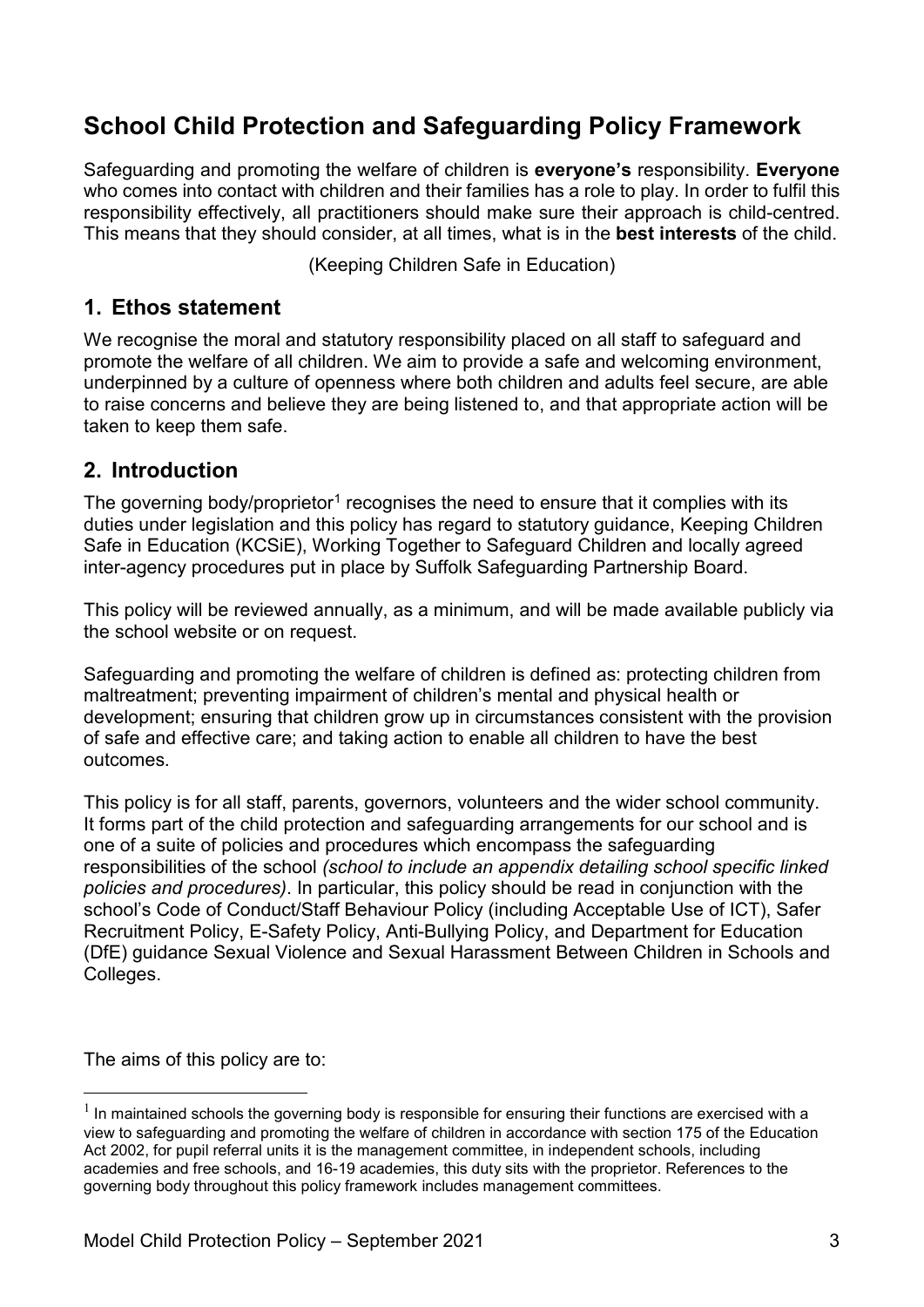- Provide staff with a framework to promote and safeguard the wellbeing of children and young people, and ensure that they understand and meet their statutory responsibilities;
- **Ensure consistent good practice across the school.**

The governing body/proprietor expects that all staff will know and understand this child protection and safeguarding policy and their responsibility to implement it. Staff working directly with children must, as a minimum, have read and understand [Part One of KCSiE.](https://www.gov.uk/government/publications/keeping-children-safe-in-education--2) Governors/the proprietor will ensure that they and senior leaders have read and understand [Parts One and Two of KCSiE.](https://www.gov.uk/government/publications/keeping-children-safe-in-education--2) The governing body/proprietor will ensure that those staff who do not work directly with children will read either Part One or Annex A of KCSiE<sup>2</sup>.

The governing body/proprietor will ensure that arrangements are in place for all staff members to receive appropriate safeguarding and child protection training which is regularly updated.

Compliance with the policy will be monitored by the Headteacher, designated safeguarding lead (DSL) and named safeguarding governor/proprietor.

# **3. Statutory framework**

Section 175 of the Education Act 2002 in the case of maintained schools and pupil referral units<sup>[3](#page-3-1)</sup>, Section 157 of the Education Act and the Education (Independent Schools) Regulations 2014 for independent schools (including academies and free schools), and the Education and Training (Welfare of Children) Act 2021 for post 16 education providers, place a statutory duty on governing bodies and proprietors to have policies and procedures in place that safeguard and promote the welfare of children and young people who are pupils of the school which must have regard to any guidance given by the Secretary of State.

In accordance with statutory guidance, Working Together to Safeguard Children 2018, local safeguarding arrangements must be established for every local authority area by the three safeguarding partners (Local Authority, Police and Clinical Commissioning Groups). All three partners have equal and joint responsibility for a range of roles and statutory functions including developing local safeguarding policy and procedures and scrutinising local arrangements. In Suffolk, all schools have been named by the Suffolk Safeguarding Partnership (SSP) as relevant agencies, this means staff in schools must work in accordance with the multi-agency procedures developed by the Suffolk Safeguarding Partnership (SSP) which can be found on their website at: [https://suffolksp.org.uk/.](https://suffolksp.org.uk/)

<span id="page-3-0"></span> $2$  Annex A of KCSiE is a condensed version of Part One of KCSiE. Whilst it is a matter for schools, based on their assessment, SCC and Suffolk Safeguarding Partnership take the view that it should only be those staff that do not have regular contact with children in school, e.g. cleaners who come in out of school hours, who are expected to only read the condensed version of Part One of KCSiE.

<span id="page-3-1"></span> $3$  Section 175, Education Act 2002 – for management committees of pupil referral units, this is by virtue of regulation 3 and paragraph 19A of Schedule 1 to the Education (Pupil Referral Units) (Application of Enactments) (England) Regulations 2007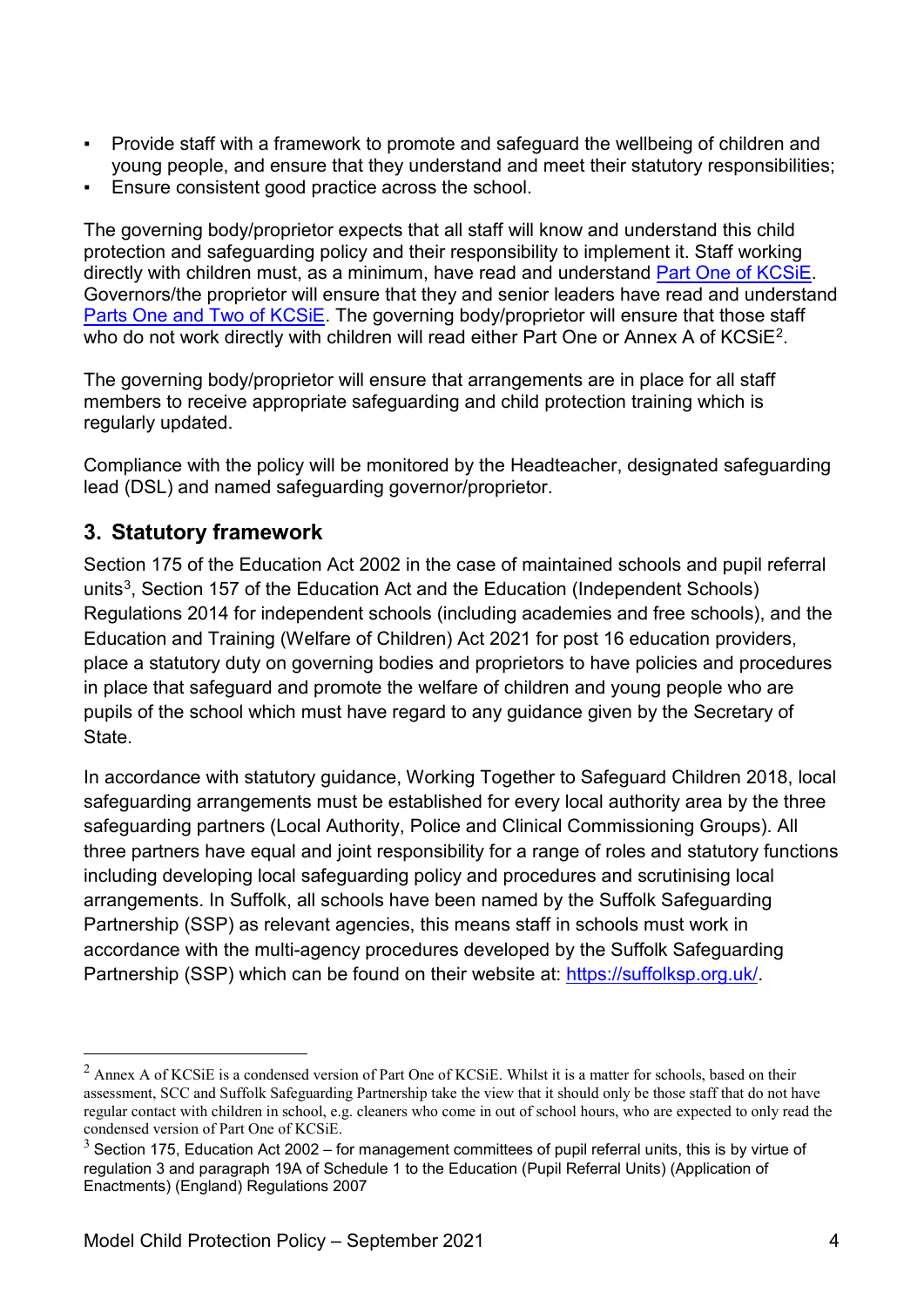# **4. Key roles and responsibilities**

#### **Governing Body/Proprietor**

The governing body/proprietor has a strategic leadership responsibility for the school's safeguarding arrangements and must ensure that they comply with their duties under legislation. The governing body/proprietor has a legal responsibility to make sure that there are appropriate policies and procedures in place, which have regard to statutory guidance, in order for appropriate action to be taken in a timely manner to safeguard and promote children and young people's welfare. The governing body/proprietor will also ensure that the policy is made available to parents and carers by publishing this on the school website or in writing if requested.

The governing body/proprietor will ensure they facilitate a whole school approach to safeguarding. This means ensuring safeguarding and child protection are at the forefront and underpin all relevant aspects of process and policy development, and that all systems, processes and policies operate with the best interests of the child at their heart.

The governing body/proprietor will ensure that where there is a safeguarding concern school leaders will make sure the child's wishes and feelings are taken into account when determining what action to take and what services to provide. Systems will be in place that are well promoted, easily understood and easily accessible for children to confidently report abuse, knowing their concerns will be treated seriously, and knowing they can safely express their views and give feedback.

The governing body/proprietor will ensure that the school contributes to multi-agency working in line with statutory guidance Working Together to Safeguard Children and that the school's safeguarding arrangements take into account the procedures and practice of the locally agreed multi-agency safeguarding arrangements in place.

The governing body/proprietor will ensure that policies for special educational needs and disability, and supporting pupils in school with medical conditions, are in place and are reflective of safeguarding as appropriate.

It is the responsibility of the governing body/proprietor to ensure that staff and volunteers are properly vetted to make sure they are safe to work with the pupils who attend our school and that the school has procedures for appropriately managing allegations of abuse made against members of staff (including the headteacher, supply teachers, contractors, and volunteer helpers).

The governing body/proprietor will ensure that there is a named governor for safeguarding, a Designated Safeguarding Lead (DSL) who has lead responsibility for safeguarding and child protection, and a designated teacher to promote the educational achievement of children who are looked after, or previously looked after, and will ensure that these people have the appropriate training.

The governing body will inform Suffolk County Council annually about the discharge of their safeguarding duties by completing the safeguarding self-assessment audit.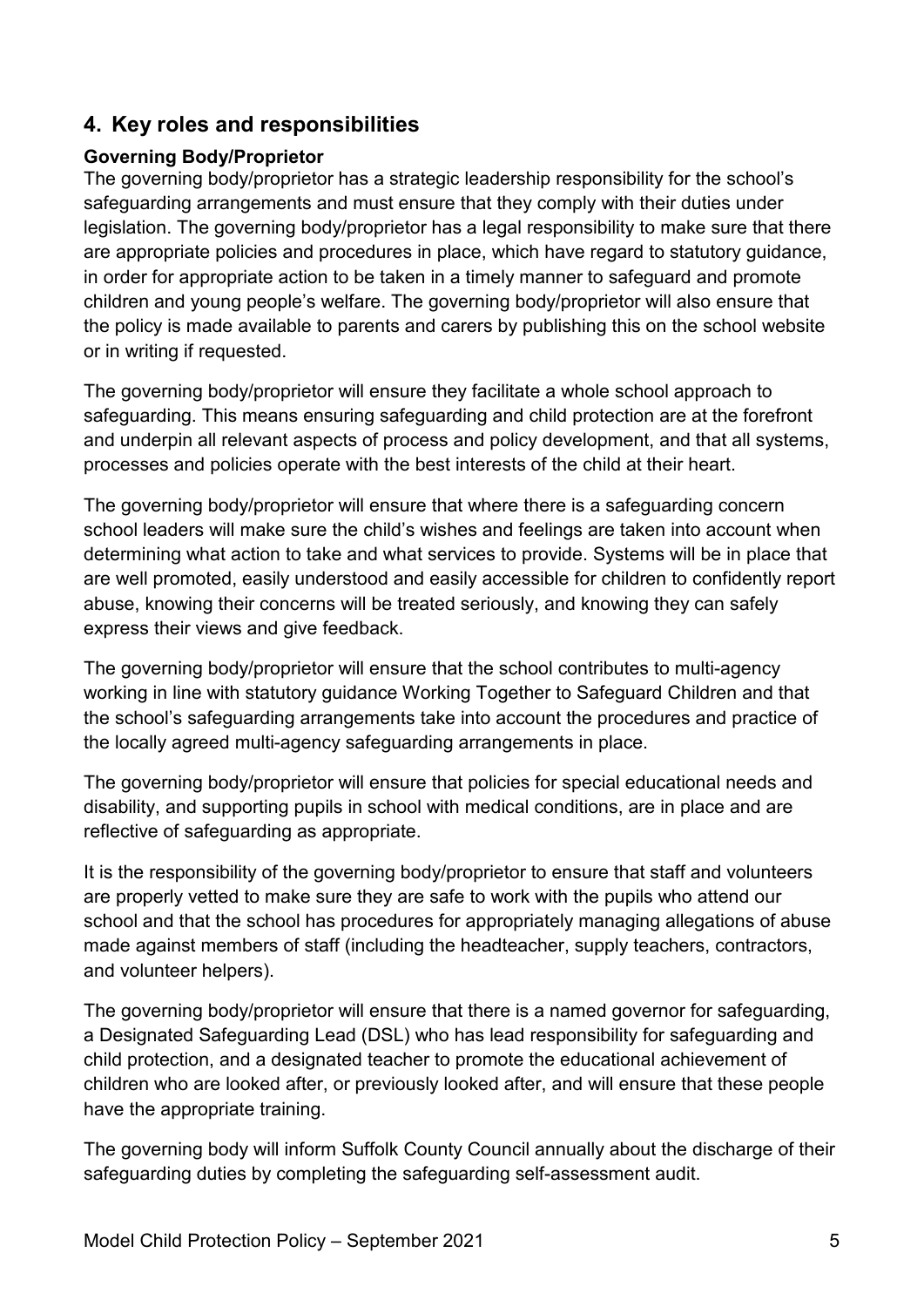#### **Designated Safeguarding Lead (DSL)**

The DSL should take lead responsibility for safeguarding and child protection (including online safety). This should be explicit in the role-holder's job description. (The broad areas of responsibility and activities related to the role of the DSL are set out in Annex C of KCSiE).

The DSL will have the appropriate status, authority, and time to carry out the duties of the post.

The DSL and any alternate DSLs should liaise with the local authority and work with other agencies in line with Working Together to Safeguard Children.

During term time, the DSL and/or an alternate should always be available during school hours for staff to discuss any safeguarding concerns. The DSL will make arrangements for adequate and appropriate cover arrangements for any out of hours/out of term time activities.

The DSL will undergo training to provide them with the knowledge and skills to carry out the role. This training will be updated every two years.

#### **Headteacher**

The headteacher will ensure that the policies and procedures adopted by the governing body are fully implemented and that sufficient resources and time are allocated to enable staff members to discharge their safeguarding responsibilities.

#### **All staff**

All staff have a responsibility to provide a safe environment in which children can learn.

All staff working directly with children must read and ensure they understand at least Part One of KCSiE. Those staff that do not work directly with children must read and ensure they understand either Part One or Annex A of KCSiE. *(School to determine stance on this and ensure it is accurately reflected in school CP policy)[4](#page-5-0)*

All staff must ensure they are familiar with the systems within school which support safeguarding, including the child protection and safeguarding policy, the code of conduct/staff behaviour policy, the behaviour policy, the safeguarding response to children who go missing from education, and the role of the DSL (including the identity of the DSL and any deputies).

All staff should be aware of indicators of abuse and neglect so that they are able to identify cases of children who may be in need of help or protection.

All staff should be able to reassure victims that they are being taken seriously and that they will be supported and kept safe. A victim should never be given the impression that they are

<span id="page-5-0"></span><sup>&</sup>lt;sup>4</sup> Whilst it is a matter for schools, based on their assessment, SCC and Suffolk Safeguarding Partnership take the view that it should only be those staff that do not have regular contact with children in school, e.g. cleaners who come in out of school hours, who are expected to only read the condensed version of Part One of KCSiE.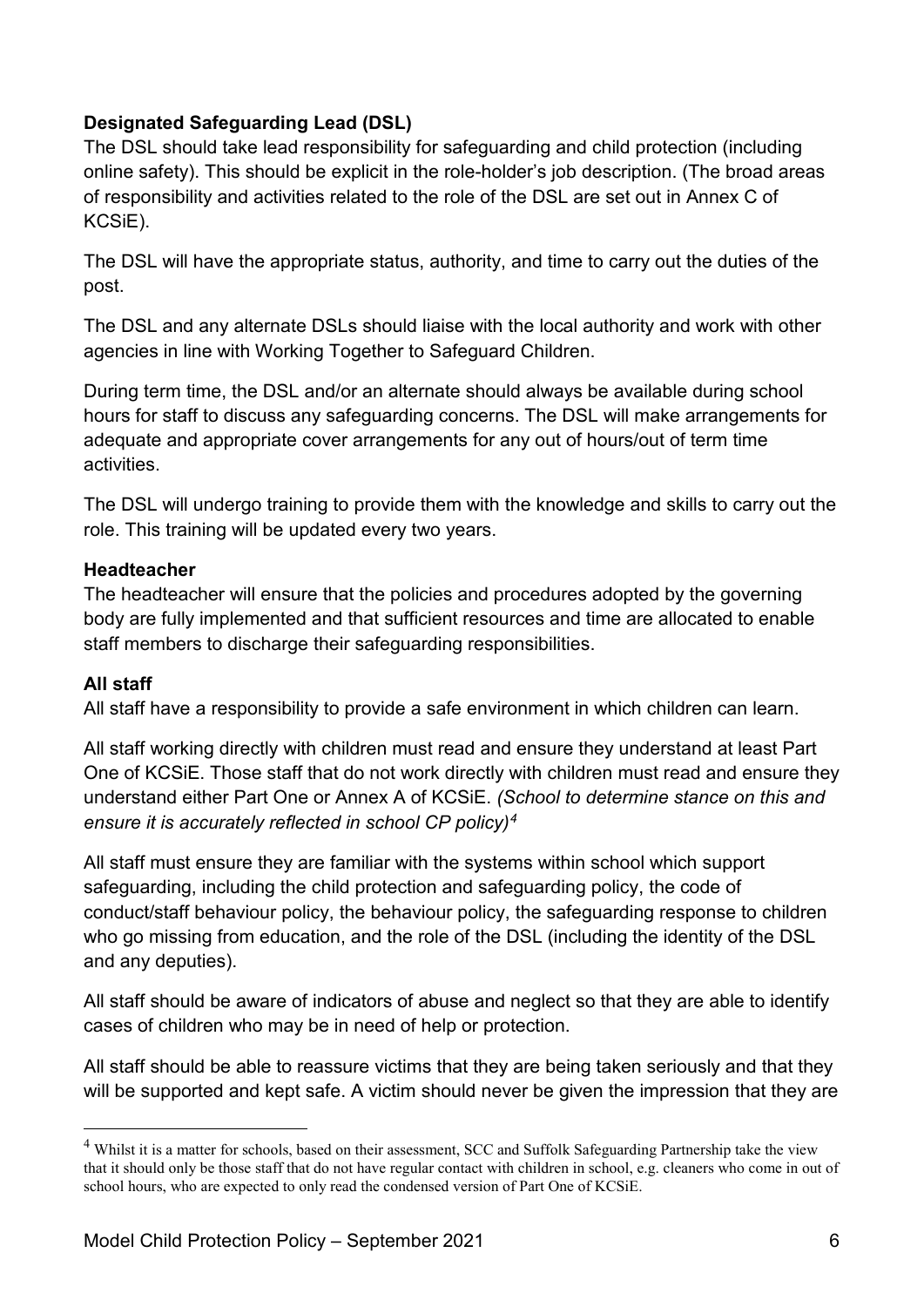creating a problem by reporting abuse, sexual violence or sexual harassment. Nor should a victim ever be made to feel ashamed for making a report.

All staff should know what to do if a child tells them he/she is being abused, neglected or exploited, and/or is otherwise at risk of involvement in criminal activity, such as knife crime, or involved in county lines drug dealing.

All staff should be aware of the process for making referrals to children's social care and for statutory assessments under the Children Act 1989 that may follow a referral, especially section 17 (children in need) and section 47 (a child suffering, or likely to suffer, significant harm) along with the role they might be expected to play in such assessments.

All staff should be aware of the [early help process](https://suffolksp.org.uk/working-with-children-and-adults/children/early-help/) and understand their role within it. This includes providing support as soon as a problem emerges, liaising with the DSL, and sharing information with other professionals in order to support early identification and assessment, focussing on providing interventions to avoid escalation of worries and needs (see Section 12: Information Sharing). In some cases, staff may be asked to act as the lead professional in undertaking an early help assessment.

Any child may benefit from early help, but all school and college staff should be particularly alert to the potential need for early help for a child who:

- is disabled or has certain health conditions and has specific additional needs
- has special educational needs (SEN) (whether or not they have a statutory Education, Health and Care Plan)
- has a mental health need
- is a young carer
- is showing signs of being drawn in to anti-social or criminal behaviour, including gang involvement and association with organised crime groups or county lines
- is frequently missing/goes missing from care or from home
- is at risk of modern slavery, trafficking or sexual or criminal exploitation
- is at risk of being radicalised or exploited
- has a family member in prison, or is affected by parental offending
- is in a family circumstance presenting challenges for the child, such as drug and alcohol misuse, adult mental health issues or domestic abuse
- **•** is misusing drugs or alcohol themselves
- has returned home to their family from care
- is at risk of 'honour'-based abuse such as Female Genital Mutilation (FGM) or forced marriage
- **•** is a privately fostered child
- is persistently absent from education, including persistent absences for part of the school day

Knowing what to look out for is vital to the early identification of abuse and neglect and specific safeguarding issues such as child criminal exploitation and child sexual exploitation. If staff are unsure, they should always speak to the DSL (or deputy). If in exceptional circumstances the DSL (or deputy) is not available, this should not delay appropriate action being taken. Staff should consider speaking to a member of the senior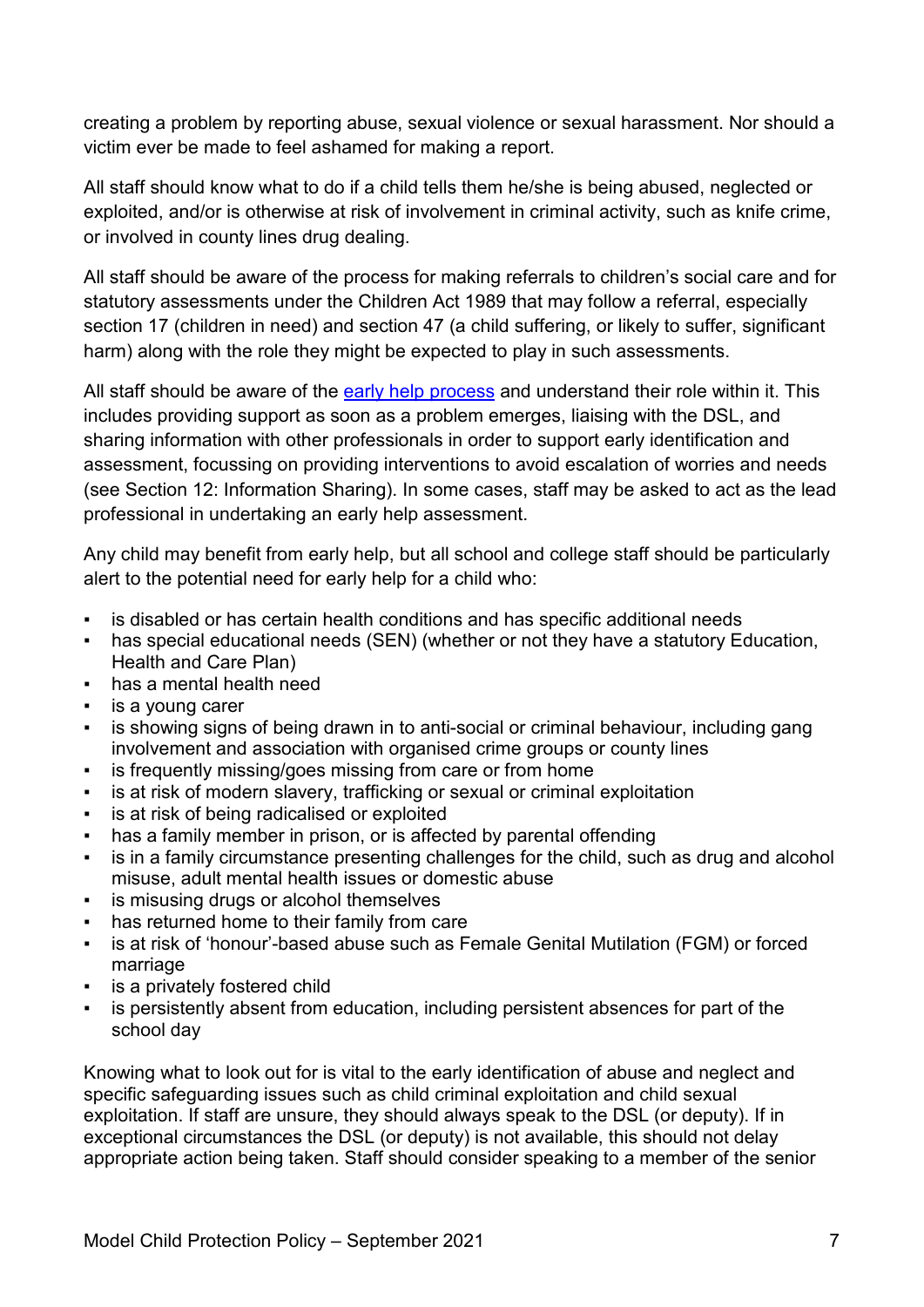leadership team and/or take advice from children's social care. In these circumstances, any action taken should be shared with the DSL as soon as is practically possible.

| Role:                                   | Name and contact details:                        |
|-----------------------------------------|--------------------------------------------------|
| Designated Safeguarding Lead (DSL)      | Kate Daly -                                      |
|                                         | kate.daly@woodbridgeprimary.suffolk.sch.uk       |
| <b>Alternate DSL</b>                    | Emma Stokes -                                    |
|                                         | emma.stokes@woodbridgeprimary.suffolk.sch.uk     |
|                                         | Tracey Nicholls -                                |
|                                         | tracey.nicholls@woodbridgeprimary.suffolk.sch.uk |
| Named safeguarding governor             | Belinda Deacon -                                 |
|                                         | belinda.deacon@woodbridgeprimary.suffolk.sch.uk  |
| <b>Chair of Governors</b>               | <b>Matthew Gowen -</b>                           |
|                                         | matthew.gowen@woodbridgeprimary.suffolk.sch.u    |
|                                         | κ                                                |
| School e-Safety Lead                    | Joanna Bishop -                                  |
|                                         | joanna.bishop@woodbridgeprimary.suffolk.sch.uk   |
| Designated teacher for Children in Care | Kate Daly -                                      |
| and children previously in care (CiC)   | kate.daly@woodbridgeprimary.suffolk.sch.uk       |

# **5. Training**

The governing body/proprietor will ensure that all staff receive appropriate safeguarding and child protection training which is regularly updated and [in line with advice from SSP.](https://suffolksp.org.uk/working-with-children-and-adults/children/early-help/) In addition, all staff members will receive regular safeguarding and child protection (including online safety) updates (for example, via email, e-bulletins, staff meetings) as required, but at least annually, to provide them with relevant skills and up to date knowledge of emerging and evolving safeguarding issues to safeguard children effectively.

All new staff members will undergo safeguarding and child protection training at induction. This will include training on the school's safeguarding and child protection policy, online safety, the code of conduct/staff behaviour policy, the behaviour policy, the safeguarding response to children who go missing from education, and the role of the designated safeguarding lead. Copies of the school's policies, procedures and Part One of KCSiE (or Annex A for those staff who do not work directly with children)<sup>[5](#page-7-0)</sup> will be provided to new staff at induction.

The governing body/proprietor will ensure that safeguarding training for staff, including online safety training, is integrated, aligned and considered as part of the whole school safeguarding approach and wider staff training and curriculum planning.

The Headteacher will ensure that an accurate record of safeguarding training undertaken by all staff is maintained and updated regularly.

In considering safeguarding training arrangements the governing body/proprietor will also have regard to the Teachers' Standards which set out the expectation that all teachers

<span id="page-7-0"></span><sup>&</sup>lt;sup>5</sup> Dependent on school stance on the condensed version of KCSiE. Whilst it is a matter for schools, based on their assessment, SCC and Suffolk Safeguarding Partnership take the view that it should only be those staff that do not have regular contact with children in school, e.g. cleaners who come in out of school hours, who are expected to only read the condensed version of Part One of KCSiE.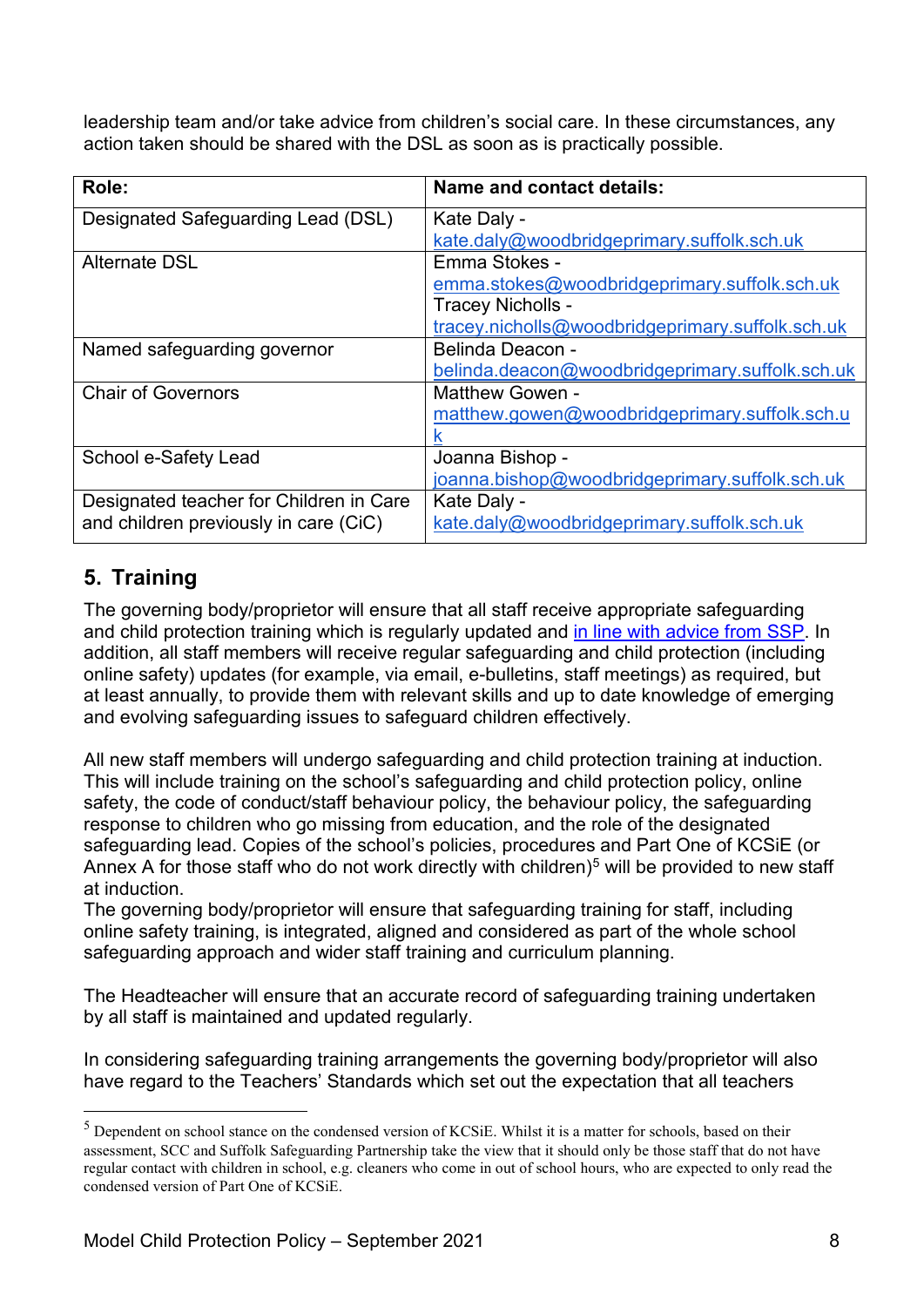manage behaviour effectively to ensure a good and safe educational environment, and require teachers to have a clear understanding of the needs of all pupils.

# **6. Recognising concerns - signs and indicators of abuse.**

All staff should be aware of indicators of abuse and neglect, and specific safeguarding issues such as child criminal exploitation and child sexual exploitation, so that they are able to identify cases of children who may be in need of help or protection.

All staff should be aware that abuse, neglect and safeguarding issues are rarely standalone events that can be covered by one definition or label. In most cases, multiple issues will overlap with one another, therefore staff should always be vigilant and always raise any concerns with their DSL.

All staff should be aware that technology is a significant component in many safeguarding and wellbeing issues. Children are at risk of abuse online as well as face to face. In many cases abuse will take place concurrently via online channels and in daily life. Children can also abuse their peers online, this can take the form of abusive, harassing, and misogynistic messages, the non-consensual sharing of indecent images, especially around chat groups, and the sharing of abusive images and pornography, to those who do not want to receive such content.

All staff should be aware that safeguarding incidents and/or behaviours can be associated with factors outside the school and/or can occur between children outside of this environment. All staff, but especially the DSL (and deputies), should consider whether children are at risk of abuse or exploitation in situations outside their families. Extra-familial harms take a variety of different forms and children can be vulnerable to multiple harms including (but not limited to) sexual exploitation, criminal exploitation, sexual abuse, serious youth violence and county lines.

#### **Indicators of abuse and neglect**

**Abuse** is defined as a form of maltreatment of a child. Somebody may abuse or neglect a child by inflicting harm or by failing to act to prevent harm. Children may be abused in a family or in an institutional or community setting by those known to them or, more rarely, by others. Abuse can take place wholly online, or technology may be used to facilitate offline abuse. They may be abused by an adult or adults or another child or children.

The following indicators listed under the categories of abuse are not an exhaustive list:

**Physical abuse:** a form of abuse which may involve hitting, shaking, throwing, poisoning, burning or scalding, drowning, suffocating or otherwise causing physical harm to a child. Physical harm may also be caused when a parent or carer fabricates the symptoms of, or deliberately induces, illness in a child.

**Emotional abuse:** the persistent emotional maltreatment of a child such as to cause severe and adverse effects on the child's emotional development. It may involve conveying to a child that they are worthless or unloved, inadequate, or valued only insofar as they meet the needs of another person. It may include not giving the child opportunities to express their views, deliberately silencing them or 'making fun' of what they say or how they communicate. It may feature age or developmentally inappropriate expectations being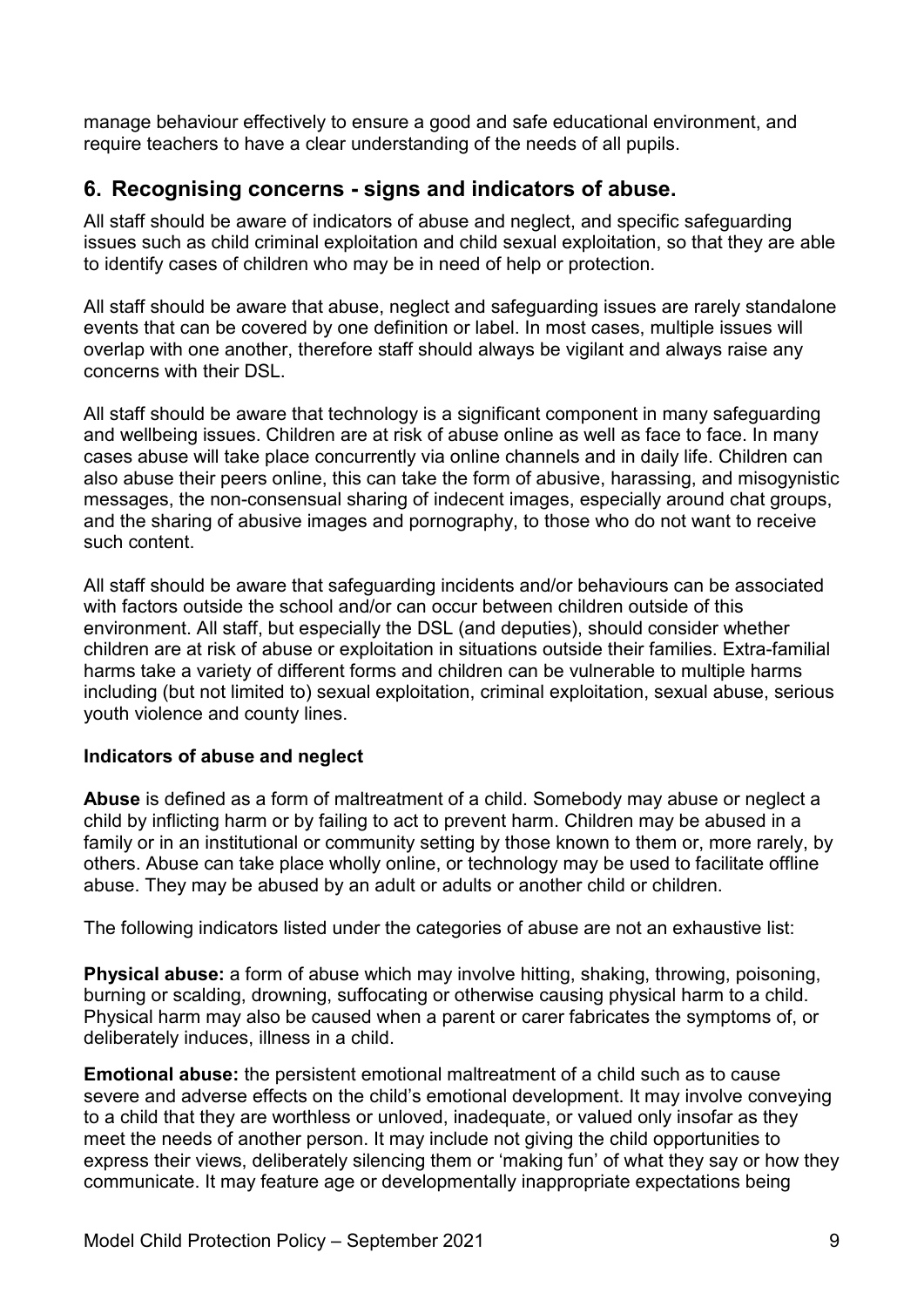imposed on children. These may include interactions that are beyond a child's developmental capability as well as overprotection and limitation of exploration and learning, or preventing the child participating in normal social interaction. It may involve seeing or hearing the ill-treatment of another. It may involve serious bullying (including cyberbullying), causing children frequently to feel frightened or in danger, or the exploitation or corruption of children. Some level of emotional abuse is involved in all types of maltreatment of a child, although it may occur alone.

**Sexual abuse**: involves forcing or enticing a child or young person to take part in sexual activities, not necessarily involving violence, whether or not the child is aware of what is happening. The activities may involve physical contact, including assault by penetration (for example rape or oral sex) or non-penetrative acts such as masturbation, kissing, rubbing and touching outside of clothing. They may also include non-contact activities, such as involving children in looking at, or in the production of, sexual images, watching sexual activities, encouraging children to behave in sexually inappropriate ways, or grooming a child in preparation for abuse (including via the internet). Sexual abuse is not solely perpetrated by adult males. Women can also commit acts of sexual abuse, as can other children. The sexual abuse of children by other children is a specific safeguarding issue (also known as peer on peer abuse) in education and all staff should be aware of it and of the school's policy and procedures for dealing with it. (See section 7: Specific safeguarding issues and Appendix A).

**Neglect**: the persistent failure to meet a child's basic physical and/or psychological needs, likely to result in the serious impairment of the child's health or development. Neglect may occur during pregnancy as a result of maternal substance abuse. Once a child is born, neglect may involve a parent or carer failing to: provide adequate food, clothing and shelter (including exclusion from home or abandonment); protect a child from physical and emotional harm or danger; ensure adequate supervision (including the use of inadequate care-givers); or ensure access to appropriate medical care or treatment. It may also include neglect of, or unresponsiveness to, a child's basic emotional needs.

(Source Keeping Children Safe in Education)

# **7. Specific safeguarding issues**

All staff should have an awareness of safeguarding issues that can put children at risk of harm. Behaviours linked to issues such as drug taking, alcohol abuse, deliberately missing education and consensual and non-consensual sharing of nudes and semi-nudes images and/or videos can be signs that children are at risk. Other safeguarding issues all staff should be aware of include:

#### **Child sexual exploitation (CSE) and Child Criminal Exploitation (CCE)**

Both CSE and CCE are forms of abuse and both occur where an individual or group takes advantage of an imbalance of power to coerce, manipulate or deceive a child into taking part in sexual or criminal activity, in exchange for something the victim needs or wants, and/or for the financial advantage or increased status of the perpetrator or facilitator and/or through violence or the threat of violence. CSE and CCE can affect children, both male and female and can include children who have been moved (commonly referred to as trafficking) for the purpose of exploitation.

#### **Child Criminal Exploitation (CCE)**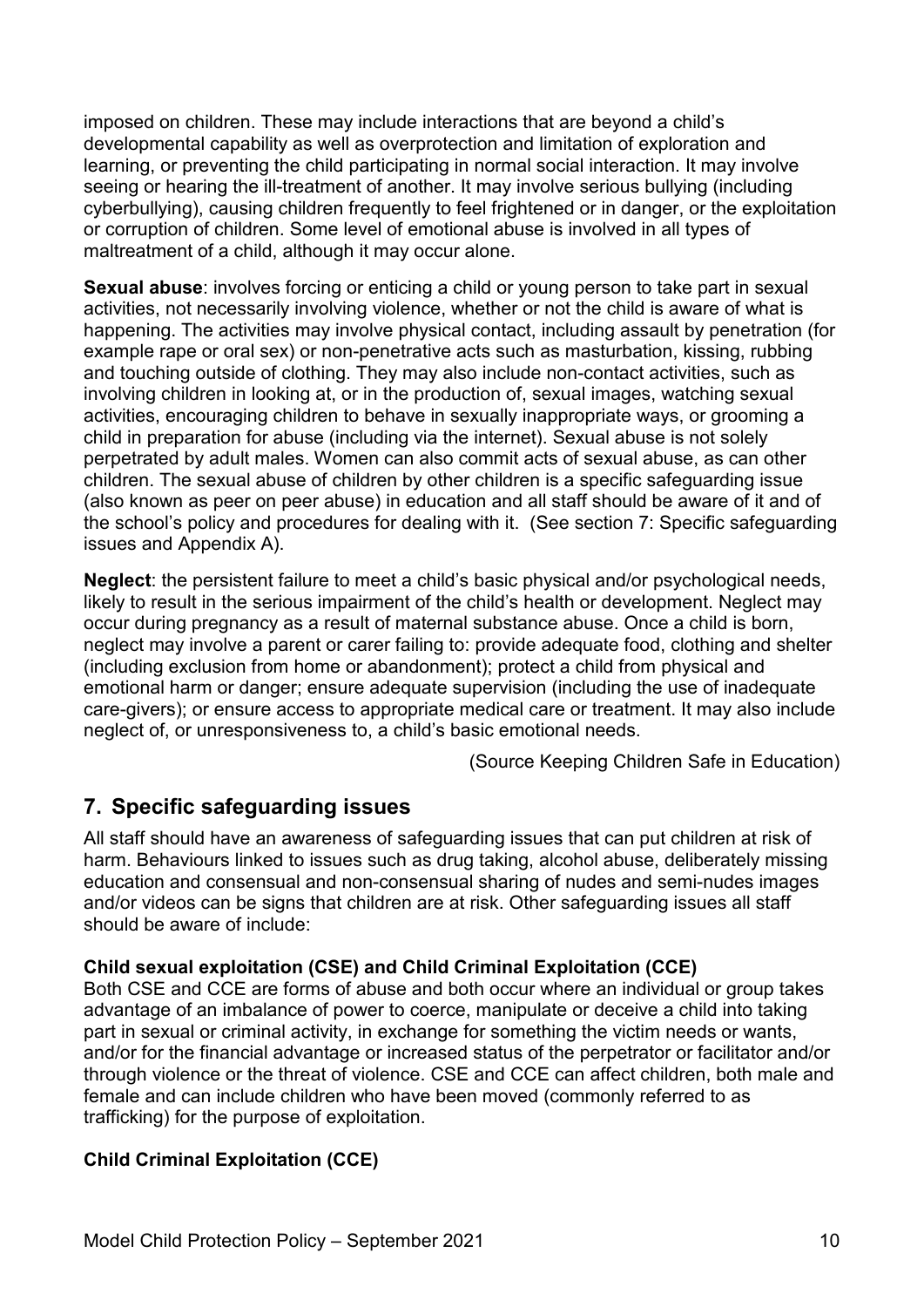Some specific forms of CCE can include children being forced or manipulated into transporting drugs or money through county lines, working in cannabis factories, shoplifting or pickpocketing. They can also be forced or manipulated into committing vehicle crime or threatening/committing serious violence to others.

Children can become trapped by this type of exploitation as perpetrators can threaten victims (and their families) with violence, or entrap and coerce them into debt. They may be coerced into carrying weapons such as knives or begin to carry a knife for a sense of protection from harm from others. As children involved in criminal exploitation often commit crimes themselves, their vulnerability as victims is not always recognised by adults and professionals (particularly older children), and they are not treated as victims despite the harm they have experienced. They may still have been criminally exploited even if the activity appears to be something they have agreed or consented to.

It is important to note that the experience of girls who are criminally exploited can be very different to that of boys. The indicators may not be the same, however staff should be aware that girls are at risk of criminal exploitation too. It is also important to note that both boys and girls being criminally exploited may be at higher risk of sexual exploitation.

Further information about CCE including definitions and indicators in included in Appendix A

#### **Child Sexual Exploitation (CSE)**

CSE is a form of child sexual abuse. Sexual abuse may involve physical contact, including assault by penetration (for example, rape or oral sex) or nonpenetrative acts such as masturbation, kissing, rubbing, and touching outside clothing. It may include non-contact activities, such as involving children in the production of sexual images, forcing children to look at sexual images or watch sexual activities, encouraging children to behave in sexually inappropriate ways, or grooming a child in preparation for abuse including via the internet.

CSE can occur over time or be a one-off occurrence, and may happen without the child's immediate knowledge e.g. through others sharing videos or images of them on social media.

CSE can affect any child, who has been coerced into engaging in sexual activities. This includes 16 and 17 year olds who can legally consent to have sex. Some children may not realise they are being exploited e.g. they believe they are in a genuine romantic relationship.

Further information about CSE including definitions and indicators is included in Appendix A

#### **Female Genital Mutilation (FGM)**

Whilst all staff should speak to the DSL (or deputy) with regard to any concerns about FGM, there is a specific legal duty on teachers<sup>[6](#page-10-0)</sup>. If a teacher, in the course of their work in the profession, discovers that an act of FGM appears to have been carried out on a girl under the age of 18, the teacher must report this to the police. See Appendix A for further details.

<span id="page-10-0"></span> $6$  Under section 5B(11) (a) of the Female Genital Mutilation Act 2003, 'teacher' means, in relation to England, a person within section 141A(1) of the Education Act 2002 (persons employed or engaged to carry out teaching work at schools and other institutions in England)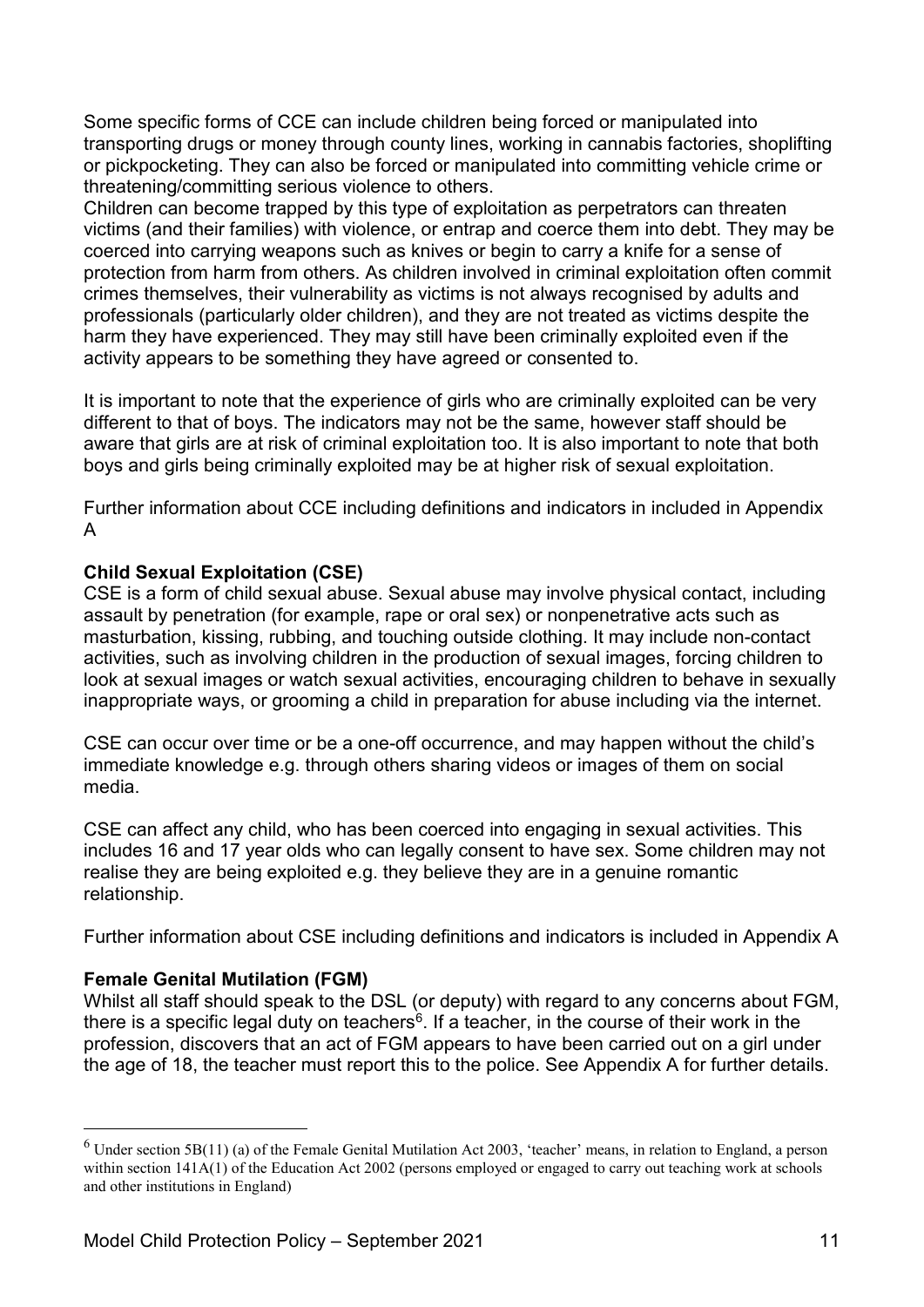#### **Mental Health**

All staff should be aware that mental health problems can, in some cases, be an indicator that a child has suffered or is at risk of suffering abuse, neglect or exploitation.

Only appropriately trained professionals should attempt to make a diagnosis of a mental health problem. Education staff, however, are well placed to observe children day-to-day and identify those whose behaviour suggests that they may be experiencing a mental health problem or be at risk of developing one.

Where children have suffered abuse and neglect, or other potentially traumatic adverse childhood experiences, this can have a lasting impact throughout childhood, adolescence and into adulthood. It is key that staff are aware of how these children's experiences can impact on their mental health, behaviour and education.

Staff can access a range of advice to help them identify children in need of extra mental health support, this includes working with external agencies. More information can be found in the mental health and behaviour in schools guidance. *[Secondary schools only]* Public Health England has produced a range of resources to support secondary teachers to promote positive health, wellbeing and resilience among children. See Rise Above for links to all materials and lesson plans.

If staff have a mental health concern about a child that is also a safeguarding concern, immediate action should be taken, following the school's policy, and speaking to the DSL or a deputy.

#### **Peer on peer abuse**

All staff should be aware that children can abuse other children (often referred to as peer on peer abuse). And that it can happen both inside and outside of school and online. It is important that all staff recognise the indicators and signs of peer on peer abuse and know how to identify it and respond to reports.

All staff should understand that even if there are no reports in school it does not mean it's not happening, it may be the case that it is just not being reported. As such, it is important if staff have any concerns regarding peer on peer abuse they should speak to the DSL (or deputy).

It is essential that all staff understand the importance of challenging inappropriate behaviours between peers, many of which are listed below, that are actually abusive in nature. Downplaying certain behaviours, for example dismissing sexual harassment as "just banter", "just having a laugh", "part of growing up" or "boys being boys" can lead to a culture of unacceptable behaviours, an unsafe environment for children and in worst case scenarios a culture that normalises abuse leading to children accepting it as normal and not coming forward to report it.

Peer on peer abuse is most likely to include, but may not be limited to:

- bullying (including cyberbullying, prejudice-based and discriminatory bullying)
- Abuse in intimate personal relationships between peers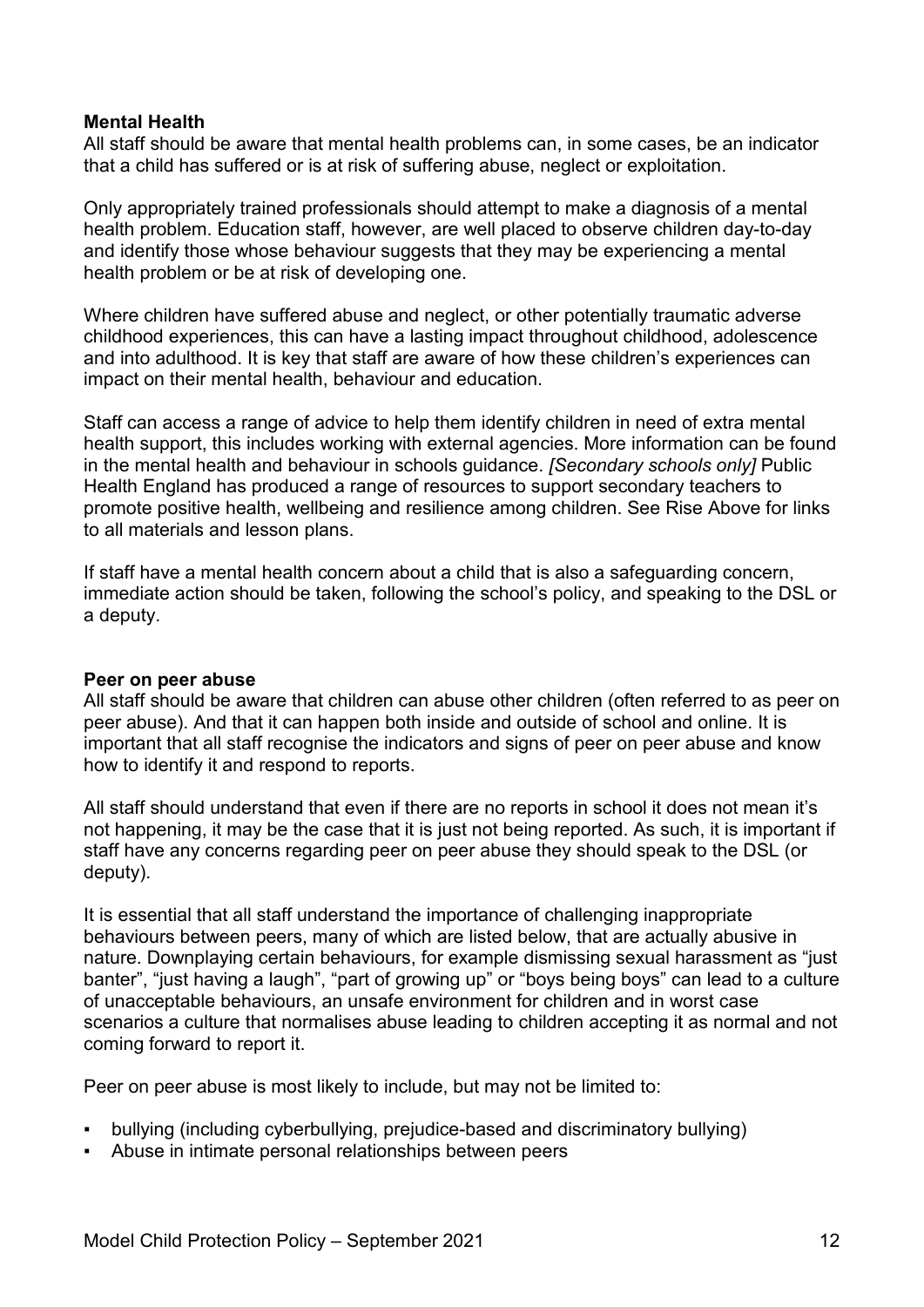- physical abuse such as hitting, kicking, shaking, biting, hair pulling, or otherwise causing physical harm (this may include an online element which facilitates, threatens and/or encourages physical abuse)
- sexual violence, such as rape, assault by penetration and sexual assault (this may include an online element which facilitates, threatens and/or encourages sexual violence)
- sexual harassment, such as sexual comments, remarks, jokes and online sexual harassment, which may be stand-alone or part of a broader pattern of abuse.
- Causing someone to engage in sexual activity without consent, such as forcing someone to strip, touch themselves sexually, or to engage in sexual activity with a third party.
- Consensual and non-consensual sharing of nudes and semi nudes images and or videos<sup>[7](#page-12-0)</sup> (also known as sexting or youth produced sexual imagery)
- upskirting, which typically involves taking a picture under a person's clothing without their permission, with the intention of viewing their genitals or buttocks to obtain sexual gratification, or cause the victim humiliation, distress or alarm; and
- initiation/hazing type violence and rituals (this could include activities involving harassment, abuse or humiliation used as a way of initiating a person into a group and may also include an online element)

All staff should be clear about the school's policy and procedures with regards to peer on peer abuse and the important role they have to play in preventing it and responding where they believe a child may be at risk from it.

#### **Serious violence**

.

All staff should be aware of the indicators which may signal that children are at risk from, or involved with, serious violent crime. These may include increased absence from school, a change in friendships or relationships with older individuals or groups, a significant decline in performance, signs of self-harm or a significant change in wellbeing, or signs of assault or unexplained injuries. Unexplained gifts or new possessions could also indicate that children have been approached by, or are involved with, individuals associated with criminal networks or gangs and may be at risk of criminal exploitation.

All staff should be aware of the range of risk factors which increase the likelihood of involvement in serious violence, such as being male, having been frequently absent or permanently excluded from school, having experienced child maltreatment and having been involved in offending, such as theft or robbery.

Advice for schools is provided in the [Home Office's Preventing youth violence and gang](https://assets.publishing.service.gov.uk/government/uploads/system/uploads/attachment_data/file/418131/Preventing_youth_violence_and_gang_involvement_v3_March2015.pdf)  [involvement](https://assets.publishing.service.gov.uk/government/uploads/system/uploads/attachment_data/file/418131/Preventing_youth_violence_and_gang_involvement_v3_March2015.pdf) and its [Criminal exploitation of children and vulnerable adults: county lines](https://www.gov.uk/government/publications/criminal-exploitation-of-children-and-vulnerable-adults-county-lines)  [guidance](https://www.gov.uk/government/publications/criminal-exploitation-of-children-and-vulnerable-adults-county-lines)

Further information about specific forms of abuse and safeguarding issues can be found in Appendix A. All staff should familiarise themselves with this.

<span id="page-12-0"></span> $7$  UKCIS guidance: Sharing nudes and semi-nudes advice for education settings.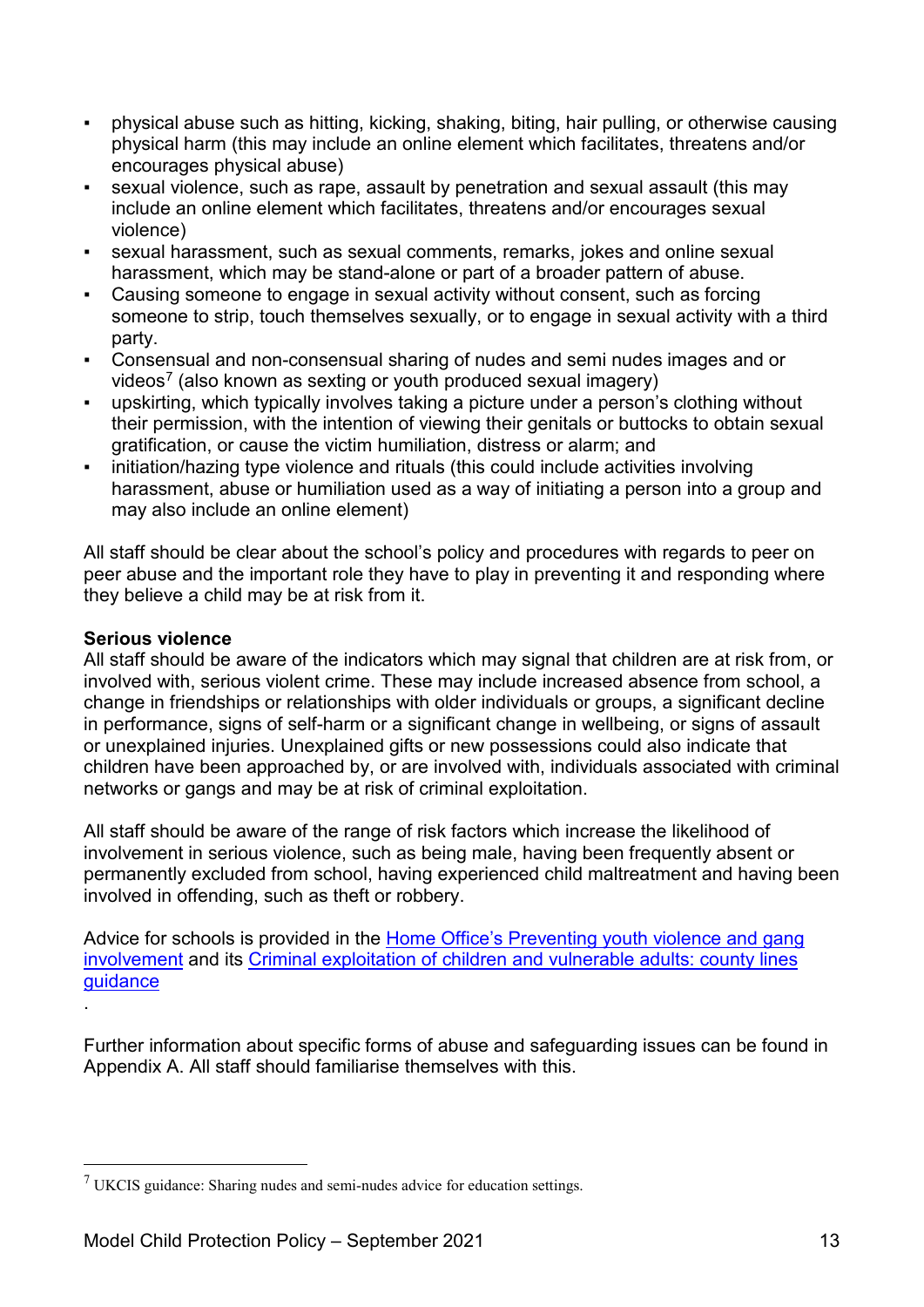# **8. Children potentially at greater risk of harm**

The governing body/proprietor recognises that whilst all children should be protected there are some groups of children who are potentially at greater risk of harm and, in some cases, these children may find it difficult to communicate what is happening to them.

#### *[Alternative Provision]*

The management committee/proprietor recognises that the cohort of pupils in alternative provision often have complex needs and are/is aware of the additional risk of harm our pupils may be vulnerable to.

The management committee/proprietor will have regard to the following statutory guidance: Alternative provision – [DfE Statutory Guidance,](https://assets.publishing.service.gov.uk/government/uploads/system/uploads/attachment_data/file/942014/alternative_provision_statutory_guidance_accessible.pdf) and [Education for children with health needs who cannot attend school –](https://assets.publishing.service.gov.uk/government/uploads/system/uploads/attachment_data/file/941900/health_needs_guidance_accessible.pdf) DfE Statutory **[Guidance](https://assets.publishing.service.gov.uk/government/uploads/system/uploads/attachment_data/file/941900/health_needs_guidance_accessible.pdf)** 

#### **Children who need a social worker (Child in Need and Child Protection Plans)**

Children may need a social worker due to complex safeguarding or welfare needs. Children may need this help due to abuse, neglect and complex family circumstances. A child's experiences of adversity and trauma can leave them vulnerable to further harm, as well as educationally disadvantaged in facing barriers to attendance, education, behaviour and mental health.

The governing body/proprietor expects that the Local Authority will share the fact a child has a social worker, and the DSL will hold and use this information so that decisions can be made in the best interests of the child's safety, welfare and educational outcomes. This should be considered as a matter of routine. There are clear powers to share this information under existing duties on both LAs and schools to safeguard and promote the welfare of children.

Where children need a social worker, this should inform decisions about safeguarding (for example, responding to unauthorised absence or missing education where there are known safeguarding risks) and about promoting welfare (for example, considering the provision of pastoral and/or academic support, alongside action by statutory services.

#### **Children missing from education**

Children missing education, particularly persistently, can indicate a warning sign to a range of safeguarding issues including neglect, sexual abuse and child sexual and criminal exploitation.

It is important that the school's response to children missing from education supports identifying such abuse and also helps prevent the risk of them going missing in the future. This includes when problems are first emerging but also where children are already known to LA children's social care and need a social worker (such as on a child in need or child protection plan, or as a looked after child), where going missing from education may increase known safeguarding risks within the family or in the community. As such, all staff should be aware of the school's safeguarding response to children missing from education.

Further information and support includes: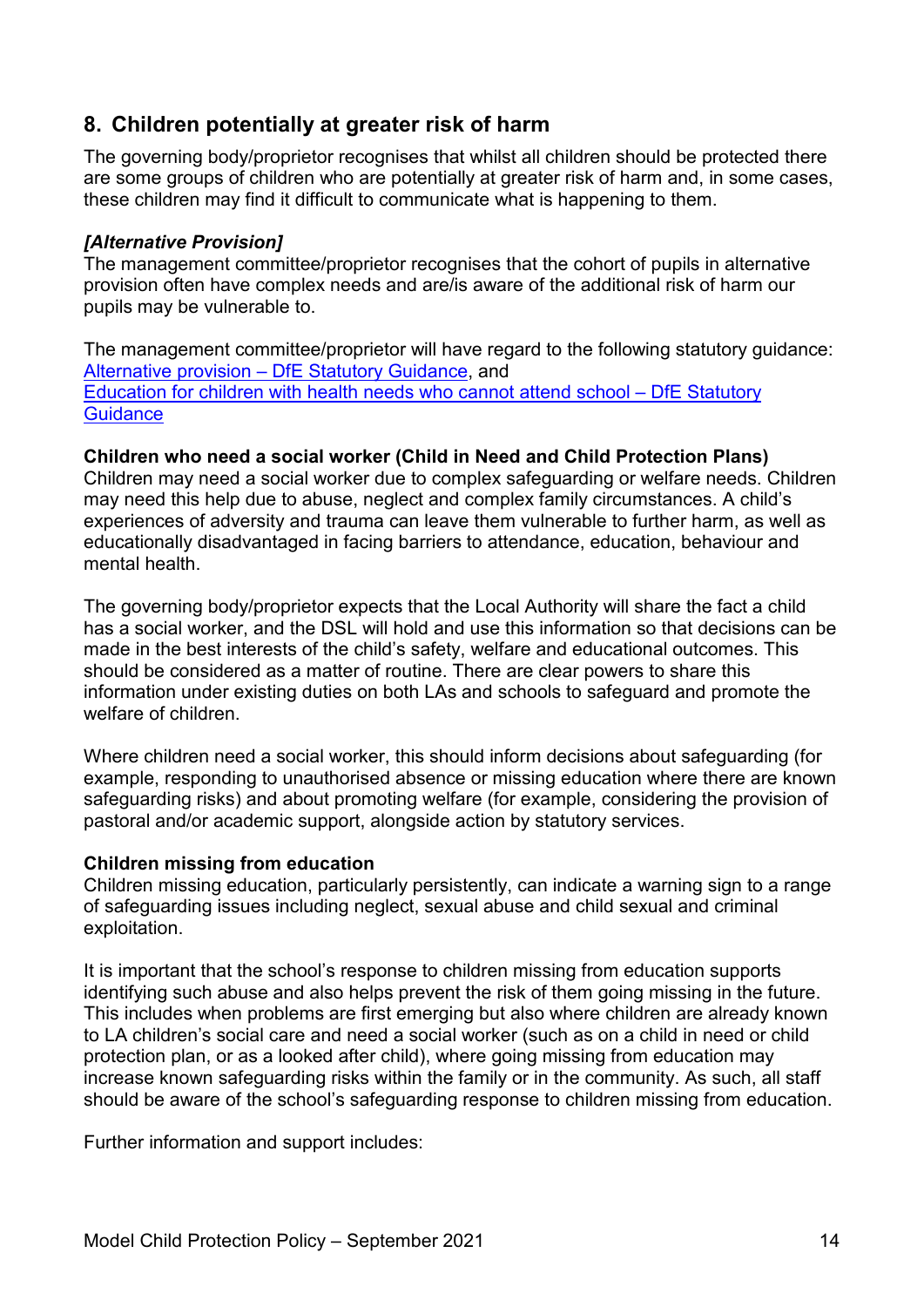- schools' duties regarding children missing education, including information schools must provide to the LA when removing a child from the school roll at standard and non-standard transition points can be found in the DfE's statutory guidance: [Children](https://assets.publishing.service.gov.uk/government/uploads/system/uploads/attachment_data/file/550416/Children_Missing_Education_-_statutory_guidance.pdf)  [Missing Education.](https://assets.publishing.service.gov.uk/government/uploads/system/uploads/attachment_data/file/550416/Children_Missing_Education_-_statutory_guidance.pdf)
- General information and advice for schools can be found in the Government's [Missing Children and Adults Strategy.](https://assets.publishing.service.gov.uk/government/uploads/system/uploads/attachment_data/file/117793/missing-persons-strategy.pdf)

#### **Elective Home Education**

Many home education children have an overwhelmingly positive learning experience. We would expect the parents' decision to home educate to be made with their child's best education at the heart of the decision. However, this is not the case for all, and home education can mean some children are less visible to the services that are there to keep them safe and supported in line with their needs.

Where a parent/carer has expressed their intention to remove a child from school with a view to educating at home, the school will work together with the LA and other key professionals to coordinate a meeting with parents/carers where possible.

Ideally this would be before a final decision has been made, to ensure the parents/carers have considered what is in the best interests of each child. This is particularly important where a child has SEND, is vulnerable, and/or has a social worker.

#### **Children requiring mental health support**

Mental health problems can, in some cases, be an indicator that a child has suffered or is at risk of suffering abuse, neglect or exploitation.

The governing body/proprietor will ensure there is a clear system and process in place for identifying possible mental health problems, including routes to escalate, and a clear referral and accountability system. *[school systems and processes for identification and routes to escalation should be included in the Procedures section of your CP policy].*

Staff can access further advice in a DfE guidance documents [Preventing and tackling](https://assets.publishing.service.gov.uk/government/uploads/system/uploads/attachment_data/file/623895/Preventing_and_tackling_bullying_advice.pdf)  [bullying, mental health and behaviour in schools](https://assets.publishing.service.gov.uk/government/uploads/system/uploads/attachment_data/file/623895/Preventing_and_tackling_bullying_advice.pdf) and [mental health and behaviour in](https://assets.publishing.service.gov.uk/government/uploads/system/uploads/attachment_data/file/755135/Mental_health_and_behaviour_in_schools__.pdf)  [schools](https://assets.publishing.service.gov.uk/government/uploads/system/uploads/attachment_data/file/755135/Mental_health_and_behaviour_in_schools__.pdf) which set out how staff can help prevent mental health problems by promoting resilience as part of an integrated, whole school approach to social and emotional wellbeing, which is tailored to the needs of pupils.

*[where there is a senior mental health lead role in your school]* The school's senior mental health lead will be a member of, or be supported by, the senior leadership team.

#### **Looked after children and previously looked after children.**

The most common reason for children becoming looked after is as a result of abuse and/or neglect. The governing body/proprietor will ensure staff have the skills, knowledge and understanding to keep looked after children safe.

The governing body/proprietor will ensure there are arrangements in place so that appropriate staff have the information they need in relation to a child's looked after legal status (whether they are looked after under voluntary arrangements with consent of parents, or on an interim or full care order) and the child's contact arrangements with birth parents or those with parental responsibility.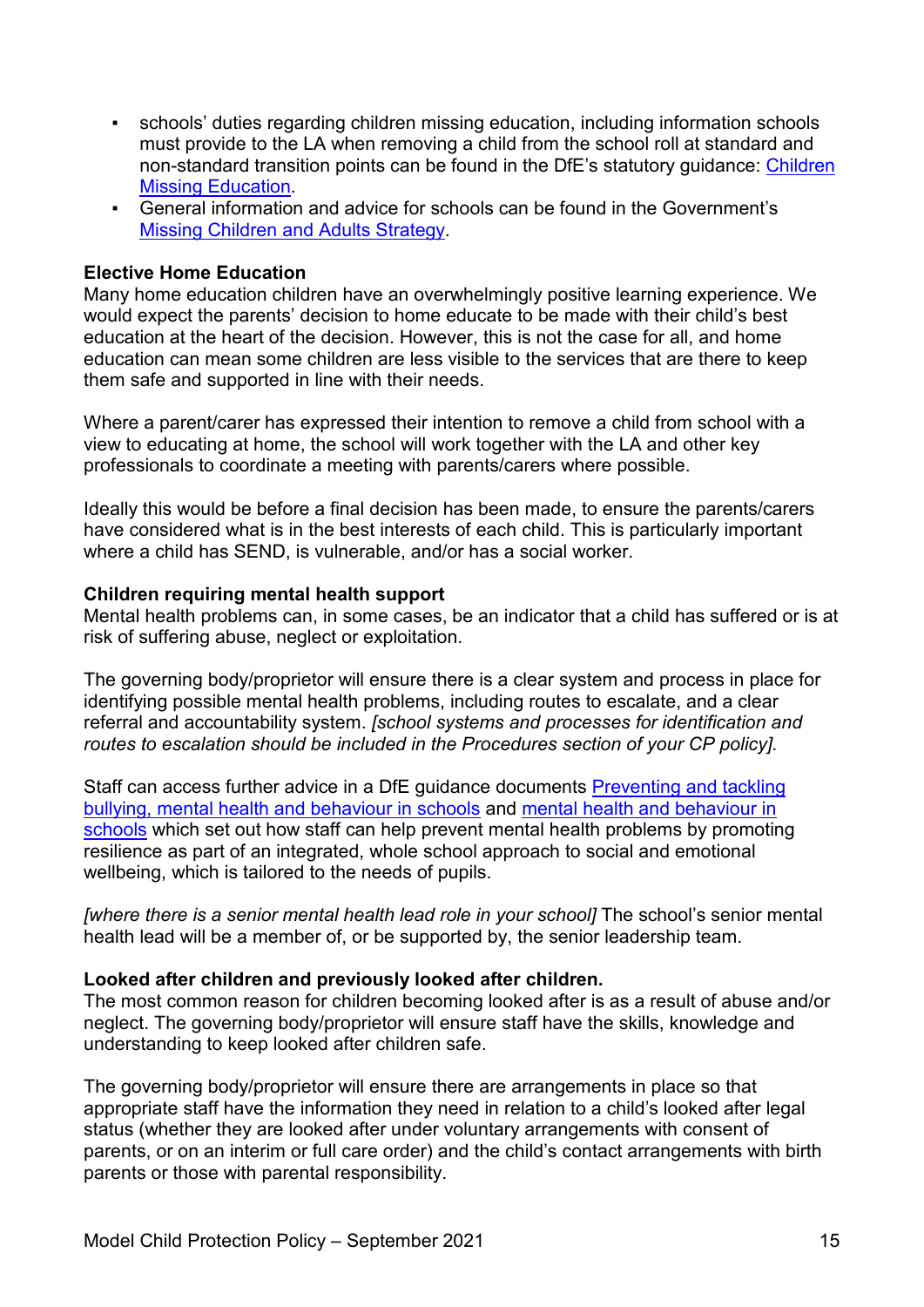Appropriate staff will also have information about the child's care arrangements and the levels of authority delegated to the carer by the authority looking after the child. The DSL should have the details of the child's social worker and the name of the virtual school head in the authority that looks after the child.

A previously looked after child potentially remains vulnerable and all staff should have the skills, knowledge and understanding to keep previously looked after children safe. The governing body/proprietor recognises that when dealing with looked after children and previously looked after children, it is important that all agencies work together and prompt action is taken when necessary to safeguard these children, who are a particularly vulnerable group.

**Children with SEN and disabilities, and/or physical health issues** can face additional safeguarding challenges, both in terms of their vulnerability and also in terms of being able to report abuse.

Staff should avoid making assumptions that indicators of possible abuse such as behaviour, mood and injury may relate to the child's disability or medical condition without further exploration.

Staff should also be aware that these children may be more prone to peer group isolation or bullying (including prejudice-based bullying) than other children. Similarly, staff should be aware of the potential for children with SEND or certain medical conditions being disproportionately impacted by behaviours such as bullying without outwardly showing signs or being able to communicate how they are feeling.

#### **9. Curriculum**

The governing body/proprietor will ensure that children and young people are taught about safeguarding, including online safety, through teaching and learning opportunities as part of a broad and balanced curriculum. This is in order to help children stay safe, recognise when they do not feel safe and identify who they might or can talk to. Staff recognise that a one size fits all approach may not be appropriate for all children, and a more personalised or contextualised approach for more vulnerable children, victims of abuse and some SEND children might be needed.

Opportunities to teach safeguarding may include covering relevant issues through Relationships Education *(primary schools)* and Relationships and Sex Education (also known as Sex and Relationship Education) *(secondary schools)* and through Health Education *(all pupils in state funded schools) and/or* Personal, Social, Health and Economic education (PHSE).<sup>[8](#page-15-0)</sup>

The governing body/proprietor will also ensure there is a comprehensive curriculum response to e-safety issues, enabling children and young people and their parents to learn

<span id="page-15-0"></span><sup>&</sup>lt;sup>8</sup> The government has made regulations which will make the subjects of Relationships Education (for all primary pupils) and Relationships and Sex Education (for all secondary pupils) and Health Education (for all pupils in state funded schools) mandatory from September 2020.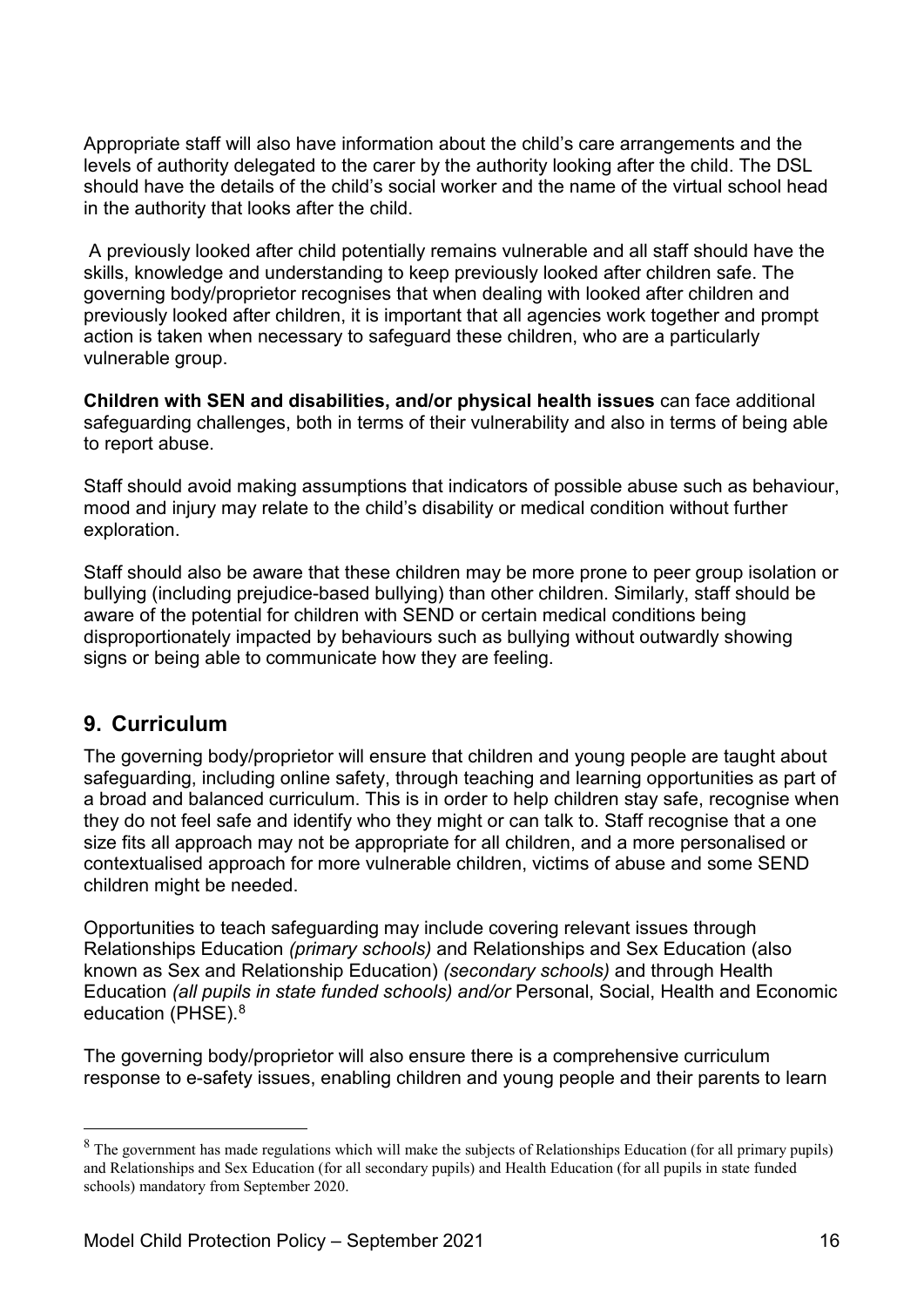about the risks of new technologies, communication and social media and how to use these responsibly.

The school will ensure that there are appropriate filters and monitoring systems in place to safeguard children and young people from potentially harmful and inappropriate online material.

# **10. Online safety**

The use of technology has become a significant component of many safeguarding issues such as child sexual exploitation, radicalisation and sexual predation and technology often provides the platform that facilitates such harm.

The governing body/proprietor has had due regard to the additional information and support set out in KCSiE and ensures that the school has a whole school approach to online safety and has a clear policy on use of communications technology in school. Online safety will be a running and interrelated theme when devising and implementing policies and procedures. This will include considering how online safety is reflected in all relevant policies and whilst planning the curriculum, any teacher training, the role of the DSL and any parental engagement.

It is essential that children are safeguarded from potentially harmful and inappropriate online material. The school adopts a whole school approach to online safety to protect and educate pupils and staff in their use of technology, and establishes mechanisms to identify, intervene in, and escalate any concerns as appropriate.

Online safety issues can be categorised into four areas of risk:

- Content: being exposed to illegal, inappropriate or harmful content, for example, pornography, fake news, racism, misogyny, self-harm, suicide, anti-Semitism, or radicalisation or extremism;
- Contact: being exposed to harmful online interaction with other users, for example, peer to peer pressure, commercial advertising, and adults posing as children or young adults with the intention to groom or exploit them for sexual, criminal, financial or other purposes;
- Conduct: personal online behaviour that increases the likelihood of, or causes, harm, for example, making, sending and receiving explicit images (e.g. consensual and nonconsensual sharing of nudes and semi-nudes and/or pornography, sharing other explicit images, and online bullying); and
- Commerce: risks such as online gambling, inappropriate advertising, phishing and/or financial scams. If staff feel that either they or pupils are at risk this should be reported to the Anti-Phishing Working Group (https://apwg.org/).

The governing body/proprietor will ensure that an annual review is undertaken of the school's approach to online safety, supported by an annual risk assessment that considers and reflects the risks pupils face online.

School staff can access resources, information and support as set out in Annex D of **KCSIF**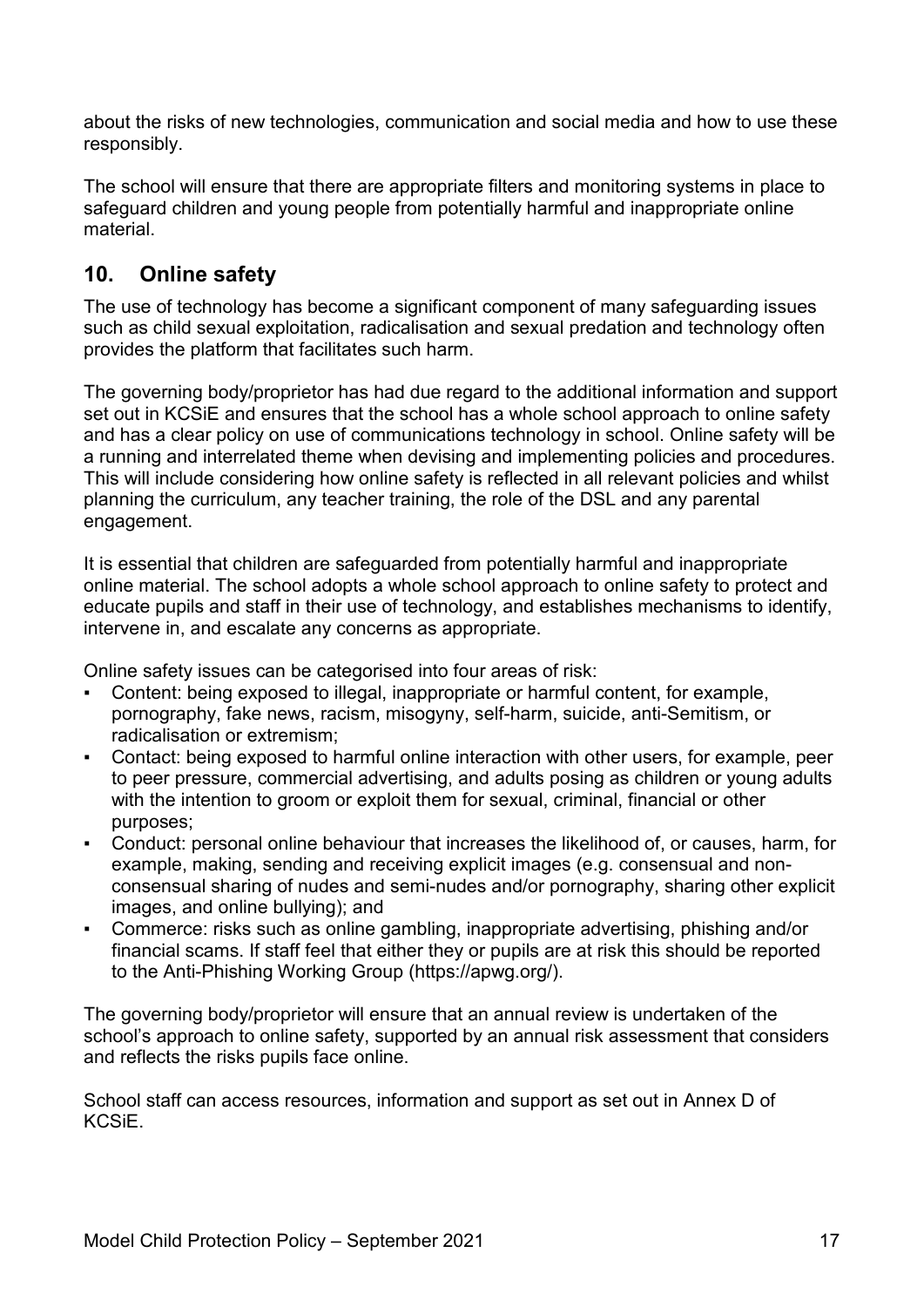# **11. Procedures**

If staff notice any indicators of abuse/neglect or signs that a child or young person may be experiencing a safeguarding issue they should record their concerns on a school recording form for safeguarding concerns and pass it to the DSL without delay. A suggested recording form is included at Appendix B

#### **What to do if you are concerned.**

If a child makes an allegation or disclosure of abuse against an adult or other child or young person, it is important that you:

- Stay calm and listen carefully;
- Accept what is being said;
- Allow the child/young person to talk freely do not interrupt or put words in the child/young person's mouth;
- Only ask questions when necessary to clarify, do not investigate or ask leading questions;
- Reassure the child, but don't make promises which it might not be possible to keep;
- Do not promise confidentiality;
- Emphasise that it was the right thing to tell someone;
- Reassure them that what has happened is not their fault;
- Do not criticise the perpetrator;
- Explain what has to be done next and who has to be told:
- Make a written record, which should be signed and include the time, date and your position in school;
- Do not include your opinion without stating it is your opinion;
- Pass the information to the DSL or alternate without delay
- Consider seeking support for yourself and discuss this with the DSL as dealing with a disclosure can be distressing.

When a record of a safeguarding concern is passed to the DSL, the DSL will record the time and date the record of concern was received. The DSL will assess the concern and, taking into account any other safeguarding information known about the child/young person, consider whether it suggests that the threshold of significant harm, or risk of significant harm, has been reached. If the DSL is unsure whether the threshold has been met, they will contact the MASH Professional Consultation Line for advice (0345 606 1499). Where appropriate, the DSL will complete and submit the SSP multi agency referral form (MARF) [\(available on the SSP website\)](https://earlyhelpportal.suffolk.gov.uk/web/portal/pages/marf#h1)<sup>9</sup>.

Where the DSL believes that a child or young person may be at imminent and significant risk of harm they should call Customer First immediately and then complete the SSP MARF within 24 hours to confirm the referral. In these circumstances, it is important that any consultation should not delay a referral to Customer First.

<span id="page-17-0"></span><sup>–&</sup>lt;br>9 N.B. The exception to this process will be in those cases of known FGM where there is a mandatory requirement for the teacher to report directly to the police, although the DSL should also be made aware.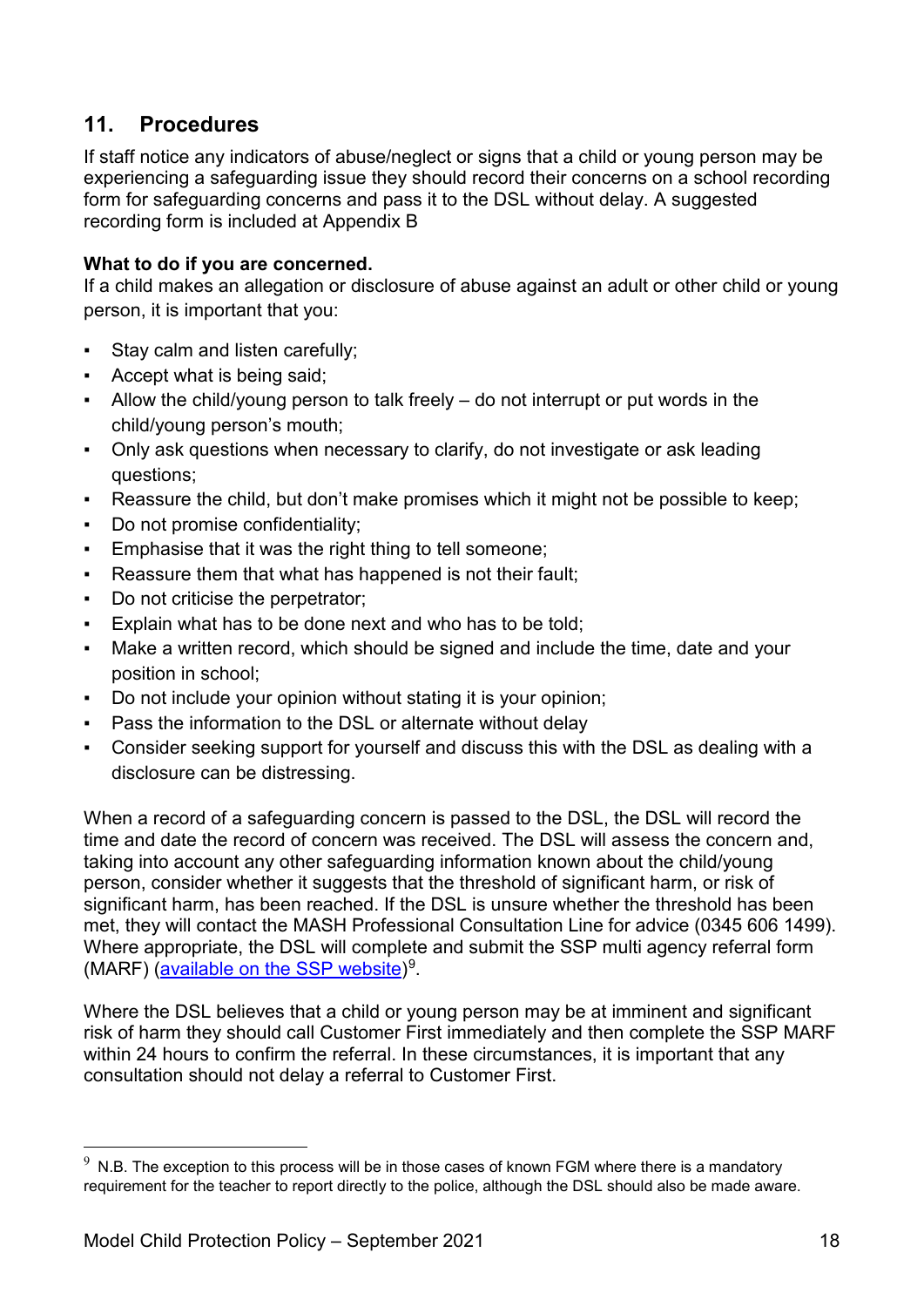Where a safeguarding concern does not meet the threshold for completion of a MARF, the DSL should record how this decision has been reached and should consider whether additional needs of the child have been identified that might be met by a coordinated offer of early help.

School staff might be required to contribute to multi-agency plans to provide additional support to children. This might include attendance at child protection conferences or core group meetings. The school is committed to providing as much relevant up to date information about the child as possible, including submitting reports for child protection conferences in advance of the meeting in accordance with SSP procedures and timescales.

Where reasonably possible, the school is committed to obtaining more than one emergency contact number for each pupil.

School staff must ensure that they are aware of the procedure to follow when a child goes missing from education. *(Schools to cross-reference their in-school procedure)* Further information can be found in Appendix A.

*[Schools should also include in this section their procedures for reporting and escalating concerns about peer on peer abuse, including child on child sexual violence and sexual harassment, or include a cross-reference to any separate policy where these policies/procedures are detailed.]*

# 12. **Information sharing, record keeping and confidentiality**

Information sharing is vital in safeguarding children by identifying and tacking all forms of abuse and neglect, and in promoting children's welfare, including their educational outcomes. Schools have clear powers to share, hold and use information for these purposes.

As part of meeting a child's needs, the school understands that it is critical to recognise the importance of information sharing between professionals and local agencies and will contribute to multi-agency working in line with Working Together to Safeguard Children. Where there are concerns about the safety of a child, the sharing of information in a timely and effective manner between organisations can reduce the risk of harm. Whilst the Data Protection Act 2018 places duties on organisations and individuals to process personal information fairly and lawfully, it is not a barrier to sharing information where the failure to do so would result in a child or vulnerable adult being placed at risk of harm. Similarly, human rights concerns, such as respecting the right to a private and family life would not prevent sharing where there are real safeguarding concerns. Staff should not assume a colleague or another professional will take action and share information that might be critical in keeping children safe. Staff will have regard to the Government guidance: [Information sharing: advice for practitioners providing safeguarding](https://assets.publishing.service.gov.uk/government/uploads/system/uploads/attachment_data/file/721581/Information_sharing_advice_practitioners_safeguarding_services.pdf) services to children, [young people, parents and carers w](https://assets.publishing.service.gov.uk/government/uploads/system/uploads/attachment_data/file/721581/Information_sharing_advice_practitioners_safeguarding_services.pdf)hich supports staff who have to make decisions about sharing information. This advice includes the seven golden rules for sharing information and considerations with regard to the Data Protection Act 2018 and General Data Protection Regulation (GDPR). If in any doubt about sharing information, staff should speak to the DSL or a deputy.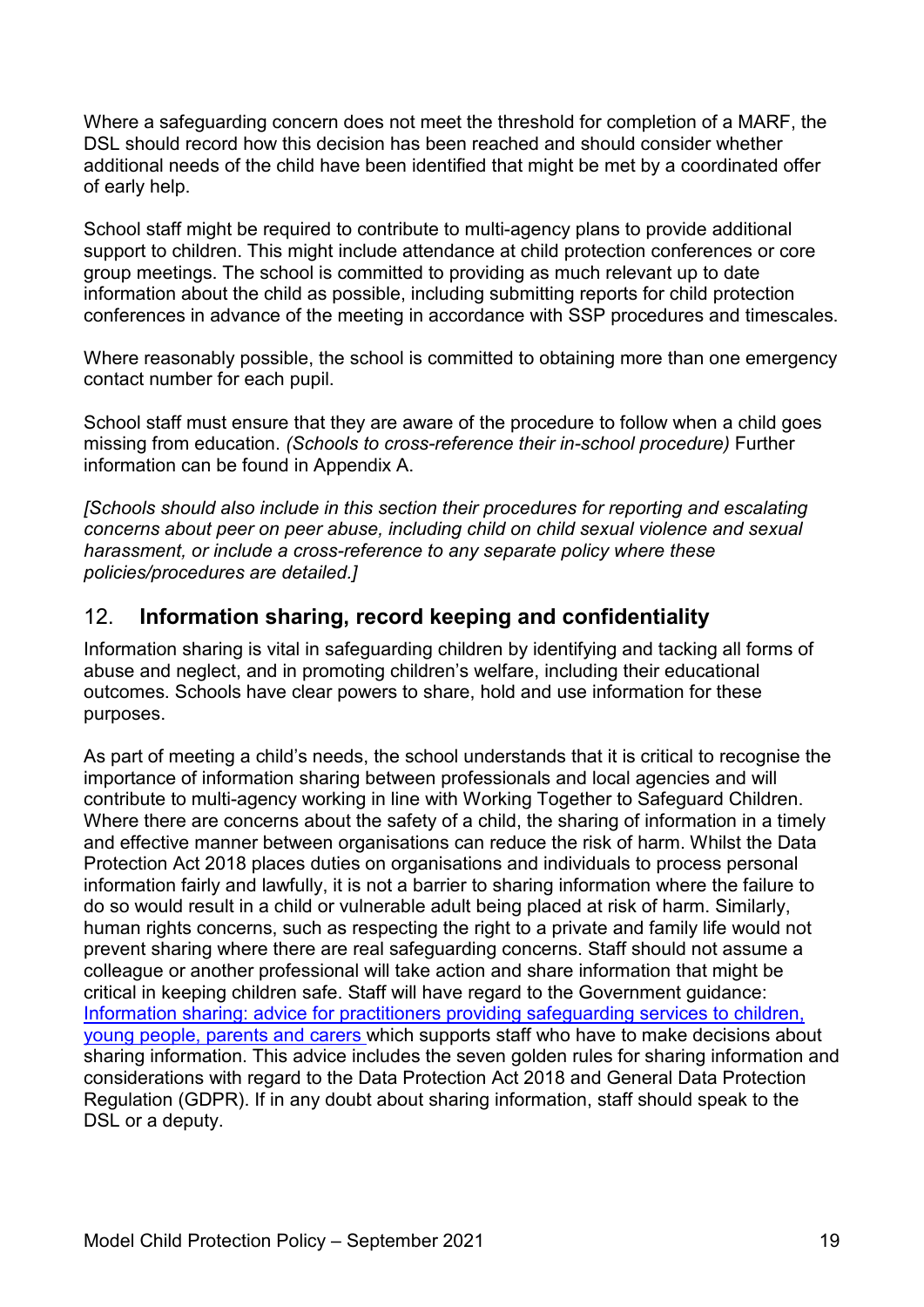Well-kept records are essential to good child protection practice. All concerns, discussions and decisions made and the reasons for those decisions should be recorded in writing. If in doubt about recording requirements, staff should discuss with the DSL.

The school recognises that confidentiality should be maintained in respect of all matters relating to child protection. Information on individual child protection cases may be shared by the DSL or alternate DSL with other relevant members of staff. This will be on a 'need to know' basis and where it is in the child's best interests to do so. A member of staff must never guarantee confidentiality to anyone about a safeguarding concern (including parents / carers or pupils), or promise a child to keep a secret which might compromise the child's safety or wellbeing.

As well as allowing for information sharing, in circumstances where it is warranted because it would put a child at risk of serious harm, the DPA 2018 and the GDPR allow schools to withhold information. This may be particularly relevant where a child is affected by domestic abuse perpetrated by a parent or carer.

Ordinarily, the school will always undertake to share its intention to refer a child to Social Care with their parents /carers unless to do so could put the child at greater risk of harm, or impede a criminal investigation. If in doubt, staff will consult with the MASH Professional Consultation Line on this point.

The school will have regard to [SCC Guidance for schools on maintaining and transferring](about:blank)  [pupil safeguarding/child protection records.](about:blank) Where a child leaves the school, the DSL will ensure their child protection file is transferred to the new school as soon as possible (within 5 days for an in-year transfer or within the first 5 days of the start of a new term). The file will be transferred separately from the main pupil file, ensuring secure transit, and confirmation of receipt should be obtained.

# 13. **Managing allegations made against teachers, including supply teachers, other staff, volunteers and contractors**

The school will follow the SSP [Arrangements for Managing Allegations of Abuse Against](https://suffolksp.org.uk/assets/Working-with-Children-Adults/LADO/2019-12-10-Arrangements-for-Managing-Allegations-of-Abuse-v9.pdf)  [People Who Work With Children or Those Who Are in A Position of Trust](https://suffolksp.org.uk/assets/Working-with-Children-Adults/LADO/2019-12-10-Arrangements-for-Managing-Allegations-of-Abuse-v9.pdf) if an allegation is made against an adult in a position of trust.

An allegation is any information which indicates that a member of staff /volunteer may have:

- behaved in a way that has harmed a child, or may have harmed a child;
- possibly committed a criminal offence against or related to a child; or
- behaved towards a child or children in a way that indicates he/she may pose a risk of harm to children; and/or
- behaved or may have behaved in a way that indicates they may not be suitable to work with children.

This applies to any child the member of staff, supply teacher, volunteer or contractor has contact with in their personal, professional or community life. It also applies regardless of whether the alleged abuse took place in our school.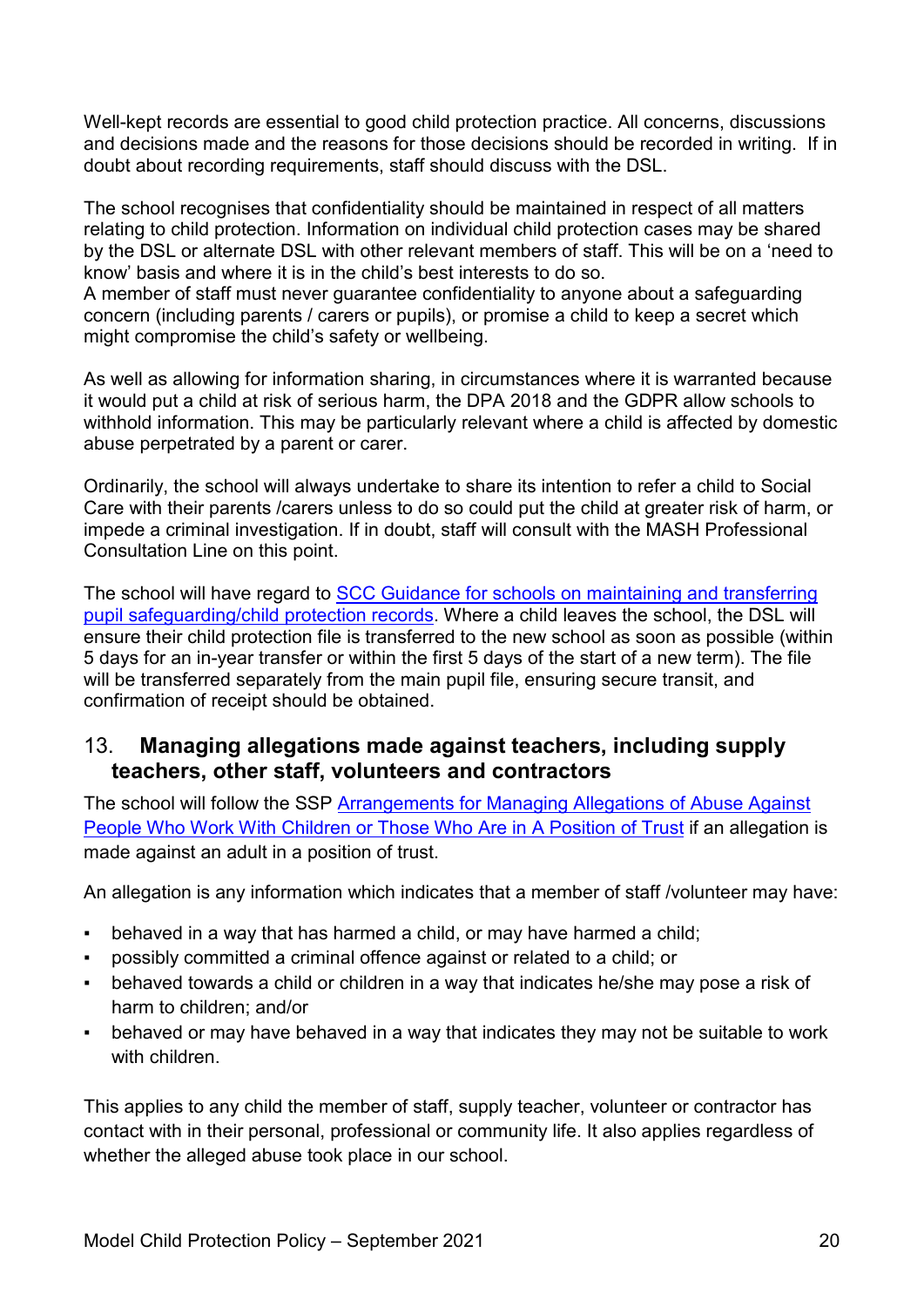If any member of staff has concerns that a colleague, supply teacher, volunteer or contractor might pose a risk to children, it is their duty to report these to the headteacher. Where the concerns or allegations are about the headteacher, these should be referred to the Chair of Governors.

The headteacher/Chair of Governors should report the concern to the Local Authority Designated Officer (LADO) within one working day.

The corporate director for Children and Young People's Services, has identified dedicated staff to undertake the role of LADO. LADOs can be contacted via email on [LADO@suffolk.gov.uk](mailto:LADO@suffolk.gov.uk) or by using the LADO central telephone number: **0300 123 2044** for allegations against all staff and volunteers.

# 14. **Use of school premises for non-school activities**

The governing body/proprietor will ensure that where school facilities/premises are hired or rented out to organisations or individuals, sports associations or service providers to run community or extra-curricular activities appropriate arrangements are in place to keep children safe.

The governing body/proprietor will seek assurance that the body concerned has appropriate child protection and safeguarding policies and procedures in place, including inspecting these as needed. Arrangements will also be put in place for the body hiring or renting the school facilities or premises to liaise with the school on these matters where appropriate.

Where a lease or hire agreement is entered into the governing body/proprietor will ensure safeguarding requirements are included as a condition of use and occupation of the premises; this will make clear that any failure to comply would lead to termination of the agreement.

# 15. **Whistleblowing**

The governing body/proprietor recognises that children cannot be expected to raise concerns in an environment where staff fail to do so.

Whistleblowing is 'making a disclosure in the public interest' and occurs when a worker (or member of the wider school community) raises a concern about danger or illegality that affects others, for example, pupils in the school or members of the public.

All staff should be aware of their duty to raise concerns, where they exist, about the management of child protection, which may include the attitude or actions/inactions of colleagues, poor or unsafe practice and potential failures in the school's safeguarding arrangements.

The governing body/proprietor would wish for everyone in the school community to feel able to report any child protection/safeguarding concerns through existing procedures within school, including the whistleblowing procedure adopted by governors/proprietor where necessary (a model Whistleblowing policy is available from Schools' Choice where schools buy into that service). However, for members of staff who do not feel able to raise such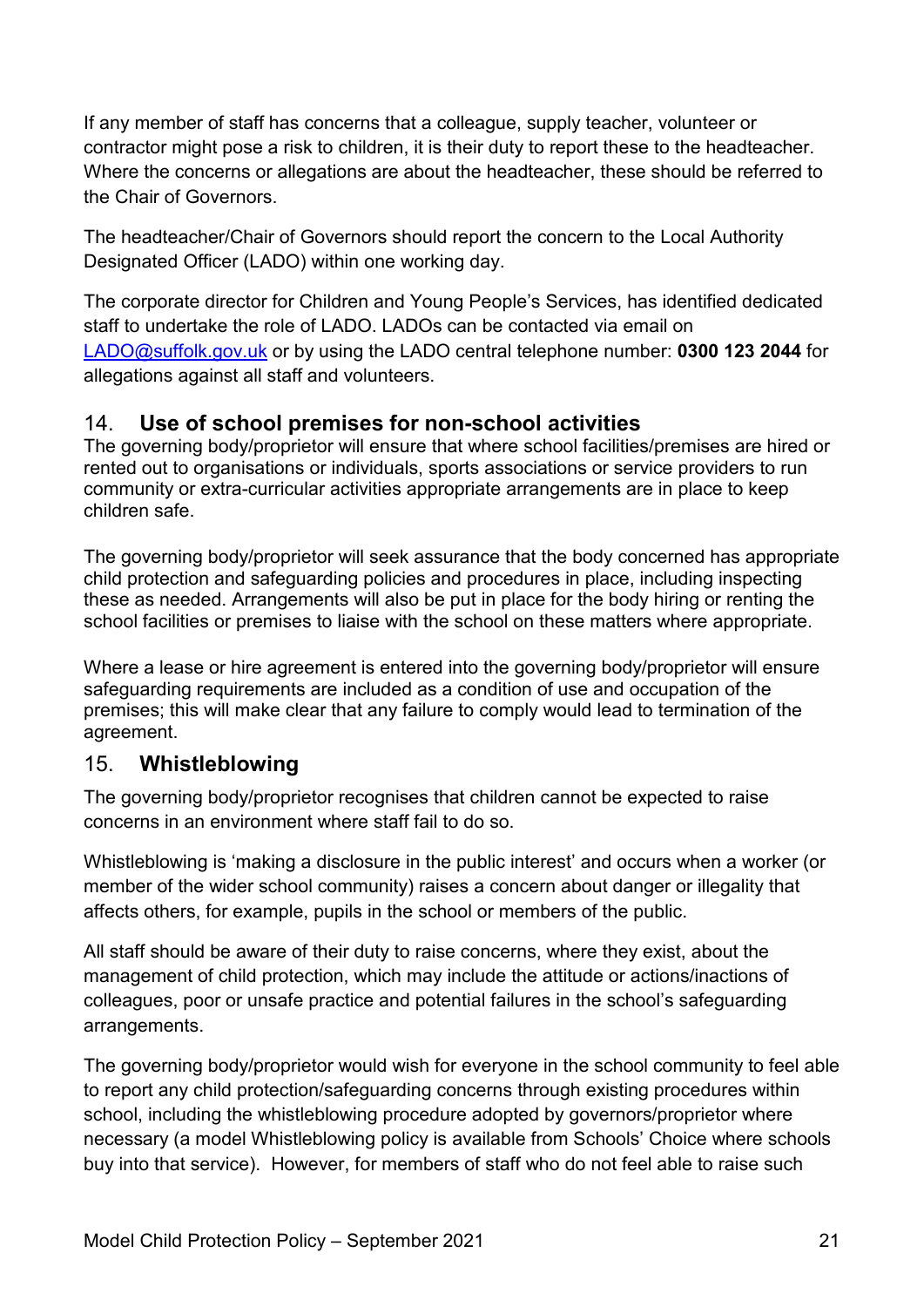concerns internally, there is a NSPCC whistleblowing helpline. Staff can call 0800 028 0285 (line available from 8.00am to 8.00pm, Monday to Friday) or email:  $help@nspec.org.uk$ 

# **16. Useful Contacts:**

Multi-agency Safeguarding Hub (MASH) Professional Helpline: [0345 606 1499](about:blank)

Customer First (Professional Referral Line) for use in emergencies only: [0345 606 6167](about:blank)

Customer First: 0808 800 4005

Police (emergency only): 999

Suffolk Police main switchboard: 01473 613500

Suffolk Police Cybercrime Unit: 101

Suffolk Local Safeguarding Partnership [www.suffolksp.org.uk](http://www.suffolksp.org.uk/)

Suffolk County Council: [www.suffolk.gov.uk/community-and-safety/staying-safe-online/e](http://www.suffolk.gov.uk/community-and-safety/staying-safe-online/e-safer-suffolk/)[safer-suffolk/](http://www.suffolk.gov.uk/community-and-safety/staying-safe-online/e-safer-suffolk/)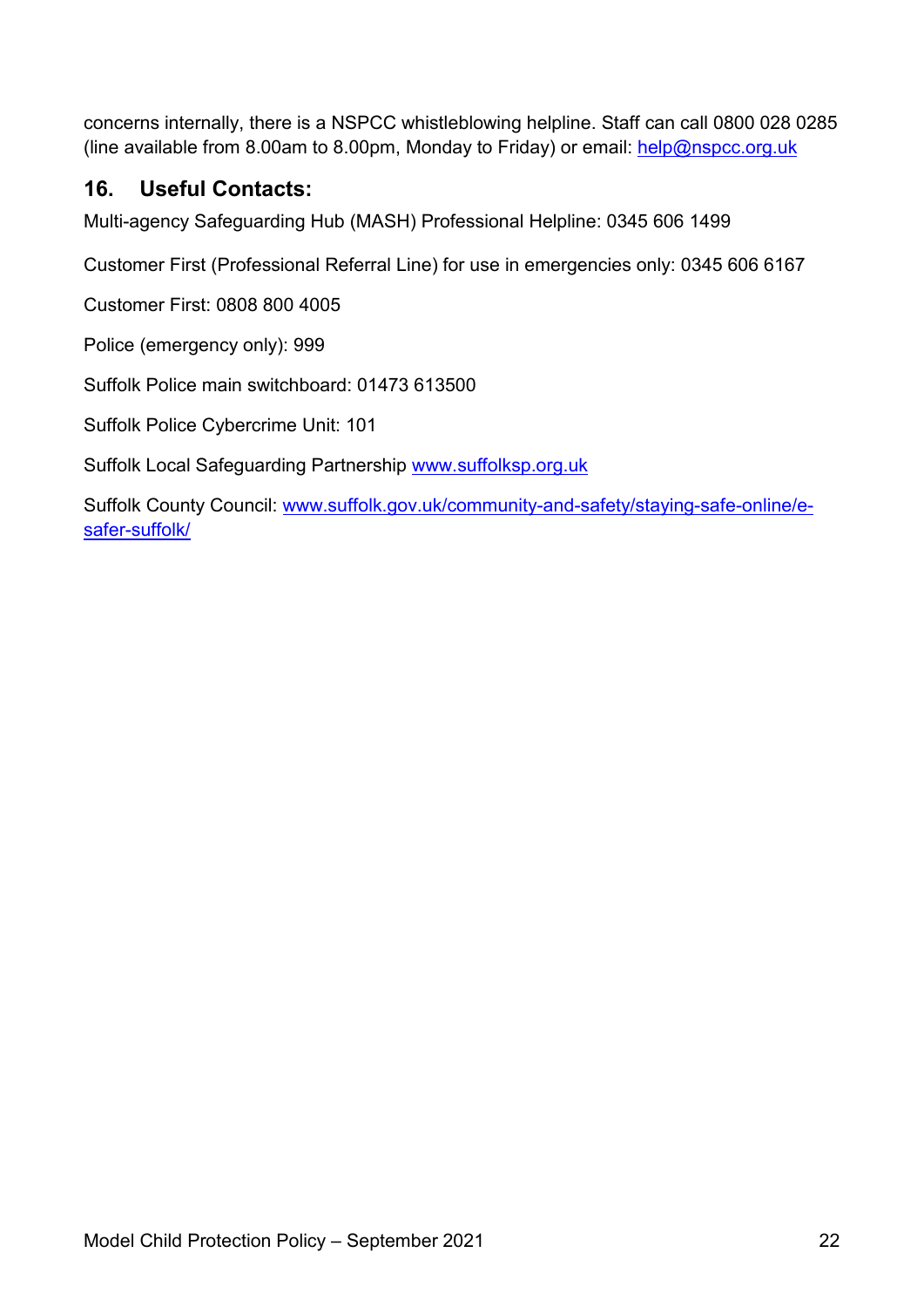# **17. Appendix A**

#### **Further information on specific safeguarding issues** (source: Annex B, KCSiE)

#### **Child abduction and community safety incidents**

Child abduction is the unauthorised removal or retention of a minor from a parent or anyone with legal responsibility for the child. Child abduction can be committed by parents or other family members; by people known but not related to the victim (such as neighbours, friends and acquaintances; and by strangers.

Other community safety incidents in the vicinity of a school can raise concerns amongst children and parents, for example, people loitering nearby or unknown adults engaging children in conversation.

As children get older and are granted more independence (for example, as they start walking to school on their own) it is important they are given practical advice on how to keep themselves safe. Many schools provide outdoor-safety lessons run by teachers or by local police staff.

Is it important that lessons focus on building children's confidence and abilities rather than simply warning them about all strangers. Further information is available at: [www.actionagainstabduction.org](http://www.actionagainstabduction.org/) and [www.clevernevergoes.org.](https://clevernevergoes.org/)

#### **Children and the court system**

Children are sometimes required to give evidence in criminal courts, either for crimes committed against them or for crimes they have witnessed. There are two age appropriate guides to support children [5-11 year olds](https://www.gov.uk/government/publications/young-witness-booklet-for-5-to-11-year-olds) and [12-17 year olds.](https://www.gov.uk/government/publications/young-witness-booklet-for-12-to-17-year-olds)

They explain each step of the process and support and special measures that are available. There are diagrams illustrating the courtroom structure and the use of video links is explained.

Making child arrangements via the family courts following separation can be stressful and entrench conflict in families. This can be stressful for children. The Ministry of Justice has launched an online [child arrangements information tool](https://helpwithchildarrangements.service.justice.gov.uk/) with clear and concise information on the dispute resolution service. This may be useful for some parents and carers.

#### **Children missing from education**

All staff should be aware that children going missing, particularly repeatedly, can act as a vital warning sign of a range of safeguarding possibilities. This may include abuse and neglect, which may include sexual abuse or exploitation and can also be a sign of child criminal exploitation including involvement in county lines. It may indicate mental health problems, risk of substance abuse, risk of travelling to conflict zone, risk of female genital mutilation, 'honour'-based abuse or risk of forced marriage. Early intervention is necessary to identify the existence of any underlying safeguarding risk and to help prevent the risks of a child going missing in future. Staff should be aware of their school or college's unauthorised absence and children missing from education procedures.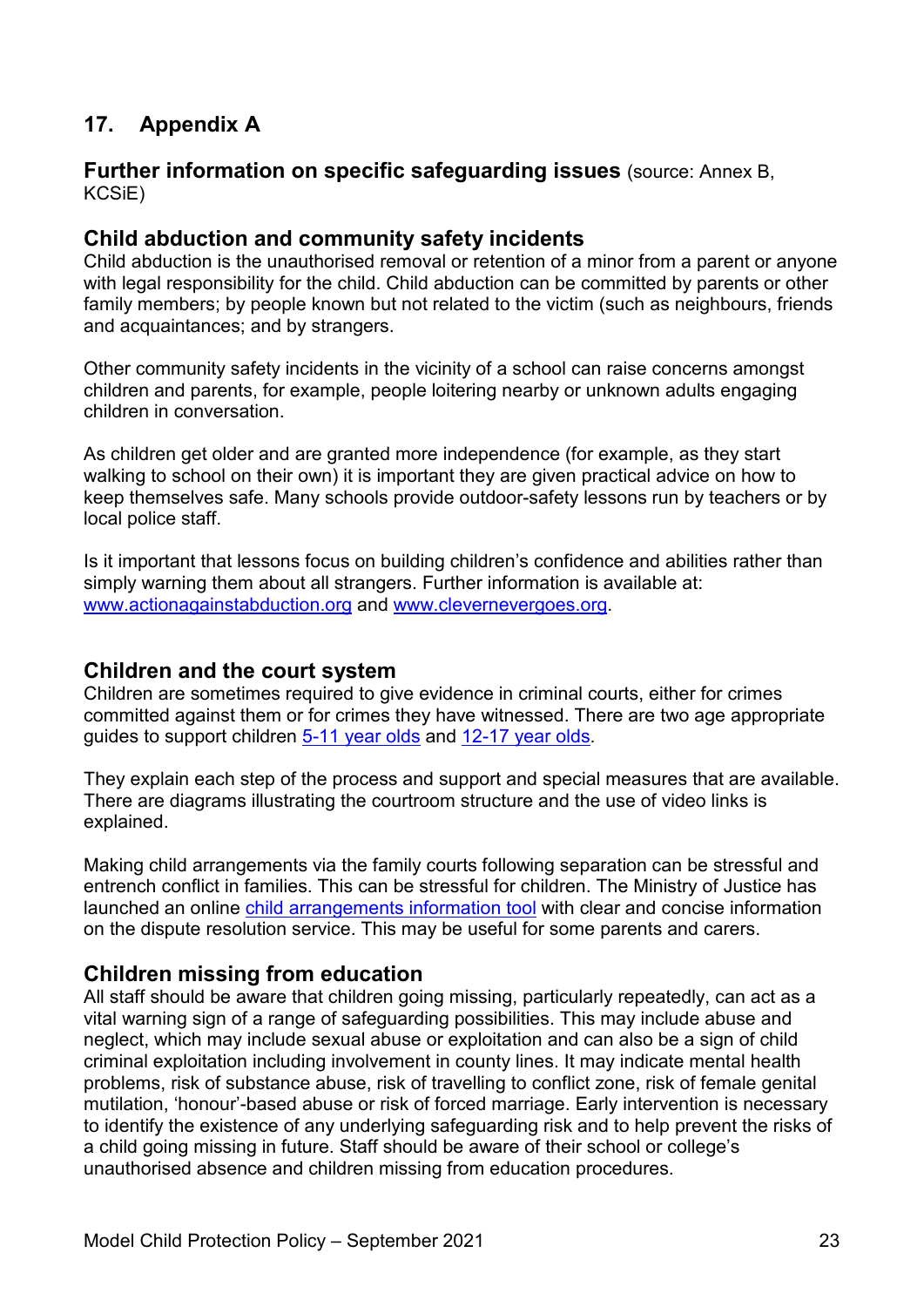#### **Children with family members in prison**

Approximately 200,000 children in England and Wales have a parent sent to prison each year. These children are at risk of poor outcomes including poverty, stigma, isolation and poor mental health. [NICCO](https://www.nicco.org.uk/) provides information designed to support professionals working with offenders and their children, to help mitigate negative consequences for those children.

### **Child Criminal Exploitation (CCE) and Child Sexual Exploitation (CSE)**

We know that different forms of harm often overlap, and that perpetrators may subject children and young people to multiple forms of abuse, such as criminal exploitation (including county lines) and sexual exploitation.

In some cases the exploitation or abuse will be in exchange for something the victim needs or wants (for example, money, gifts or affection), and/or will be to the financial benefit or other advantage, such as increased status, of the perpetrator or facilitator.

Children can be exploited by adult males or females, as individuals or in groups. They may also be exploited by other children, who themselves may be experiencing exploitation – where this is the case, it is important that the child perpetrator is also recognised as a victim.

Whilst the age of the child may be a contributing factor for an imbalance of power, there are a range of other factors that could make a child more vulnerable to exploitation, including gender, sexual identity, cognitive ability, learning difficulties, communication ability, physical strength, status, and access to economic or other resources.

Some of the following can be indicators of both child criminal and sexual exploitation where children:

- appear with unexplained gifts or new possessions;
- **EXE** associate with other young people involved in exploitation;
- suffer from changes in emotional well-being;
- **•** misuse drugs and alcohol;
- go missing for periods of time or regularly come home late; and
- regularly miss school or education or do not take part in education.

Children who have been exploited will need additional support to help maintain them in education.

CSE can be a one-off occurrence or a series of incidents over time and range from opportunistic to complex organised abuse. It can involve force and/or enticement-based methods of compliance and may, or may not, be accompanied by violence or threats of violence.

Some additional specific indicators that may be present in CSE are children who:

- have older boyfriends or girlfriends; and
- suffer from sexually transmitted infections, display sexual behaviours beyond expected sexual development or become pregnant.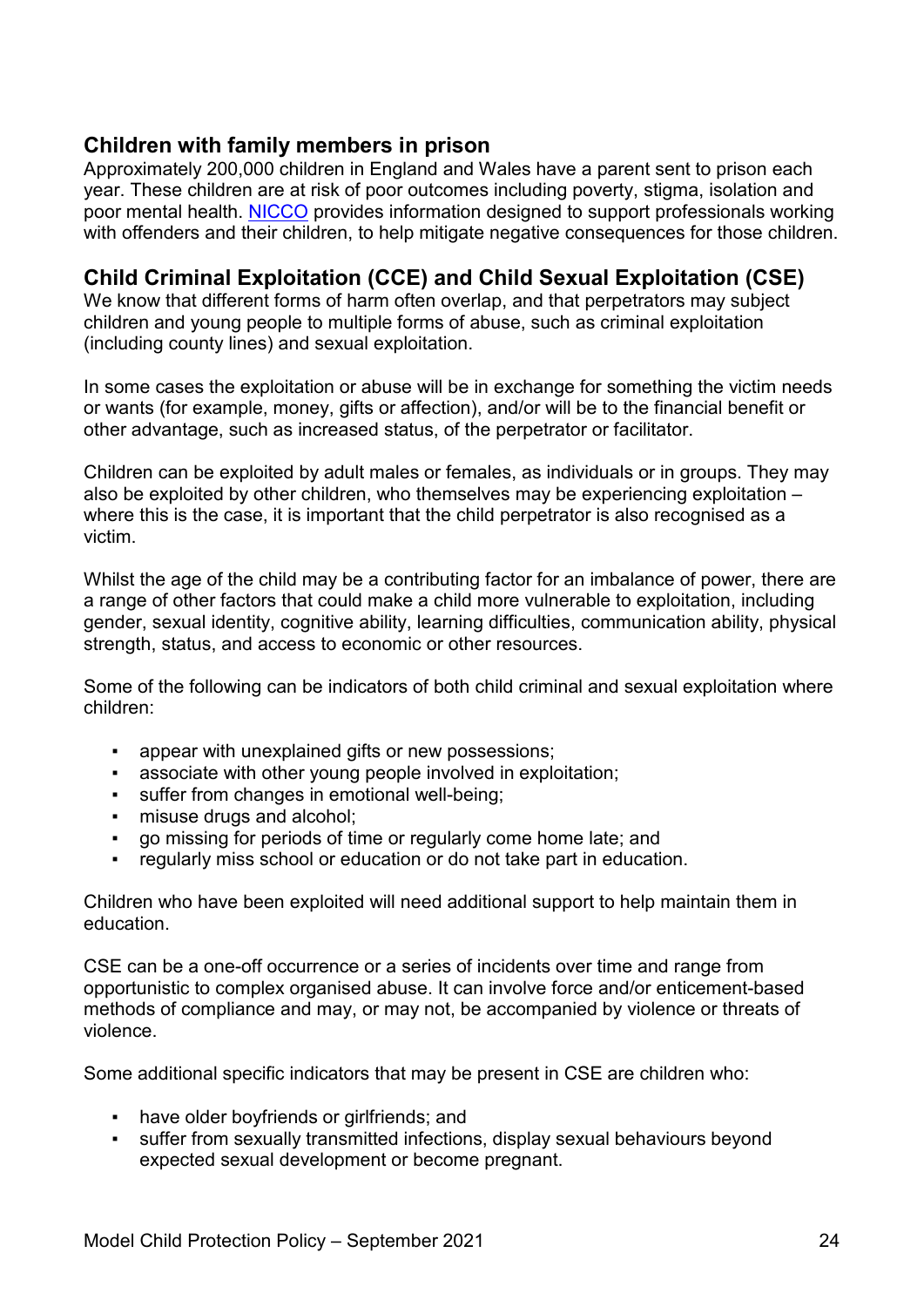Further information on signs of a child's involvement in sexual exploitation is available in Home Office guidance: [Child sexual exploitation: guide for practitioners](https://assets.publishing.service.gov.uk/government/uploads/system/uploads/attachment_data/file/591903/CSE_Guidance_Core_Document_13.02.2017.pdf)

### **County lines**

County lines is a term used to describe gangs and organised criminal networks involved in exporting illegal drugs (primarily crack cocaine and heroin) into one or more importing areas (within the UK), using dedicated mobile phone lines or other form of "deal line". This activity can happen locally as well as across the UK – no specific distance of travel is required. Children and vulnerable adults are exploited to move, store and sell drugs and money. Offenders will often use coercion, intimidation, violence (including sexual violence) and weapons to ensure compliance of victims.

Children can be recruited into county lines in a number of locations including schools (mainstream and special), further and higher educational institutions, pupil referral units, children's home and care homes

Children are also increasingly being targeted and recruited online using social media. Children can easily become trapped by this type of exploitation as county lines gangs can manufacture drug debts which need to be worked off or threaten serious violence and kidnap towards victims (and their families) if they attempt to leave the county lines network.

.A number of the indicators for CSE and CCE as detailed above may be applicable to where children are involved in county lines. Some additional specific indicators that may be present where a child is criminally exploited through involvement in county lines are children who:

- go missing and are subsequently found in areas away from their home;
- have been the victim or perpetrator of serious violence 9e.g. knife crime)
- **•** are involved in receiving requests for drugs via a phone line, moving drugs, handing over and collecting money for drugs;
- are exposed to techniques such as 'plugging', where drugs are concealed internally to avoid detection;
- are found in accommodation that they have no connection with, often called a 'trap house or cuckooing' or hotel room where there is drug activity;
- owe a 'debt bond' to their exploiters;
- have their bank accounts used to facilitate drug dealing.

Further information on the signs of a young person's involvement in county lines is available in guidance published by the [Home Office.](https://assets.publishing.service.gov.uk/government/uploads/system/uploads/attachment_data/file/863323/HOCountyLinesGuidance_-_Sept2018.pdf)

#### **Modern Slavery and the National Referral Mechanism**

Modern slavery encompasses human trafficking and slavery, servitude and forced or compulsory labour. Exploitation can take many forms, including: sexual exploitation, forced labour, slavery, servitude, forced criminality and the removal of organs.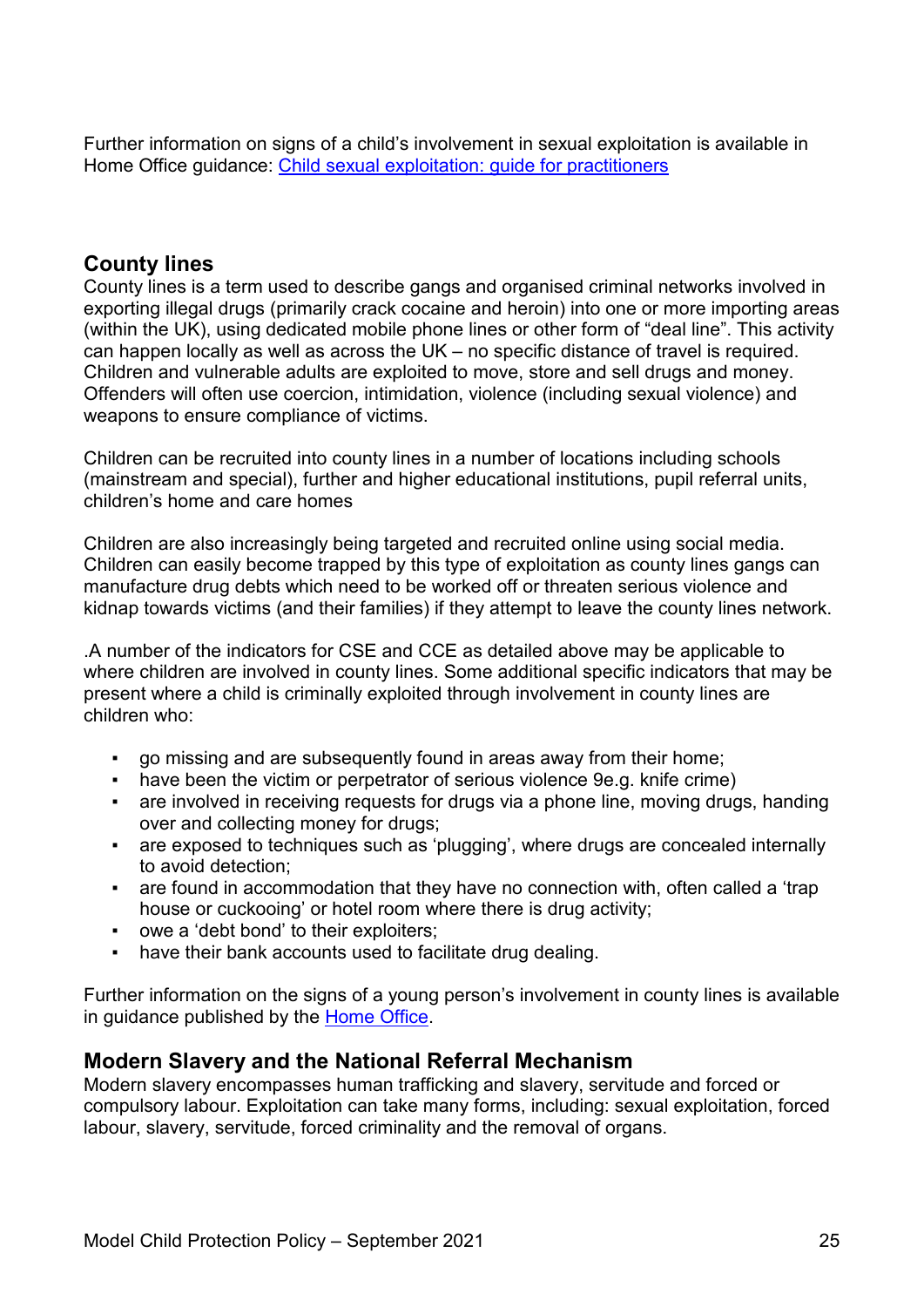Further information on the signs that someone may be a victim of modern slavery, the support available to victims and how to refer them to the NRM is available in the Modern Slavery Statutory Guidance. Modern slavery: how to identify and support victims – GOV.UK [\(www.gov.uk\)](http://www.gov.uk/)

### **Cybercrime**

Cybercrime is criminal activity committed using computers and/or the internet. It is broadly categorised as either 'cyber-enabled' 9crimes that can happen off-line but are enabled at scale and at speed on-line) or 'cyber-dependent' (crimes that can be committed only by using a computer). Cyber-dependent crimes include:

- unauthorised access to computers (illegal 'hacking'), for example accessing a school's computer network to look for test paper answers or change grades awarded;
- denial of service (Dos or DDos) attacks or 'booting'. These are attempts to make a computer, network or website unavailable by overwhelming it with internet traffic from multiple sources; and
- making, supplying or obtaining malware (malicious software) such as viruses, spyware, ransomware, botnets and Remote Access Trojans with the intent to commit further offence, including those above.

Children with particular skill in computing and technology may inadvertently or deliberately stray into cyber-dependent crime.

If there are concerns about a child in this area, the DSL (or a deputy), should consider referring into the Cyber Choices programme. This is a nationwide police programme supported by the Home Office and led by the National Crime Agency, working with regional and local policing. It aims to intervene where young people are at risk of committing, or being drawn into, low level cyber-dependent offences and divert them to a more positive use of their skills and interests.

Note that Cyber Choices does not currently cover 'cyber-enabled' crime such as fraud, purchasing of illegal drugs on-line and child sexual abuse and exploitation, not other areas of concern such as on-line bullying or general on-line safety.

Additional advice can be found at [Cyber Choices,](https://nationalcrimeagency.gov.uk/what-we-do/crime-threats/cyber-crime/cyberchoices) 'NSPCC – [When to call the Police'](https://www.npcc.police.uk/documents/Children%20and%20Young%20people/When%20to%20call%20the%20police%20guidance%20for%20schools%20and%20colleges.pdf) and [National Cyber Security Centre –](https://www.ncsc.gov.uk/) NCSC.GOV.UK

#### **Domestic abuse**

The Domestic Abuse Act 2021 received Royal Assent on 29 April 2021. The Act introduces the first ever statutory definition of domestic abuse and recognises the impact of domestic abuse on children, as victims in their own right, if they see, hear or experience the effects of abuse. The statutory definition of domestic abuse, based on the previous cross-government definition, ensures the different types of relationship are captured, including ex-partners and family members. The definition captures a range of different abusive behaviours, including physical, emotional and economic abuse and coercive and controlling behaviour. Both the person who is carrying out the behaviour and the person to whom the behaviour is directed towards must be aged 16 or over and they must be 'personally connected' (as defined in section 2 of the 2021 Act).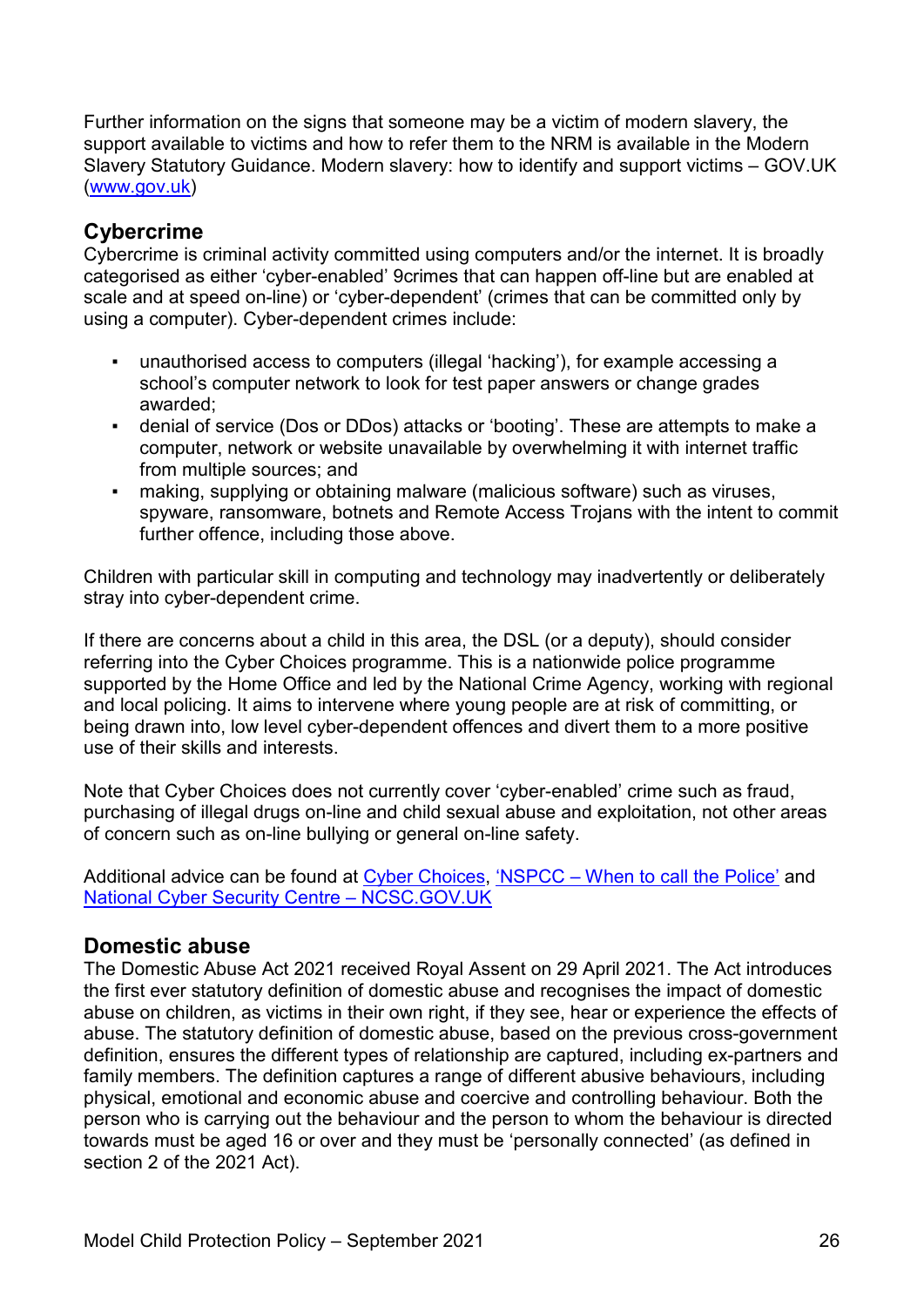Types of domestic abuse include intimate partner violence, abuse by family members, teenage relationship abuse and child/adolescent to parent violence and abuse. Anyone can be a victim of domestic abuse, regardless of gender, age, ethnicity, socio-economic status, sexuality or background and domestic abuse can take place inside or outside of the home. The government will issue statutory guidance to provide further information for those working with domestic abuse victims and perpetrators, including the impact on children.

All children can witness and be adversely affected by domestic abuse in the context of their home life where domestic abuse occurs between family members. Experiencing domestic abuse and/or violence can have a serious, long lasting emotional and psychological impact on children. In some cases, a child may blame themselves for the abuse or may have had to leave the family home as a result.

Young people can also experience domestic abuse within their own intimate relationships. This form of peer on peer abuse is sometimes referred to as 'teenage relationship abuse'. Depending on the age of the young people this may not be recognised in law under the statutory definition of 'domestic abuse' (if one or both parties are under 16). However, as with any child under 18, where there are concerns about safety or welfare, child safeguarding procedures should be followed and both young victims and young perpetrators should be offered support. The Act's provisions, including the new definition, will be commenced over the coming months.

#### **Operation Encompass**

[Operation Encompass](https://www.operationencompass.org/) operates in all police forces across England. It helps police and schools work together to provide emotional and practical help to children. The systems ensures that when police are called to an incident of domestic abuse, where there are children in the household who have experienced the domestic incident, the police will inform the key adult (usually the DSL) in school before the child or children arrive at school the following day. This ensures that the school has up to date relevant information about the child's circumstances and can enable immediate support to be put in place, according to the child's needs. Operation Encompass does not replace statutory safeguarding procedures. Where appropriate, the police and/or schools should make a referral to children's social care if they are concerned about a child's welfare. More information about the scheme and how schools can become involved is available in the Operation Encompass website.

#### **National Domestic Abuse Helpline**

Refuge runs the National Domestic Abuse Helpline, which can be called free of charge and in confidence, 24 hours a day on 0808 2000 247. Its website provides guidance and support for potential victims, as well as those who are worried about friends and loved ones. It also has a form through which a safe time from the team for a call can be booked.

Additional advice on identifying children who are affected by domestic abuse and how they can be helped is available at:

[NSPCC-UK domestic-abuse signs symptoms effects](https://www.nspcc.org.uk/preventing-abuse/child-abuse-and-neglect/domestic-abuse/signs-symptoms-effects/)

[Refuge what is domestic violence/effects of domestic violence on children](http://www.refuge.org.uk/get-help-now/support-for-women/what-about-my-children/)

[Safelives: young people and domestic abuse](http://www.safelives.org.uk/knowledge-hub/spotlights/spotlight-3-young-people-and-domestic-abuse)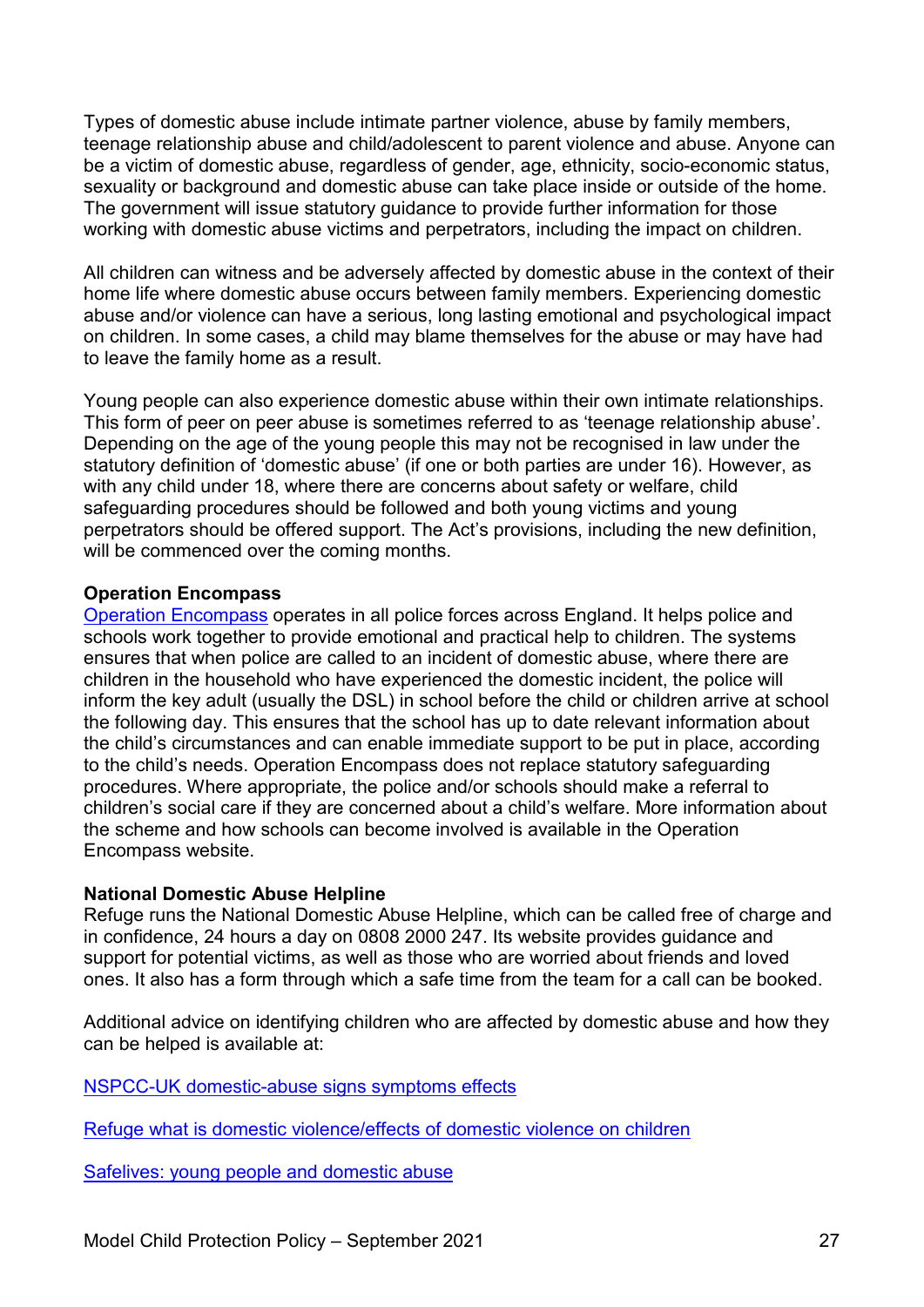[Domestic abuse: specialist sources of support -](https://www.gov.uk/government/publications/domestic-abuse-get-help-for-specific-needs-or-situations/domestic-abuse-specialist-sources-of-support) GOV.UK (www.gov.uk) (includes information for adult [victims, young people facing abuse in their own relationships and](https://www.gov.uk/government/publications/domestic-abuse-get-help-for-specific-needs-or-situations/domestic-abuse-specialist-sources-of-support)  [parents experiencing child to parent violence/abuse\)](https://www.gov.uk/government/publications/domestic-abuse-get-help-for-specific-needs-or-situations/domestic-abuse-specialist-sources-of-support)

[Home: Operation Encompass \(includes information for schools on the impact of domestic](https://www.operationencompass.org/)  [abuse on children\)](https://www.operationencompass.org/)

#### **Homelessness**

Being homeless or at risk of becoming homeless presents a real risk to a child's welfare. The designated safeguarding lead (and any deputies) should be aware of contact details and referral routes into the Local Housing Authority so they can raise/progress concerns at the earliest opportunity. Indicators that a family may be at risk of homelessness include household debt, rent arrears, domestic abuse and anti-social behaviour, as well as the family being asked to leave a property. Whilst referrals and/or discussion with the Local Housing Authority should be progressed as appropriate, this does not, and should not, replace a referral into children's social care where a child has been harmed or is at risk of harm.

The Homelessness Reduction Act 2017 places a new legal duty on English councils so that everyone who is homeless or at risk of homelessness will have access to meaningful help including an assessment of their needs and circumstances, the development of a personalised housing plan, and work to help them retain their accommodation or find a new place to live. The following factsheets usefully summarise the new duties. [Homeless](https://www.gov.uk/government/publications/homelessness-reduction-bill-policy-factsheets)  [Reduction Act Factsheets.](https://www.gov.uk/government/publications/homelessness-reduction-bill-policy-factsheets) The new duties shift focus to early intervention and encourage those at risk to seek support as soon as possible, before they are facing a homelessness crisis.

In most cases school and college staff will be considering homelessness in the context of children who live with their families, and intervention will be on that basis. However, it should also be recognised that in some cases 16- and 17-year olds could be living independently from their family home, and will require a different level of intervention and support. Children's services will be the lead agency for these young people and the designated safeguarding lead (or a deputy) should ensure appropriate referrals are made based on the child's circumstances. The department and the Ministry of Housing, Communities and Local Government have just published joint statutory guidance on the provision of accommodation for 16 and 17 year olds who may be homeless and/or require accommodation: [here](https://www.gov.uk/government/publications/homelessness-reduction-bill-policy-factsheets)

### **So-called 'honour'-based abuse (including Female Genital Mutilation and Forced Marriage)**

So-called honour-based abuse (HBV) encompasses incidents or crimes which have been committed to protect or defend the honour of the family and/or the community, including female genital mutilation (FGM), forced marriage, and practices such as breast ironing, Abuse committed in the context of preserving "honour" often involves a wider network of family or community pressure and can include multiple perpetrators. It is important to be aware of this dynamic and additional risk factors when deciding what form of safeguarding action to take. All forms of HBV are abuse (regardless of the motivation) and should be handled and escalated as such. Professionals in all agencies, and individuals and groups in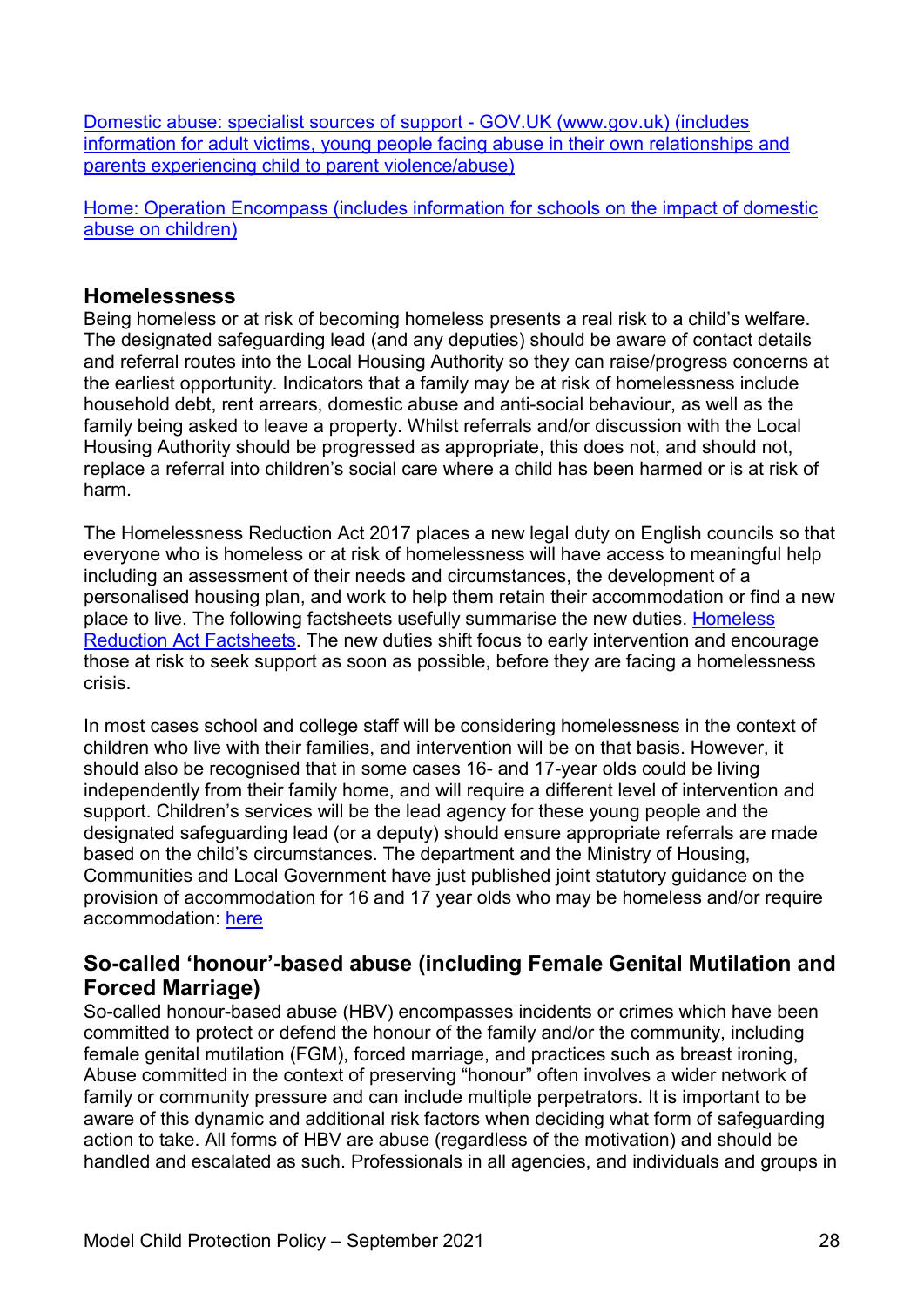relevant communities, need to be alert to the possibility of a child being at risk of HBV, or already having suffered HBV.

#### **Actions**

If staff have a concern regarding a child that might be at risk of HBV or who has suffered from HBV, they should speak to the designated safeguarding lead (or deputy). As appropriate, they will activate local safeguarding procedures, using existing national and local protocols for multiagency liaison with police and children's social care. Where FGM has taken place, since 31 October 2015 there has been a mandatory reporting duty placed on **teachers[10](#page-28-0)** that requires a different approach (see following section).

#### **FGM**

FGM comprises all procedures involving partial or total removal of the external female genitalia or other injury to the female genital organs. It is illegal in the UK and a form of child abuse with long-lasting harmful consequences.

#### **FGM mandatory reporting duty for teachers**

Section 5B of the Female Genital Mutilation Act 2003 (as inserted by section 74 of the Serious Crime Act 2016) places a statutory duty upon **teachers** along with regulated health and social care professionals in England and Wales, to report to the police where they discover (either through disclosure by the victim or visual evidence) that FGM appears to have been carried out on a girl under 18. Those failing to report such cases will face disciplinary sanctions. It will be rare for teachers to see visual evidence and they should **not** be examining pupils, but the same definition of what is meant by "to discover that an act of FGM appears to have been carried out" is used for all professionals to whom this mandatory reporting duty applies. Information on when and how to make a report can be found at: [Mandatory reporting of female genital mutilation procedural information.](https://www.gov.uk/government/publications/mandatory-reporting-of-female-genital-mutilation-procedural-information)

Teachers **must** personally report to the police cases where they discover that an act of FGM appears to have been carried out.<sup>[11](#page-28-1)</sup> Unless the teacher has good reason not to, they should still consider and discuss any such case with the school or college's designated safeguarding lead (or deputy) and involve children's social care as appropriate. The duty does not apply in relation to at risk or suspected cases (i.e. where the teacher does not discover that an act of FGM appears to have been carried out, either through disclosure by the victim or visual evidence) or in cases where the woman is 18 or over. The following is a useful summary of the FGM mandatory reporting duty: [FGM Fact Sheet.](https://assets.publishing.service.gov.uk/government/uploads/system/uploads/attachment_data/file/496415/6_1639_HO_SP_FGM_mandatory_reporting_Fact_sheet_Web.pdf)

[Further information can be found in the Multi-agency statutory guidance on female genital](https://assets.publishing.service.gov.uk/government/uploads/system/uploads/attachment_data/file/912996/6-1914-HO-Multi_Agency_Statutory_Guidance_on_FGM__-_MASTER_V7_-_FINAL__July_2020.pdf)  [mutilation and the FGM resource pack particularly section 13.](https://assets.publishing.service.gov.uk/government/uploads/system/uploads/attachment_data/file/912996/6-1914-HO-Multi_Agency_Statutory_Guidance_on_FGM__-_MASTER_V7_-_FINAL__July_2020.pdf)

#### **Forced marriage**

Forcing a person into marriage is a crime in England and Wales. A forced marriage is one entered into without the full and free consent of one or both parties and where violence, threats or any other form of coercion is used to cause a person to enter into a marriage. Threats can be physical or emotional and psychological. A lack of full and free consent can

<span id="page-28-0"></span> $10$  Under Section 5B(11)(a) of the Female Genital Mutilation Act 2003, "teacher" means, in relation to England, a person within section 141A(1) of the Education Act 2002 (persons employed or engaged to carry out teaching work at schools and other institutions in England).

<span id="page-28-1"></span> $11$  Section 5B(6) of the Female Genital Mutilation Act 2003 states teachers need not report a case to the police if they have reason to believe that another teacher has already reported the case.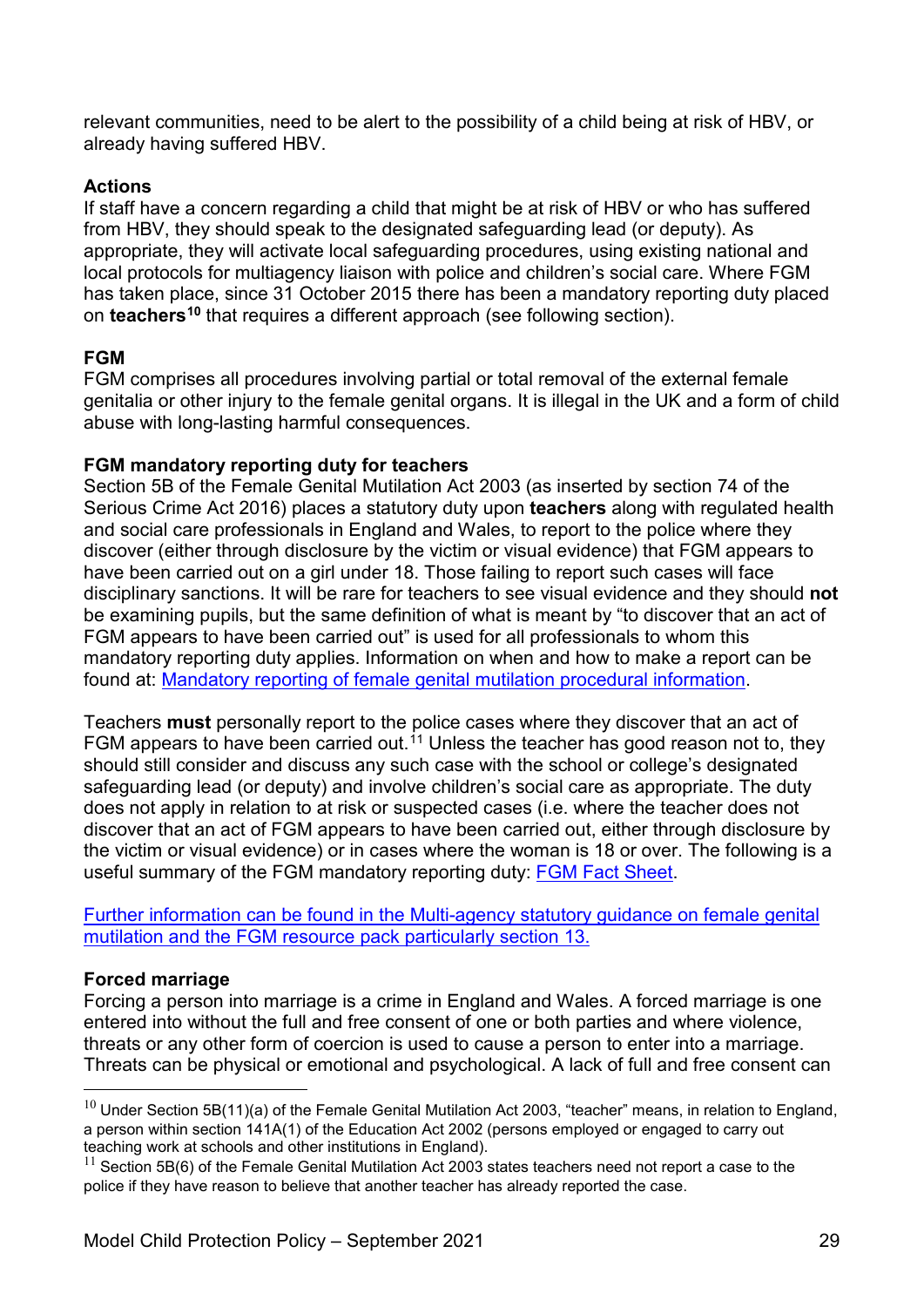be where a person does not consent or where they cannot consent (if they have learning disabilities, for example.) Nevertheless, some perpetrators use perceived cultural practices as a way to coerce a person into marriage, Schools and colleges can play an important role in safeguarding children from forced marriage.

The Forced Marriage Unit has published [statutory guidance](https://assets.publishing.service.gov.uk/government/uploads/system/uploads/attachment_data/file/322310/HMG_Statutory_Guidance_publication_180614_Final.pdf) and [Multi-agency guidelines,](https://assets.publishing.service.gov.uk/government/uploads/system/uploads/attachment_data/file/322307/HMG_MULTI_AGENCY_PRACTICE_GUIDELINES_v1_180614_FINAL.pdf) with pages 35-36 of which focus on the role of schools and colleges. School and college staff can contact the Forced Marriage Unit if they need advice or information: Contact: 020 7008 0151 or email [fmu@fco.gov.uk.](mailto:fmu@fco.gov.uk)

#### **Preventing radicalisation**

Children are vulnerable to extremist ideology and radicalisation. Similar to protecting children from other forms of harm and abuse, protecting children from this risk should be a part of a school's or college's safeguarding approach.

[Extremism](https://assets.publishing.service.gov.uk/government/uploads/system/uploads/attachment_data/file/470088/51859_Cm9148_Accessible.pdf)<sup>[12](#page-29-0)</sup> is the vocal or active opposition to our fundamental values, including the rule of law, individual liberty and the mutual respect and tolerance of different faiths and beliefs. This also includes calling for the death of members of the armed forces.

Radicalisation<sup>[13](#page-29-1)</sup> refers to the process by which a person comes to support terrorism and extremist ideologies associated with terrorist groups.

Terrorism<sup>[14](#page-29-2)</sup> is an action that endangers or causes serious violence to a person/people; causes serious damage to property; or seriously interferes or disrupts an electronic system. The use of threat must be designed to influence the government or to intimidate the public and is made for the purpose of advancing a political, religious or ideological cause.

There is no single way of identifying whether a child is likely to be susceptible to an extremist ideology. Background factors combined with specific influences such as family and friends may contribute to a child's vulnerability. Similarly, radicalisation can occur through many different methods (such as social media) and settings (such as the internet).

However, it is possible to protect vulnerable people from ideology and intervene to prevent those at risk of radicalisation being radicalised. As with other safeguarding risks, staff should be alert to changes in children's behaviour which could indicate that they may be in need of help or protection. Staff should use their judgement in identifying children who may be at risk of radicalisation and act proportionately which may include the designated safeguarding lead (or deputy) making a referral to the Channel programme.

The school's DSL (and any deputies) should be aware of local procedures for making a Prevent referral.

#### **The Prevent duty**

All schools and colleges are subject to a duty under section 26 of the Counter-Terrorism and Security Act 2015 (the CTSA 2015), in the exercise of their functions, to have "due

<span id="page-29-0"></span> $12$  As defined in the Government's Counter Extremism Strategy

<span id="page-29-1"></span> $13$  As defined in the Revised Prevent Duty Guidance for England and Wales

<span id="page-29-2"></span><sup>&</sup>lt;sup>14</sup> As defined in the Terrorism Act 2000 (TACT 2000)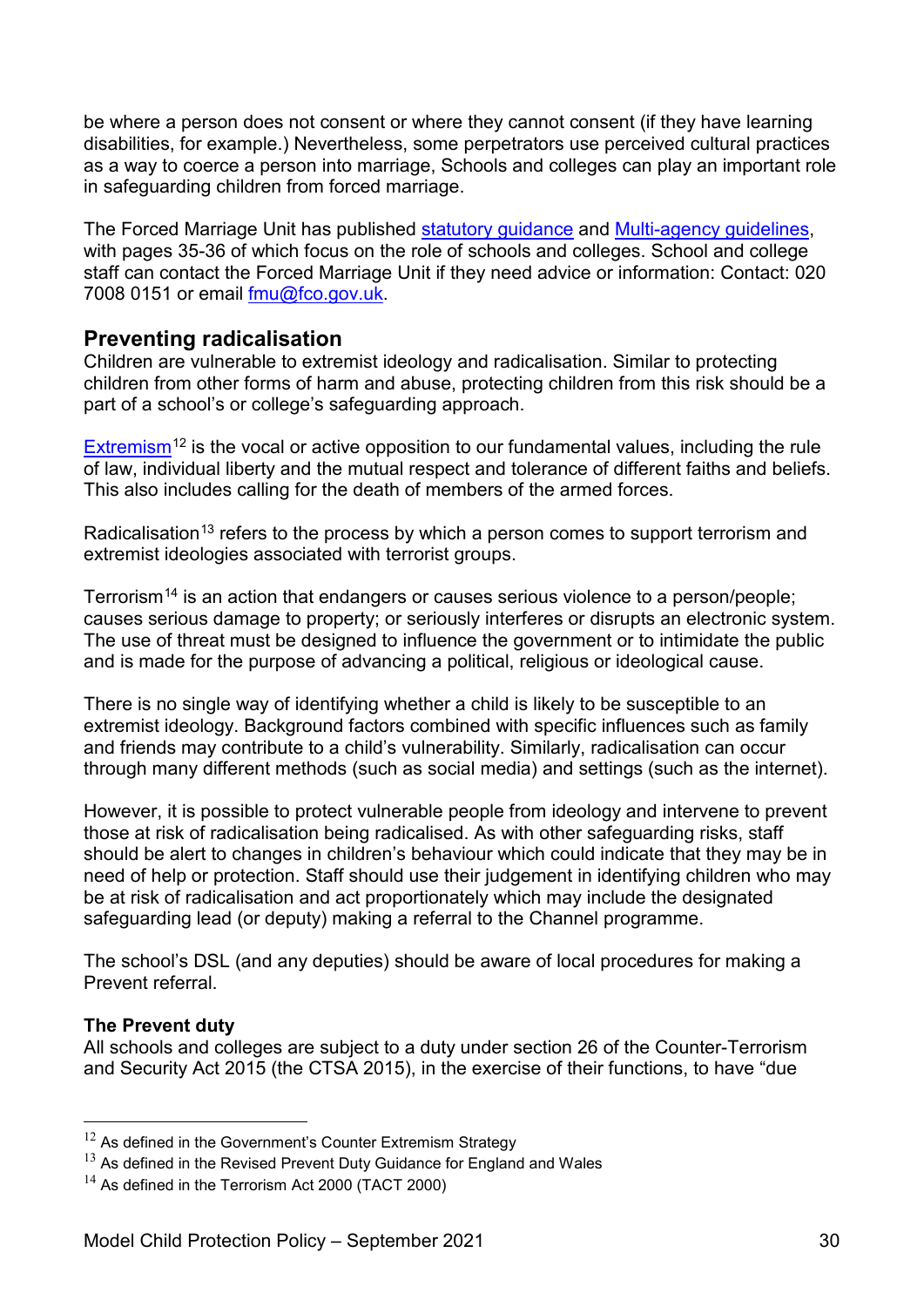regard<sup>[15](#page-30-0)</sup> to the need to prevent people from being drawn into terrorism".<sup>[16](#page-30-1)</sup> This duty is known as the Prevent duty.

The Prevent duty should be seen as part of schools' and colleges' wider safeguarding obligations. Designated safeguarding leads and other senior leaders should familiarise themselves with the [Revised Prevent duty guidance: for England and Wales,](https://www.gov.uk/government/publications/prevent-duty-guidance) especially paragraphs 57-76 which are specifically concerned with schools (and also covers childcare). The guidance is set out in terms of four general themes: Risk assessment, working in partnership, staff training, and IT policies.

#### **Channel**

Channel is a voluntary, confidential support programme which focuses on providing support at an early stage to people who are identified as being vulnerable to be drawn into terrorism. Prevent referrals may be passed to a multi-agency Channel panel, who will discuss the individual referred to determine whether they are vulnerable to being drawn into terrorism and consider the appropriate support required. A representative from the school may be asked to attend the Channel panel to help with this assessment. An individual's engagement with the programme is entirely voluntary at all stages.

The DSL should consider if it would be appropriate to share any information with the new school or college in advance of the child leaving. For example, information that would allow the new school or college to continue supporting victims of abuse or those who are currently receiving support through the 'Channel' programme, and have that support in place for when the child arrives.

Guidance on Channel is available at: [Channel Guidance.](https://www.gov.uk/government/publications/channel-guidance)

#### **Additional support**

The department has published advice for schools on the [Prevent duty.](https://www.gov.uk/government/publications/protecting-children-from-radicalisation-the-prevent-duty) The advice is intended to complement the Prevent guidance and signposts other sources of advice and support.

There is additional guidance: [Prevent duty guidance: for further education institutions in](https://www.gov.uk/government/publications/prevent-duty-guidance)  [England and Wales](https://www.gov.uk/government/publications/prevent-duty-guidance) that applies to colleges.

The Home Office has developed three e-learning modules:

- **[Prevent awareness](https://www.elearning.prevent.homeoffice.gov.uk/la2/screen1.html) e-learning offers an introduction to the Prevent duty.**
- **[Prevent referrals](https://www.elearning.prevent.homeoffice.gov.uk/prevent_referrals/01-welcome.html) e-learning supports staff to make Prevent referrals that are robust,** informed and with good intention.
- **[Channel awareness](https://www.elearning.prevent.homeoffice.gov.uk/channel_awareness/01-welcome.html) e-learning is aimed at staff who may be asked to contribute to or** sit on a multi-agency Channel panel.

[Educate Against Hate,](https://educateagainsthate.com/) is a government website designed to support school teachers and leaders to help them to safeguard their students from radicalisation and extremism. The

<span id="page-30-0"></span> $15$  According to the Prevent duty guidance 'having due regard' means that the authorities should place an appropriate amount of weight on the need to prevent people being drawn into terrorism when they consider all the other factors relevant to how they carry out their usual functions.

<span id="page-30-1"></span> $16$  "Terrorism" for these purposes has the same meaning as for the Terrorism Act 2000 (section 1(1) to (4) of that Act).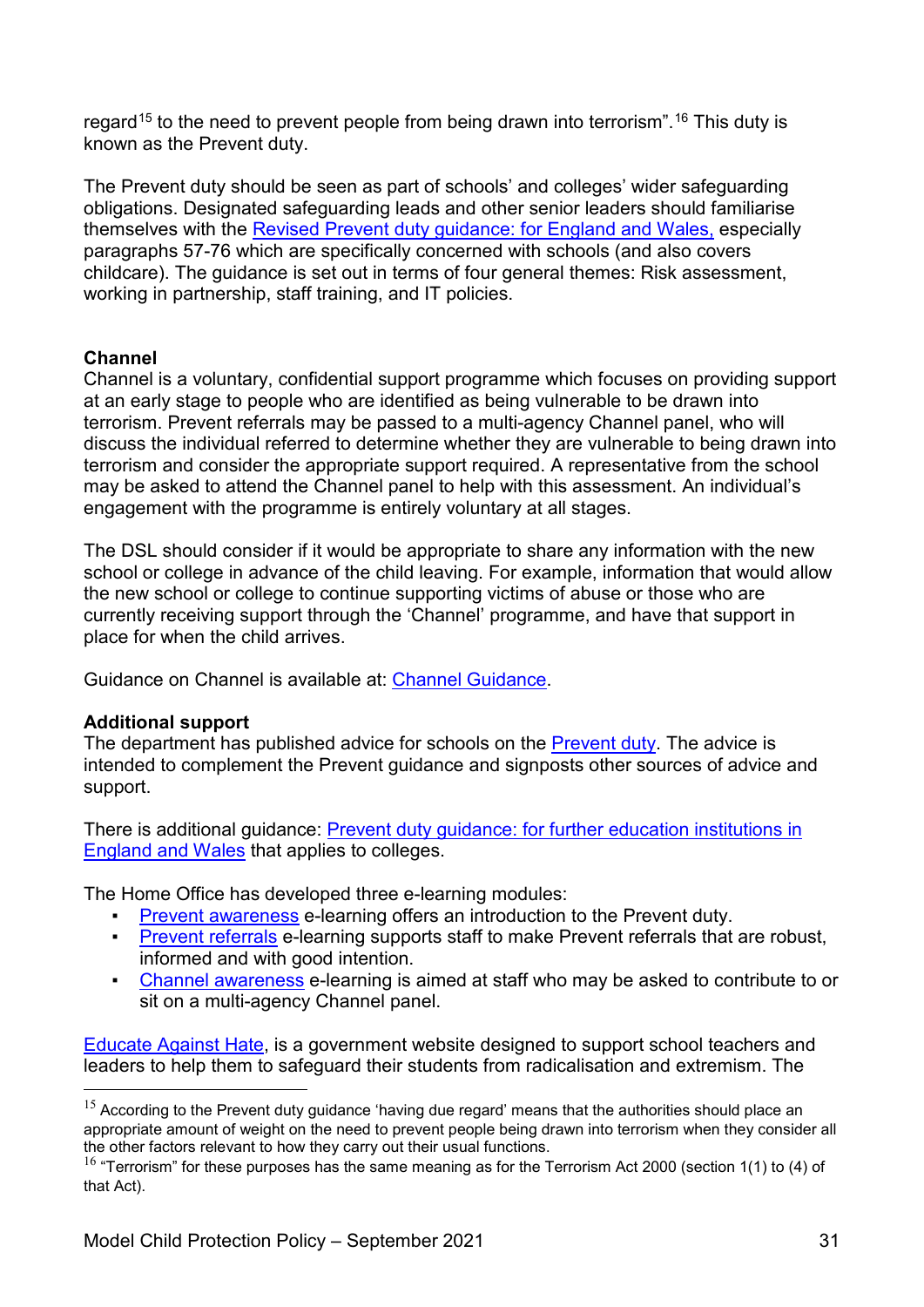platform provides free information and resources to help school staff identify and address the risks, as well as build resilience to radicalisation.

For advice specific to further education, the Education and Training Foundation (ETF) hosts the [Prevent for FE and Training.](https://preventforfeandtraining.org.uk/) This hosts a range of free, sector specific resources to support further education settings that comply with the Prevent duty. This includes the Prevent Awareness e-learning, which offers an introduction to the duty, and the Prevent Referral e-learning, which is designed to support staff to make robust, informed and proportionate referrals. The ETF Online Learning environment provides online training modules for practitioners, leaders and managers, support staff and governors/Board members outlining their roles and responsibilities under the duty.

### **Peer on peer/ child on child abuse**

Children can abuse other children (often referred to as peer on peer abuse) and it can take many forms. It can happen both inside and outside school/college and online. It is important that all staff recognise the indicators and signs of peer on peer abuse and know how to identify it and respond to reports. This can include (but is not limited to): bullying (including cyberbullying, prejudice-based and discriminatory bullying); abuse within intimate partner relationships; physical abuse such as hitting, kicking, shaking, biting, hair pulling, or otherwise causing physical harm; sexual violence and sexual harassment; consensual and non-consensual sharing of nudes and semi-nudes images and/or videos; causing someone to engage in sexual activity without consent, such as forcing someone to strip, touch themselves sexually, or to engage in sexual activity with a third party; upskirting and initiation/hazing type violence and rituals. Addressing inappropriate behaviour (even if it appears to be relatively innocuous) can be an important intervention that helps prevent problematic, abusive and/or violent behaviour in the future.

# **Sexual violence and sexual harassment between children in schools and colleges**

#### **Context**

Sexual violence and sexual harassment can occur between two children of **any** age and sex from primary to secondary stage and into colleges. It can also occur online. It can also occur through a group of children sexually assaulting or sexually harassing a single child or group of children.

Children who are victims of sexual violence and sexual harassment will likely find the experience stressful and distressing. This will, in all likelihood, adversely affect their educational attainment and will be exacerbated if the alleged perpetrator(s) attends the same school or college. Sexual violence and sexual harassment exist on a continuum and may overlap, they can occur online and offline (both physical and verbal) and are never acceptable.

It is essential that **all** victims are reassured that they are being taken seriously and that they will be supported and kept safe. A victim should never be given the impression that they are creating a problem by reporting sexual violence or sexual harassment. Nor should a victim ever be made to feel ashamed for making a report.

Staff should be aware that some groups are potentially more at risk. Evidence shows girls, children with SEND and LGBT children are at greater risk.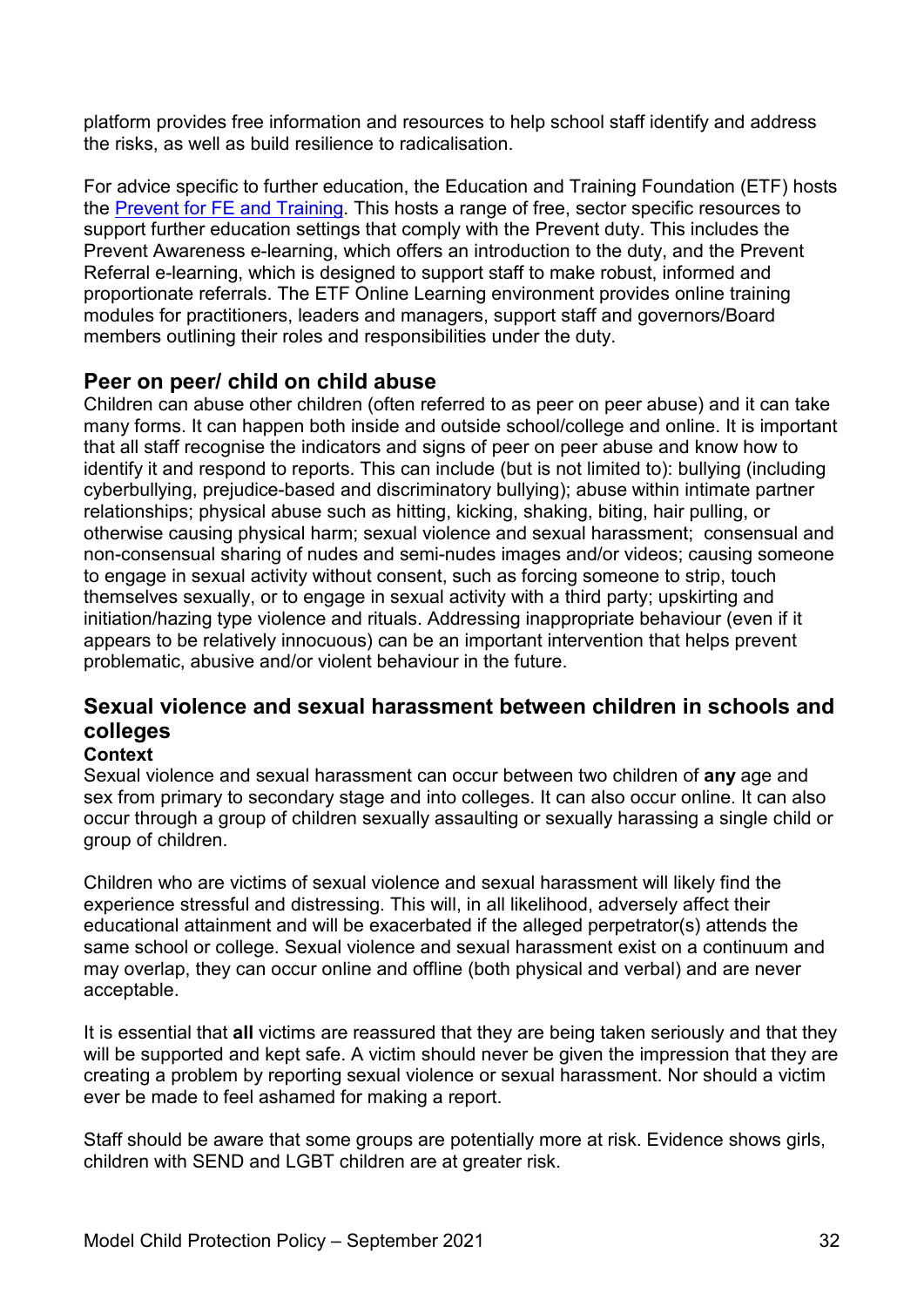Staff should be aware of the importance of:

- Challenging inappropriate behaviours;
- making clear that sexual violence and sexual harassment is not acceptable, will never be tolerated and is not an inevitable part of growing up;
- not tolerating or dismissing sexual violence or sexual harassment as "banter", "part of growing up", "just having a laugh" or "boys being boys"; and
- challenging behaviours (potentially criminal in nature), such as grabbing bottoms, breasts and genitalia, flicking bras and lifting up skirts. Dismissing or tolerating such behaviours risks normalising them.

# **What is sexual violence and sexual harassment?**

#### **Sexual violence**

It is important that school and college staff are aware of sexual violence and the fact children can, and sometimes do, abuse their peers in this way and that it can happen both inside and outside of school/college. When referring to sexual violence we are referring to sexual offences un the Sexual Offences Act 2003<sup>[17](#page-32-0)</sup> as described below:

**Rape**: A person (A) commits an offence of rape if: he intentionally penetrates the vagina, anus or mouth of another person (B) with his penis, B does not consent to the penetration and A does not reasonably believe that B consents.

**Assault by Penetration**: A person (A) commits an offence if: s/he intentionally penetrates the vagina or anus of another person (B) with a part of her/his body or anything else, the penetration is sexual, B does not consent to the penetration and A does not reasonably believe that B consents.

**Sexual Assault**: A person (A) commits an offence of sexual assault if: s/he intentionally touches another person (B), the touching is sexual, B does not consent to the touching and A does not reasonably believe that B consents. (Schools should be aware that sexual assault covers a very wide range of behaviour so a single act of kissing someone without consent, or touching someone's bottom/breasts/genitalia without consent can still constitute sexual assault.)

**Causing someone to engage in sexual activity without consent:** A person (A) commits an offence of: s/he intentionally causes another person (B) to engage in an Activity, the activity is sexual, B does not consent to engaging in the activity, and A does not reasonably believe that B consents. (This could include forcing someone to strip, touch themselves sexually, or to engage in sexual activity with a third party.)

**What is consent?[18](#page-32-1)** Consent is about having the freedom and capacity to choose. Consent to sexual activity may be given to one sort of sexual activity but not another, e.g. to vaginal but not anal sex or penetration with conditions, such as wearing a condom. Consent can be withdrawn at any time during sexual activity and each time activity occurs. Someone consents to vaginal, anal or oral penetration only if s/he agrees by choice to that

<span id="page-32-0"></span><sup>&</sup>lt;sup>17</sup> [Legislation.gov.uk](https://www.legislation.gov.uk/ukpga/2003/42/contents)

<span id="page-32-1"></span> $18$  It is important school and college staff (and especially designated safeguarding leads and their deputies) understand consent. This will be especially important if a child is reporting they have been raped, More information [here](https://www.disrespectnobody.co.uk/consent/what-is-consent/)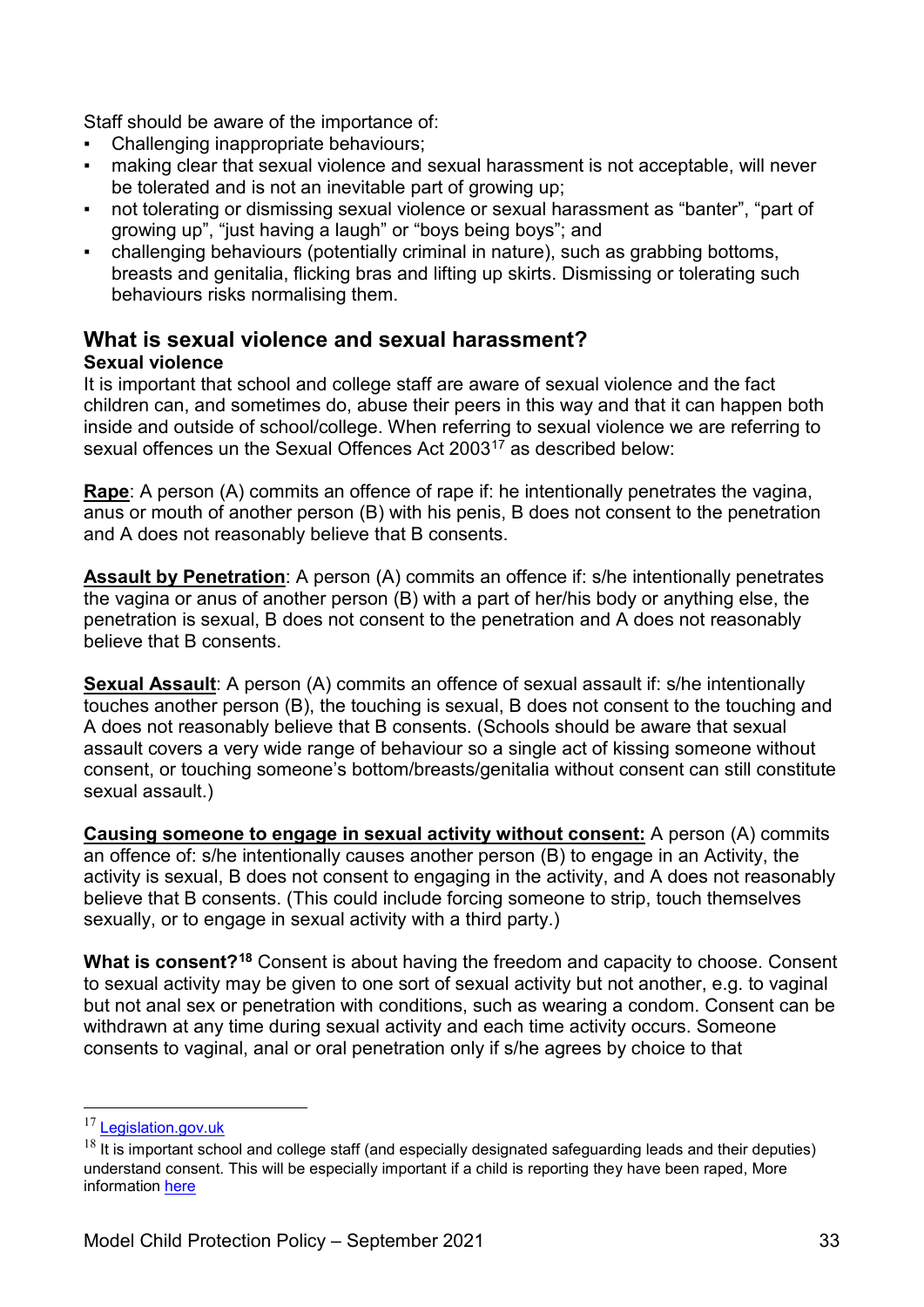penetration and has the freedom and capacity to make that choice.<sup>19</sup> Further information about consent can be found here: [Rape Crisis England & Wales –](https://rapecrisis.org.uk/) Sexual consent.

- A child under the age of 13 can never consent to any sexual activity;
- **•** The age of consent is  $16:20$  $16:20$
- Sexual intercourse without consent is rape.

#### **Sexual harassment**

When referring to sexual harassment we mean 'unwanted conduct of a sexual nature' that can occur online and offline and both inside and outside of school/college. When we reference sexual harassment, we do so in the context of child on child sexual harassment. Sexual harassment is likely to: violate a child's dignity, and/or make them feel intimidated, degraded or humiliated and/or create a hostile, offensive or sexualised environment.

Whilst not intended to be an exhaustive list, sexual harassment can include:

- sexual comments, such as: telling sexual stories, making lewd comments, making sexual remarks about clothes and appearance and calling someone sexualised names;
- sexual "jokes" or taunting;
- physical behaviour, such as: deliberately brushing against someone, interfering with someone's clothes (schools and colleges should be considering when any of this crosses a line into sexual violence – it is important to talk to and consider the experience of the victim) and displaying pictures, photos or drawings of a sexual nature; and
- online sexual harassment. This may be standalone, or part of a wider pattern of sexual harassment and/or sexual violence.<sup>[21](#page-33-2)</sup> It may include:
	- consensual and non-consensual sharing of nudes and semi-nudes images and/or videos. As set out in [UKCIS Sharing nudes and semi-nudes: advice for education](https://www.gov.uk/government/publications/sharing-nudes-and-semi-nudes-advice-for-education-settings-working-with-children-and-young-people/sharing-nudes-and-semi-nudes-advice-for-education-settings-working-with-children-and-young-people)  [settings working with children and young people](https://www.gov.uk/government/publications/sharing-nudes-and-semi-nudes-advice-for-education-settings-working-with-children-and-young-people/sharing-nudes-and-semi-nudes-advice-for-education-settings-working-with-children-and-young-people) (which provides detailed advice for schools and colleges) taking and sharing nude photographs of U18s is a criminal offence;
	- sharing of unwanted explicit content;
	- **•** upskirting (is a criminal offence): $22$
	- sexualised online bullying;
	- unwanted sexual comments and messages, including, on social media; and
	- sexual exploitation; coercion and threats;

#### **Upskirting[23](#page-33-4)**

The Voyeurism (Offences) Act 2019, which is commonly known as the Upskirting Act, came into force on 12 April 2019. 'Upskirting' is where someone takes a picture under a person's clothing (not necessarily a skirt) without their permission and/or knowledge, with the

<span id="page-33-0"></span> $19$ [PSHE Teaching about consent](https://www.pshe-association.org.uk/curriculum-and-resources/resources/guidance-teaching-about-consent-pshe-education-key) from the PSHE association provides advice and lesson plans to teach consent at Key Stage 3 and 4.

<span id="page-33-1"></span> $^{20}$  It is important to differentiate between consensual sexual activity between children of a similar age and that which involves any power imbalance, coercion or exploitation. Due to their additional training, the designated safeguarding lead (or deputy) should be involved and generally speaking leading the school or college response. If in any doubt, they should seek expert advice.

<span id="page-33-2"></span><sup>&</sup>lt;sup>21</sup> [Project deSHAME](https://www.childnet.com/our-projects/project-deshame) from Childnet provides useful research, advice and resources regarding online sexual harassment.

<span id="page-33-3"></span> $22$  The Voyeurism (Offences) Act 2019 which amends the Sexual Offences Act 2003 to make upskirting a specific offence of voyeurism. The Act ca me into force on 12 April 2019

<span id="page-33-4"></span> $^{23}$  Additional information can be found a[t GOV.UK](https://www.gov.uk/government/news/upskirting-law-comes-into-force)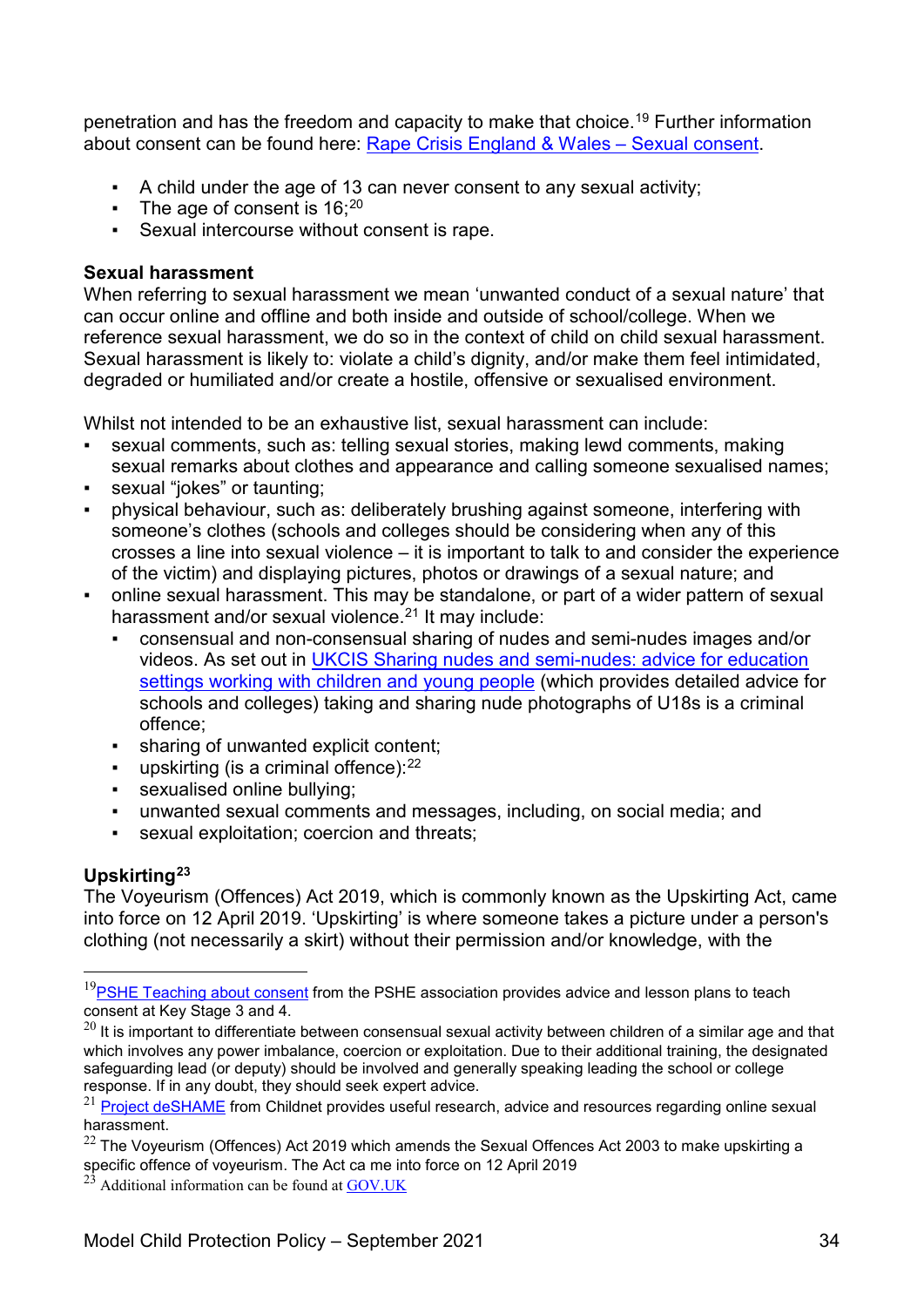intention of viewing their genitals or buttocks (with or without underwear) to obtain sexual gratification, or cause the victim humiliation, distress or alarm. It is a criminal offence. Anyone of any sex can be a victim.

#### **The response to a report of sexual violence or sexual harassment**

The initial response to a report from a child is incredibly important. How the school or college responds to a report can encourage or undermine the confidence of future victims of sexual violence and sexual harassment to report or come forward. Schools and colleges not recognising, acknowledging or understanding the scale of harassment and abuse and/or downplaying of some behaviours can actually lead to a culture of unacceptable behaviour. It is essential that all victims are reassured that they are being taken seriously and that they will be supported and kept safe. A victim should never be given the impression that they are creating a problem by reporting sexual violence or sexual harassment. Nor should a victim ever be made to feel ashamed for making a report.

If staff have a concern about a child or a child makes a report to them, they should follow the referral process as set out from paragraph 23 in Part 1 of KCSiE. As is always the case, if staff are in any doubt as to what to do they should speak to the designated safeguarding lead (or a deputy).

#### **Toolkits**

- [Childnet](https://www.childnet.com/resources/star-send-toolkit) STAR SEND Toolkit equips, enables and empowers educators with the knowledge they need to support young people with special educational needs and disabilities.
- [Childnet](https://www.childnet.com/resources/just-a-joke) Just a joke? provides lesson plans, activities, a quiz and teaching quide designed to explore problematic online sexual behaviour with 9-12 year olds.
- [Childnet](https://www.childnet.com/resources/step-up-speak-up/) Step Up, Speak Up a practical campaign toolkit that addresses the issue of online sexual harassment amongst young people aged 13-17 years old.
- **Example 2 [Preventing Harmful Sexual Behaviour](https://www.stopitnow.org.uk/concerned-about-a-child-or-young-persons-sexual-behaviour/preventing-harmful-sexual-behaviour/) toolkit by the Lucy Faithfull Foundation, the toolkit** contains links to useful information, resources and support, including practical tips to prevent HSB.
- **EXECC** [Harmful sexual behaviour framework](https://learning.nspcc.org.uk/research-resources/2019/harmful-sexual-behaviour-framework) An evidence-informed framework for children and young people displaying HSB.
- **[Contextual Safeguarding Network –](https://contextualsafeguarding.org.uk/portfolio-items/beyond-referrals-2-project-to-address-harmful-behaviour-in-schools/) Beyond Referrals Schools levers for addressing** HSB in schools.

| Abuse or<br><b>Safeguarding</b><br><b>issue</b> | <b>Link to Guidance/Advice</b>                         | <b>Source</b>            |
|-------------------------------------------------|--------------------------------------------------------|--------------------------|
| Abuse                                           | What to do if you're worried a child is being abused   | DfE advice               |
|                                                 | Domestic abuse: Various Information/Guidance           | Home Office              |
|                                                 | Faith based abuse: National Action Plan                | DfE advice               |
|                                                 | Relationship abuse: disrespect nobody                  | Home Office website      |
|                                                 | <b>Tackling Child Sexual Abuse Strategy</b>            | Home Office policy paper |
|                                                 | Together we can stop child sexual abuse                | HM Government campaign   |
| <b>Bullying</b>                                 | Preventing bullying including cyberbullying            | DfE advice               |
| Children and the                                | Advice for 5-11-year-old witnesses in criminal courts  | MoJ advice               |
| courts                                          | Advice for 12-17-year-old witnesses in criminal courts | MoJ advice               |
|                                                 | Children missing education                             | DfE statutory guidance   |

#### **Additional advice and support**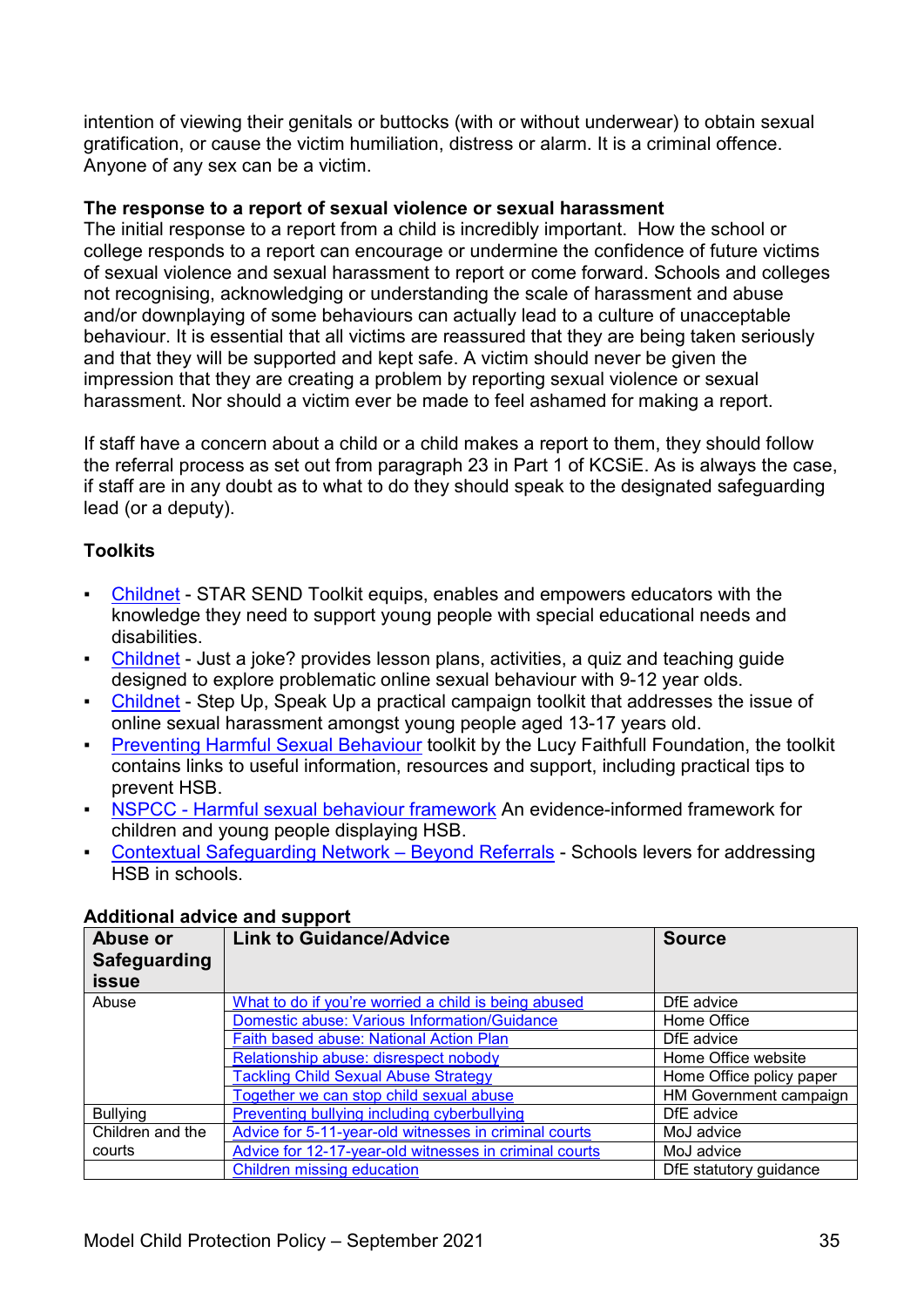| Children missing                    | Children missing from home or care                              | DfE statutory guidance             |
|-------------------------------------|-----------------------------------------------------------------|------------------------------------|
| from education,                     | Children and adults missing strategy                            | Home Office strategy               |
| home or care                        |                                                                 |                                    |
| Children with                       | National Information Centre on Children of Offenders            | Barnardo's in partnership          |
| family members                      |                                                                 | with Her Majesty's Prison          |
| in prison                           |                                                                 | and Probation Service              |
|                                     |                                                                 | (HMPPS) advice                     |
| <b>Child Exploitation</b>           | County Lines: criminal exploitation of children and             | Home Office guidance               |
|                                     | vulnerable adults                                               |                                    |
|                                     | Child sexual exploitation: guide for practitioners              | <b>DfE</b>                         |
|                                     | <b>Trafficking: safeguarding children</b>                       | DfE and HO guidance                |
|                                     | Care of unaccompanied and trafficked children                   | DfE statutory guidance             |
|                                     | Modern slavery: how to identify and support victims             | HO statutory guidance              |
| <b>Drugs</b>                        | Drugs: advice for schools                                       | DfE and ACPO advice                |
|                                     | Drugs strategy 2017                                             | Home Office strategy               |
|                                     | Information and advice on drugs                                 | Talk to Frank website              |
|                                     | ADEPIS platform sharing information and resources for           | Website developed by               |
|                                     | schools: covering drug (& alcohol) prevention                   | <b>Mentor UK</b>                   |
|                                     | Drug and Alcohol education - teacher guidance & evidence        | <b>PSHE Association website</b>    |
|                                     | review                                                          |                                    |
| "Honour Based                       | Female genital mutilation: information and resources            | Home Office                        |
| Abuse" including                    | Female genital mutilation: multi agency statutory guidance      | DfE, DH, and HO statutory          |
| FGM and forced                      |                                                                 | guidance                           |
| marriage                            | fmu@fcdo.gov.uk                                                 | <b>Forced Marrigae Unit</b>        |
|                                     |                                                                 | (FMU) statutory guidance           |
| (so called)                         | <b>FGM resource pack</b>                                        | <b>HM</b> Government guidance      |
| Health and Well-                    | Fabricated or induced illness: safeguarding children            | DfE, Department for                |
| being                               |                                                                 | Health and Home Office             |
|                                     | Rise Above: Free PSHE resources on health, wellbeing and        | <b>Public Health England</b>       |
|                                     | resilience                                                      | resources                          |
|                                     | Medical conditions: supporting pupils at school                 | DfE statutory guidance             |
|                                     | Mental health and behaviour                                     | DfE advice                         |
| Homelessness                        | Homelessness: How local authorities should exercise their       | <b>HCLG</b>                        |
|                                     | functions                                                       |                                    |
|                                     | Private fostering: local authorities                            |                                    |
| Private fostering<br>Radicalisation |                                                                 | DfE - statutory guidance           |
|                                     | <b>Prevent duty guidance</b>                                    | Home Office guidance<br>DfE advice |
|                                     | Prevent duty: additional advice for schools                     | DfE and Home Office                |
|                                     | <b>Educate Against Hate Website</b>                             |                                    |
|                                     | <b>Prevent for FE and Training</b>                              | <b>Education and Training</b>      |
|                                     |                                                                 | Foundation (ETF)                   |
| Violence                            | Serious violence strategy                                       | Home Office strategy               |
|                                     | <b>Factors linked to serious violence and how these factors</b> | Home office                        |
|                                     | can be used to identify individuals for intervention            |                                    |
|                                     | <b>Youth Endowment Fund</b>                                     | Home Office                        |
|                                     | Gangs and youth violence: for schools and colleges              | Home Office advice                 |
|                                     | Ending violence against women and girls 2016-2020               | Home Office strategy               |
|                                     | strategy                                                        |                                    |
|                                     | Violence against women and girls: national statement of         | Home Office guidance               |
|                                     | expectations for victims                                        |                                    |
|                                     | Sexual violence and sexual harassment between children in       | DfE advice                         |
|                                     | schools and colleges                                            |                                    |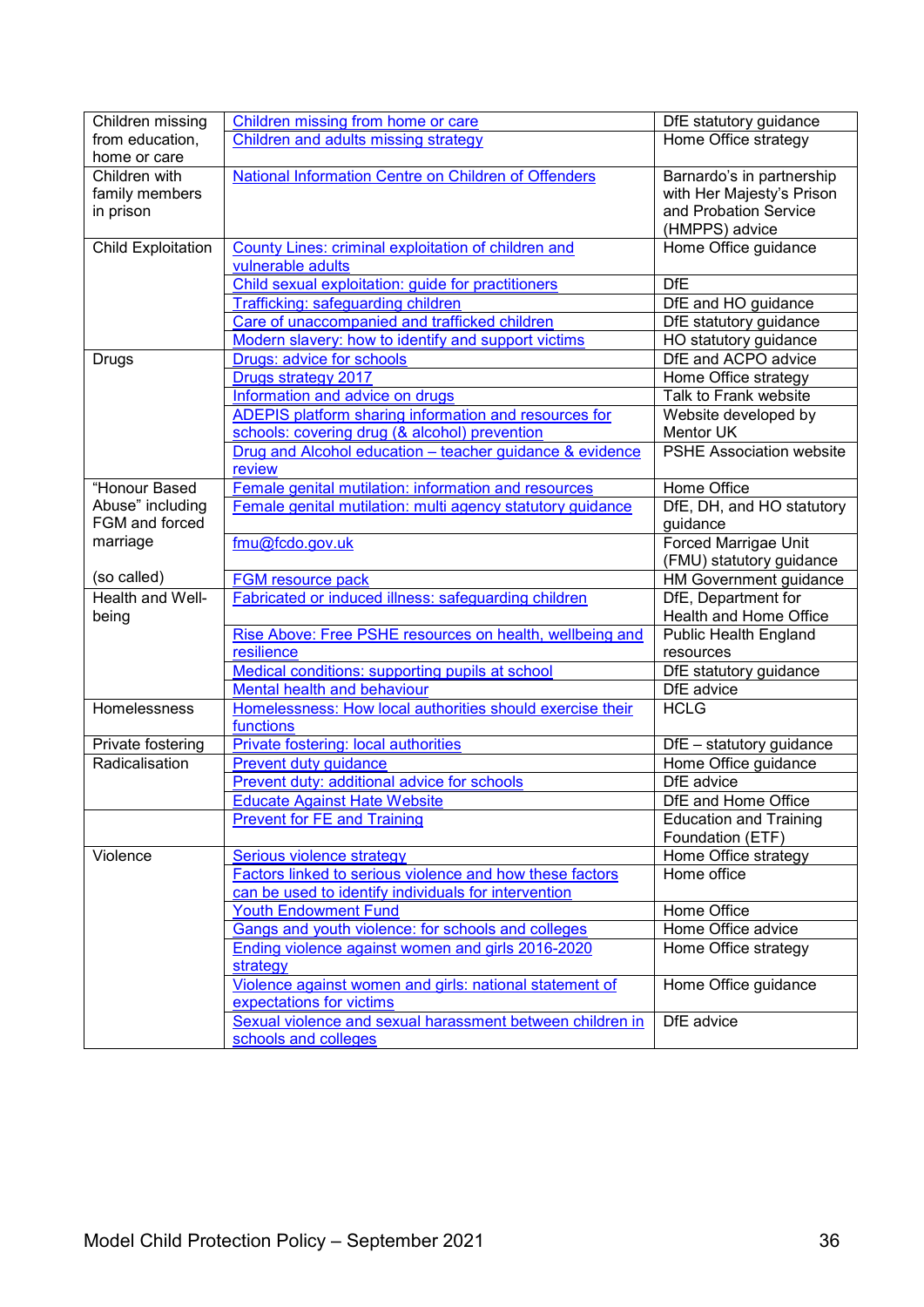# **18. Appendix B Record of concern about a child/young person's safety and welfare**

Part 1 (for use by any staff – must be handwritten and legible)

| Pupil's name:                                                                                                                                                                                                                                                                                                                                                       |  | Date of birth:               | Class/Form: |  |  |
|---------------------------------------------------------------------------------------------------------------------------------------------------------------------------------------------------------------------------------------------------------------------------------------------------------------------------------------------------------------------|--|------------------------------|-------------|--|--|
| Date & time of incident:                                                                                                                                                                                                                                                                                                                                            |  | Date & time<br>(of writing): |             |  |  |
|                                                                                                                                                                                                                                                                                                                                                                     |  | Job title:                   |             |  |  |
|                                                                                                                                                                                                                                                                                                                                                                     |  |                              |             |  |  |
| Record the following factually:<br>Nature of concern, e.g.<br>disclosure, change in<br>behaviour, demeanour,<br>appearance, injury, witnesses<br>etc. (please include as much<br>detail in this section as possible.<br>Remember - the quality of your<br>information will inform the level<br>of intervention initiated. Attach<br>additional sheets if necessary. |  |                              |             |  |  |
| What is the pupil's perspective?                                                                                                                                                                                                                                                                                                                                    |  |                              |             |  |  |
| Professional opinion, where<br>relevant (how and why might<br>this have happened?)                                                                                                                                                                                                                                                                                  |  |                              |             |  |  |
| Any other relevant information.<br>Previous concerns etc.<br>(distinguish between fact and<br>opinion)                                                                                                                                                                                                                                                              |  |                              |             |  |  |
| Note actions, including names<br>of anyone to whom your<br>information was passed and<br>when                                                                                                                                                                                                                                                                       |  |                              |             |  |  |

Check to make sure your report is clear to someone else reading it.

# **Please pass this form to your DSL without delay**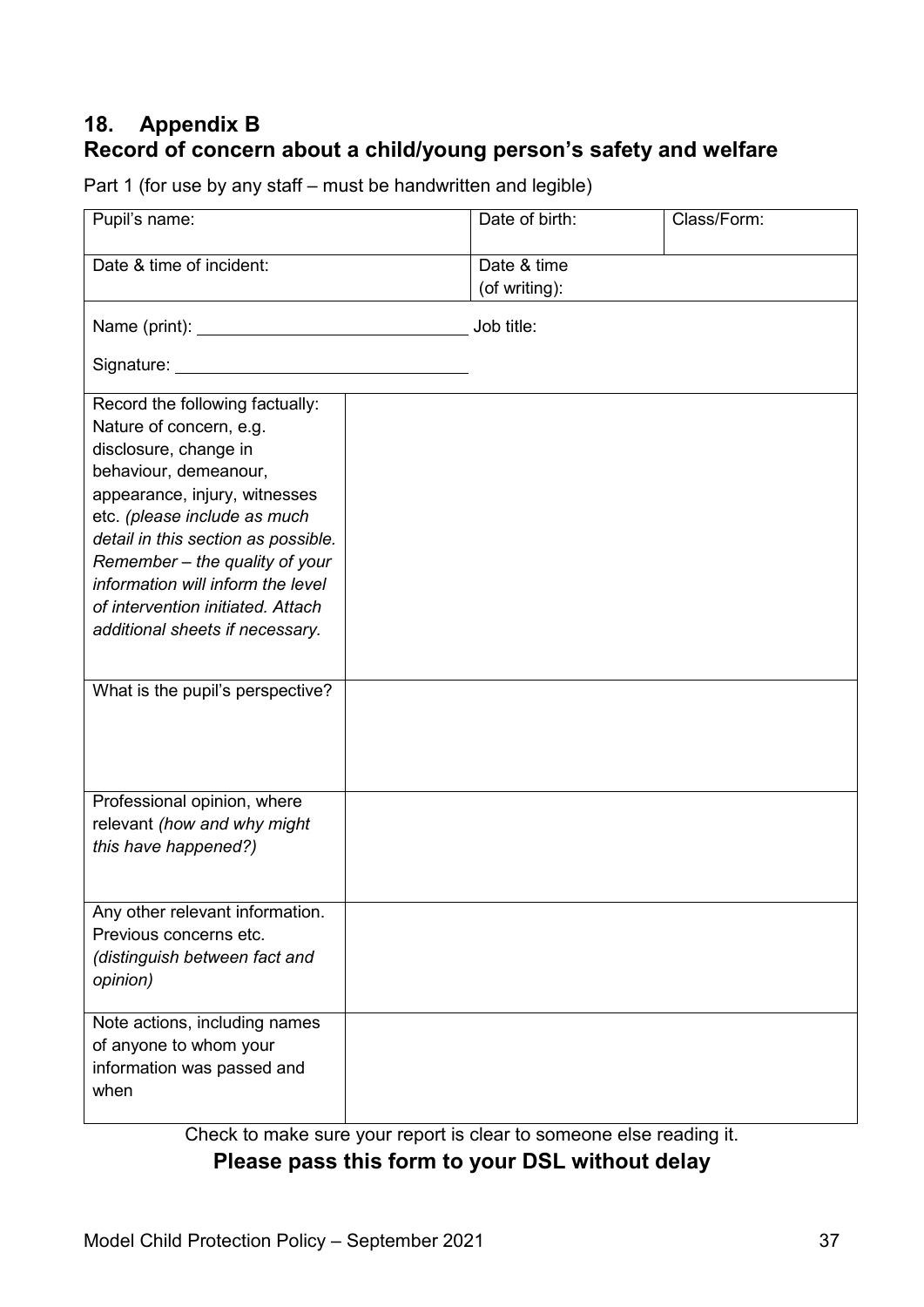# **Record of concern about a child/young person's safety and welfare**

Part 2 (for use by DSL)

| Information<br>received by DSL:                                                 | Date:                                                                                       |                  |  | Time completed: |                   | From whom:               |          |
|---------------------------------------------------------------------------------|---------------------------------------------------------------------------------------------|------------------|--|-----------------|-------------------|--------------------------|----------|
| Any advice<br>sought, if                                                        | Date:                                                                                       |                  |  | Time completed: |                   | From: name/organisation: |          |
| applicable                                                                      |                                                                                             | Advice received: |  |                 |                   |                          |          |
| Action taken with<br>reasons recorded                                           | Date:                                                                                       |                  |  | Time completed: |                   | By whom:                 |          |
| (e.g. MARF<br>completed,<br>monitoring advice<br>given to<br>appropriate staff, |                                                                                             |                  |  |                 |                   |                          |          |
| CAF etc)<br>Outcome                                                             | Date:                                                                                       |                  |  | Time completed: |                   | By whom:                 |          |
|                                                                                 |                                                                                             |                  |  |                 |                   |                          |          |
| Parent/carer<br>informed?                                                       | Y                                                                                           | Who spoken to:   |  | Date:           |                   | Time:                    | By whom: |
|                                                                                 | $\mathbf N$                                                                                 | Detail reason:   |  |                 |                   |                          |          |
| Is any additional<br>detail held, if so<br>where?                               |                                                                                             |                  |  |                 |                   |                          |          |
| Prior                                                                           | No. of previous records of concern:                                                         |                  |  |                 |                   |                          |          |
| safeguarding<br>history                                                         | Has the child been subject of CAF/Early Help assessment?                                    |                  |  |                 |                   |                          |          |
|                                                                                 | Currently on CP Plan (CPP) / Child in Need Plan (CiN)                                       |                  |  |                 |                   |                          |          |
|                                                                                 | Previously on CP Plan (CPP) / Child in Need Plan (CiN)<br>Is child known to other agencies? |                  |  |                 |                   |                          |          |
| Name of DSL:                                                                    |                                                                                             |                  |  |                 | Y/N<br>Signature: |                          |          |
|                                                                                 |                                                                                             |                  |  |                 |                   |                          |          |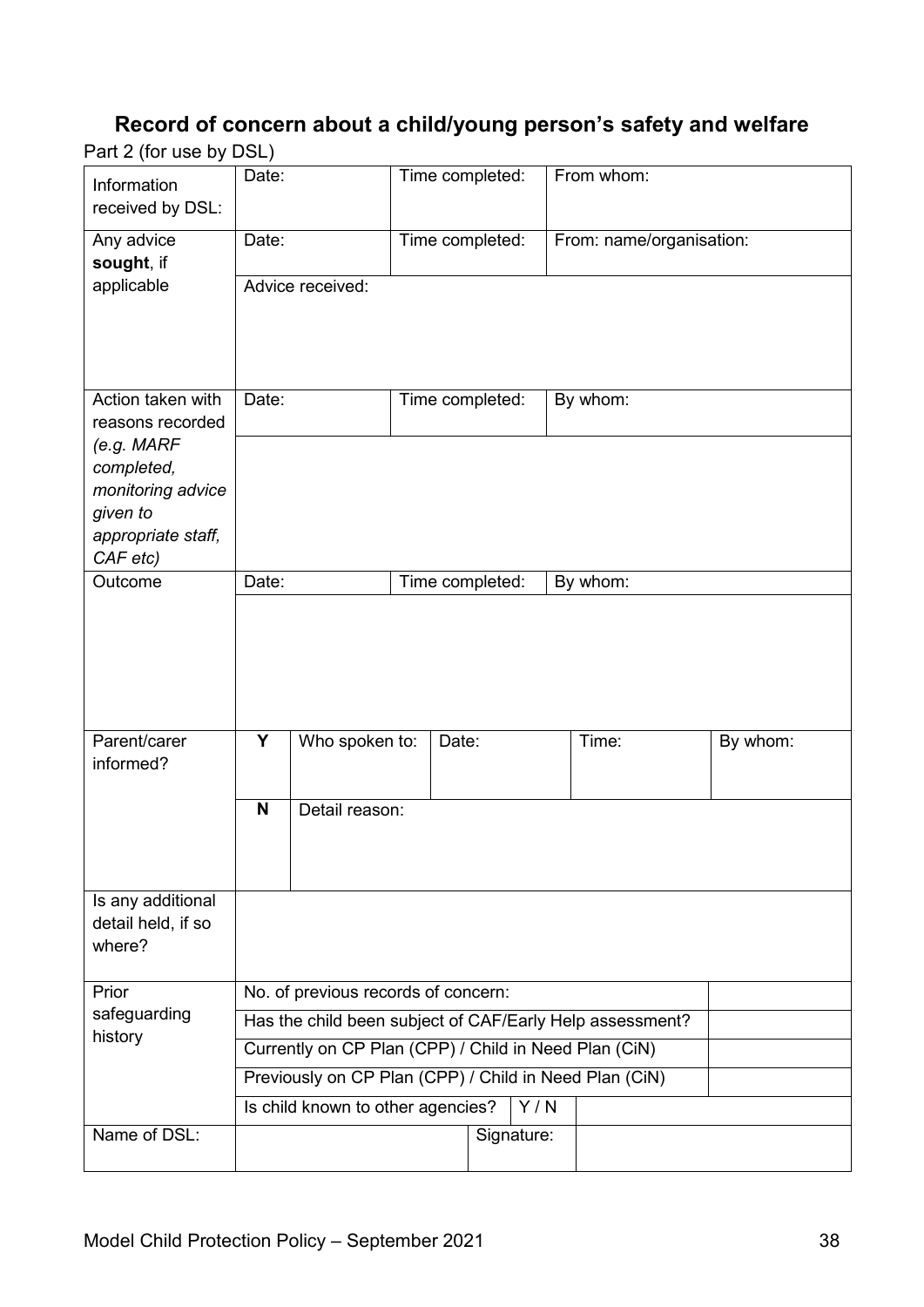# **19. Appendix C**

| <b>BODYMAP</b>                                  |
|-------------------------------------------------|
| (This must be completed at time of observation) |
| Name of Pupil:                                  |
| Name of Staff:                                  |
|                                                 |
|                                                 |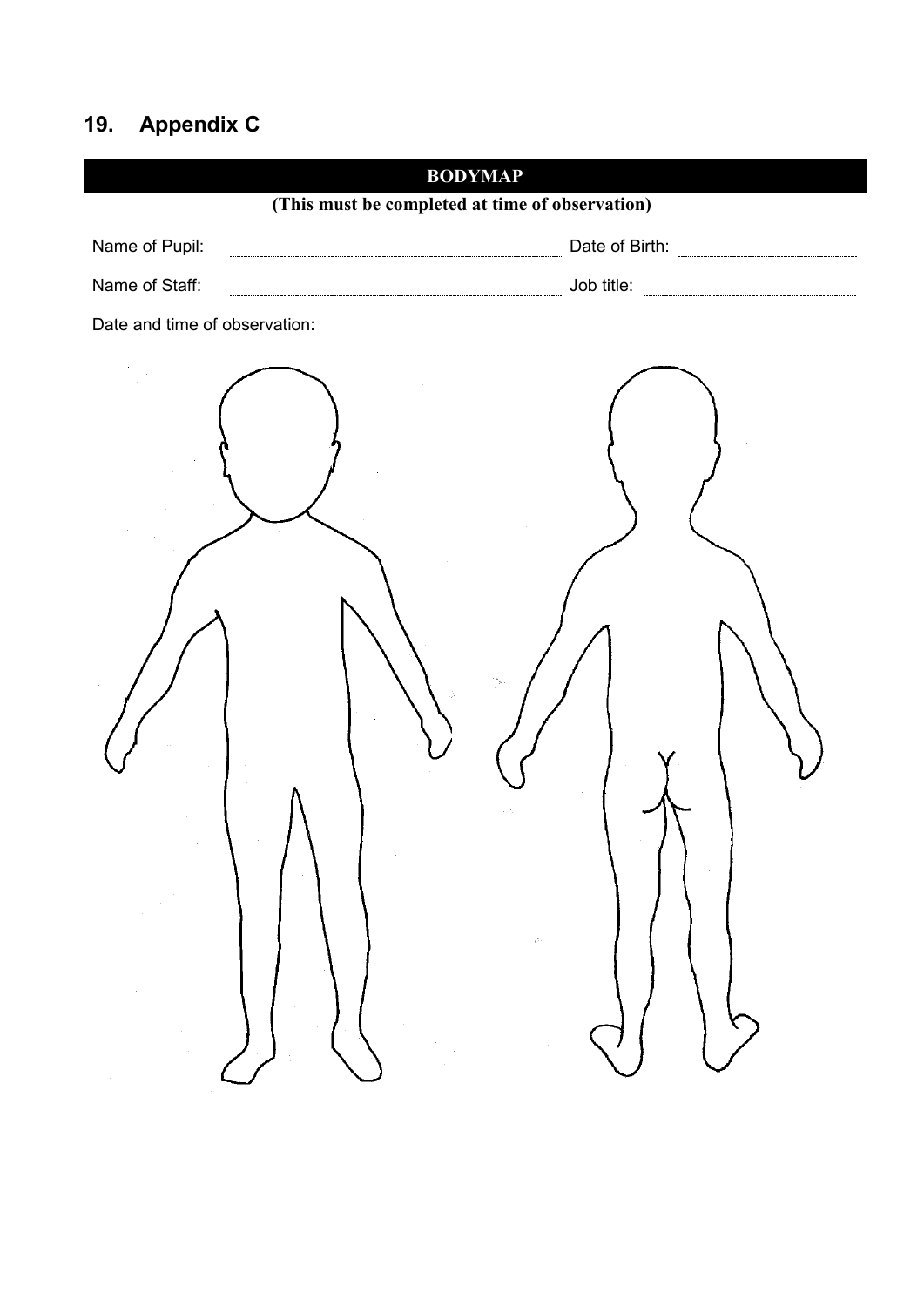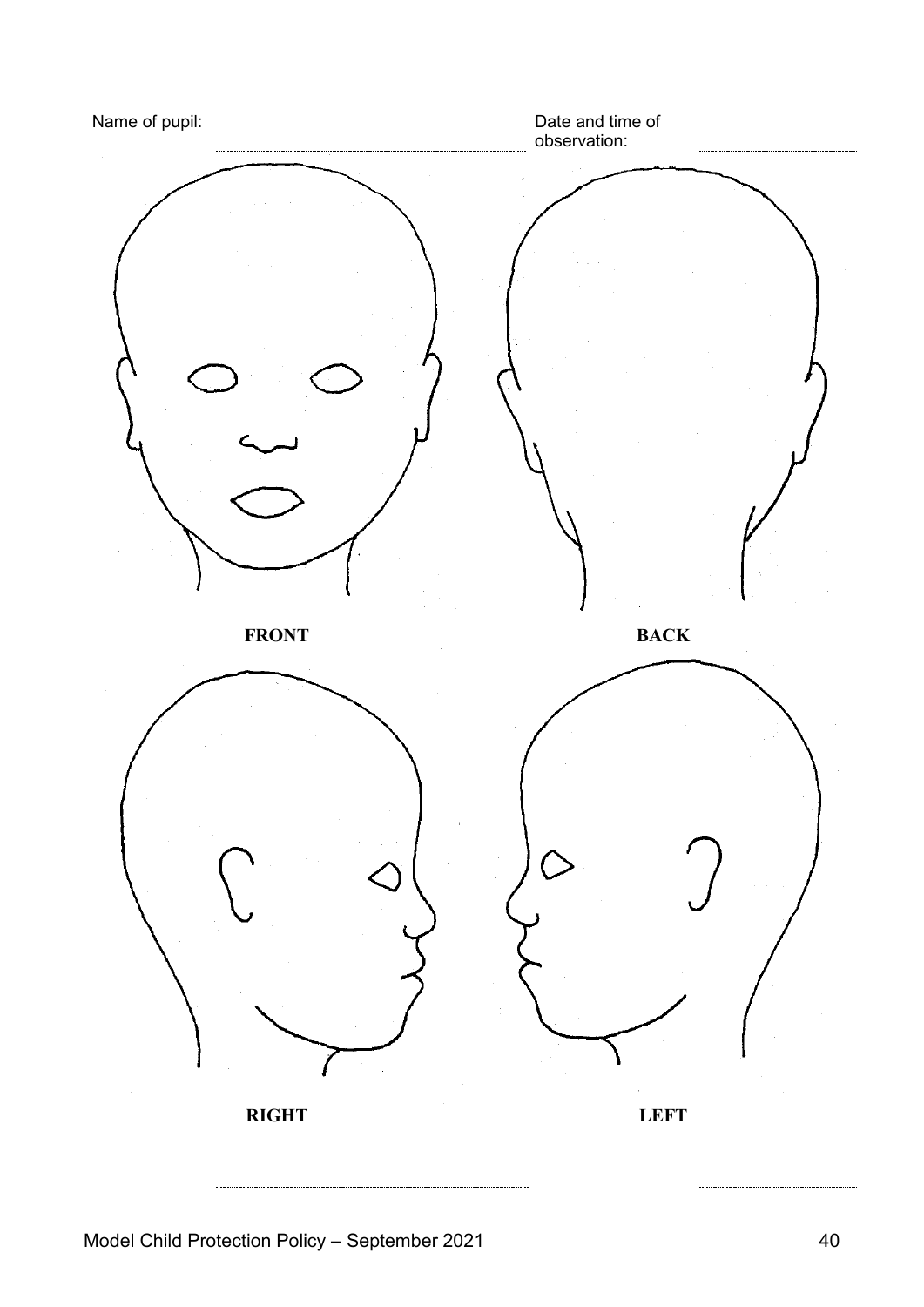